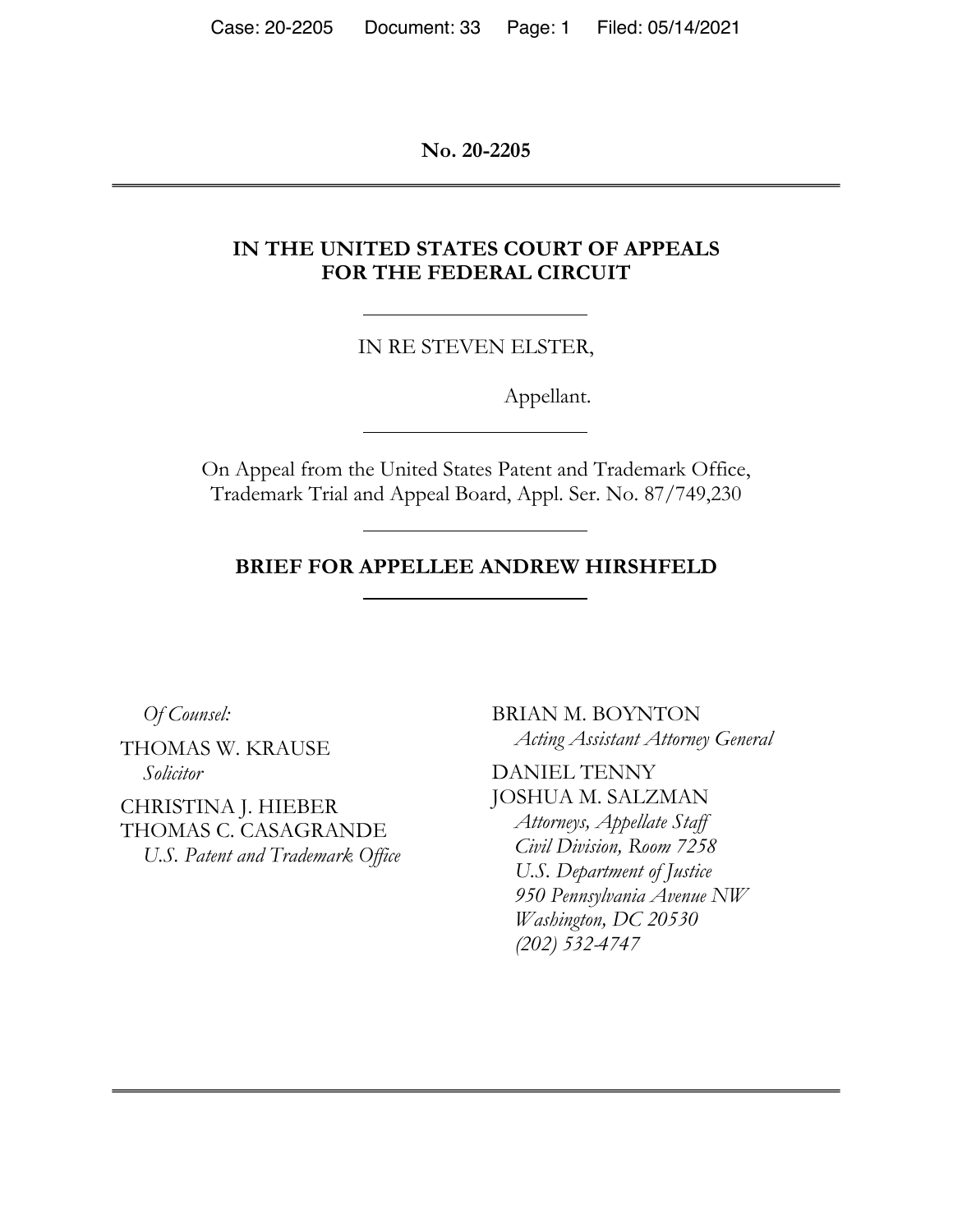# **TABLE OF CONTENTS**

# **Page**

| I. |           |    |                                                                                                                                                   |  |
|----|-----------|----|---------------------------------------------------------------------------------------------------------------------------------------------------|--|
| Π. |           |    |                                                                                                                                                   |  |
|    | A.        |    | Section 2(c) reflects Congress's respect for the rights to publicity<br>and privacy that are widely recognized under state law 11                 |  |
|    | <b>B.</b> |    | Unlike the provisions at issue in $Tam$ and <i>Brunetti</i> , Section $2(c)$ is a<br>viewpoint-neutral provision directed at a form of commercial |  |
|    | C.        |    |                                                                                                                                                   |  |
|    |           | 1. | The Supreme Court's decisions do not suggest that                                                                                                 |  |
|    |           | 2. | This Court's decisions in Tam and Brunetti do not require                                                                                         |  |
|    |           | 3. | This Court should not apply heightened scrutiny to Section                                                                                        |  |
|    |           | 4. | In the absence of heightened scrutiny, Section 2(c) should<br>readily be upheld as a reasonable restriction that has no                           |  |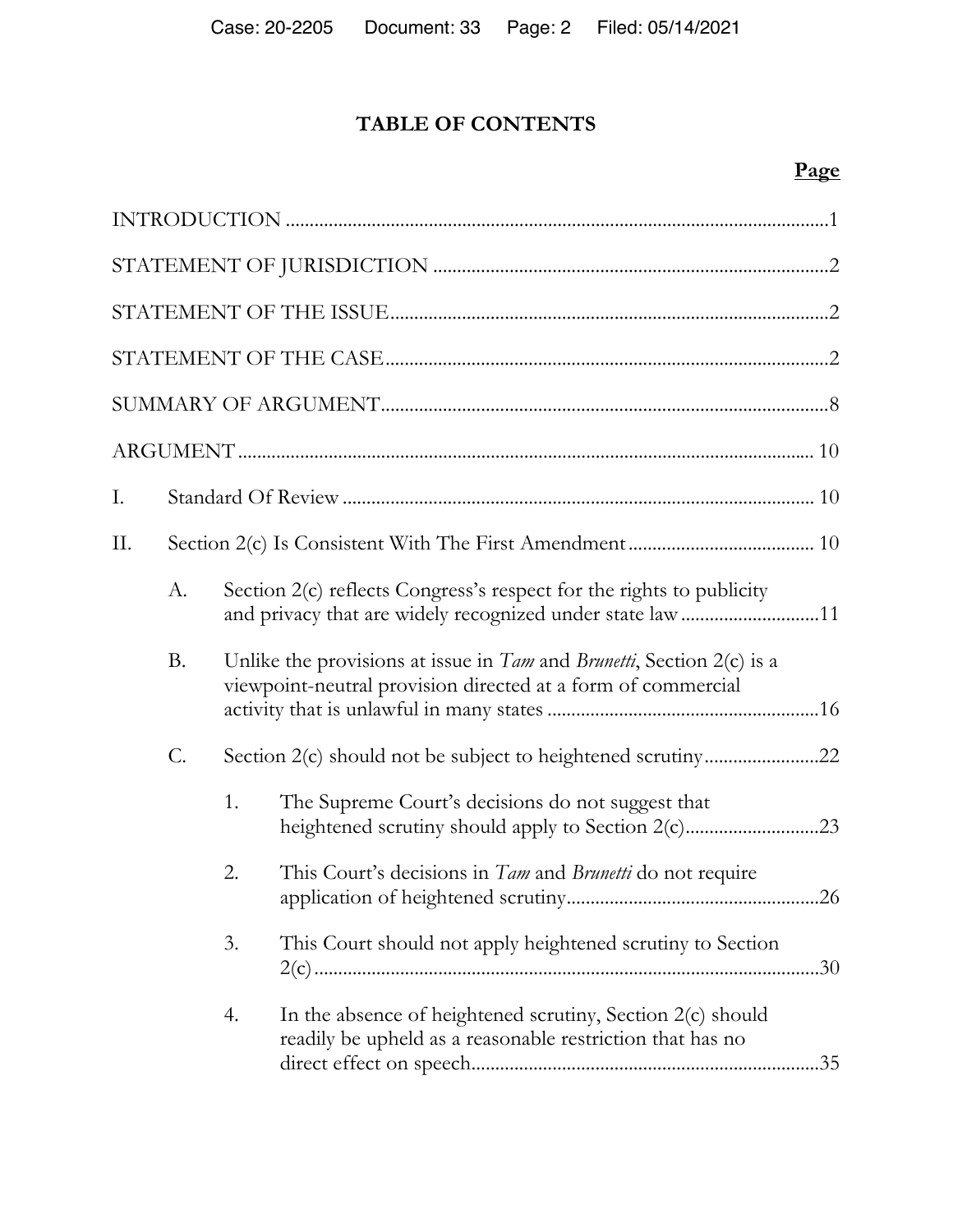| D.                            | Even if the Court applies the <i>Central Hudson</i> test applicable to<br>direct restrictions on commercial speech, appellant's challenge still |                                                               |  |
|-------------------------------|-------------------------------------------------------------------------------------------------------------------------------------------------|---------------------------------------------------------------|--|
|                               |                                                                                                                                                 |                                                               |  |
|                               | 1.                                                                                                                                              | Section 2(c) targets speech that is unlawful and misleading39 |  |
|                               | 2.                                                                                                                                              |                                                               |  |
|                               | 3.                                                                                                                                              |                                                               |  |
|                               |                                                                                                                                                 |                                                               |  |
| <b>CERTIFICATE OF SERVICE</b> |                                                                                                                                                 |                                                               |  |

# CERTIFICATE OF COMPLIANCE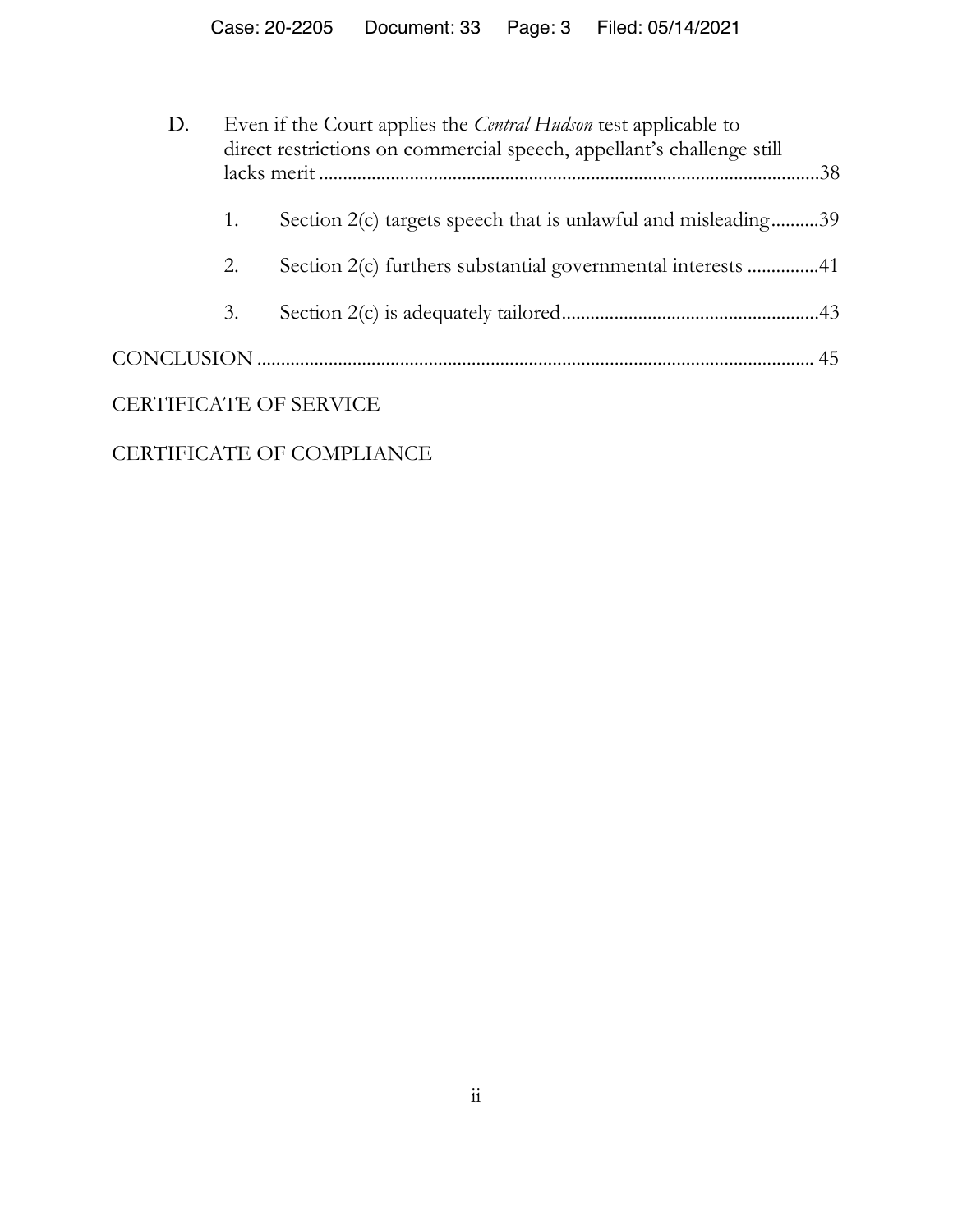# **TABLE OF AUTHORITIES**

| Cases:                                                                                     | Page(s) |
|--------------------------------------------------------------------------------------------|---------|
| ADCO Indus. Techs., L.P., In re,                                                           |         |
| Agency for Int'l Dev. v. Alliance for Open Soc'y Int'l, Inc.,                              |         |
| Archdiocese of Washington v. Washington Metro. Area Transit Auth.,                         |         |
| $B \circ B$ Hardware, Inc. v. Hargis Indus., Inc.,                                         |         |
| Bi-Rite Enters., Inc. v. Bruce Miner Co.,                                                  |         |
| Bridgestone/Firestone Research, Inc. v. Automobile Club De L'Quest De La France,           |         |
| Brunetti, In re,                                                                           |         |
| Cardtoons, L.C. v. Major League Baseball Players Ass'n,                                    |         |
| Carson v. Here's Johnny Portable Toilets, Inc.,                                            |         |
| Central Hudson Gas $\mathcal{C}^*$ Elec. Corp. v. Public Serv. Comm'n of N.Y.,             |         |
| Christian Legal Soc'y Chapter of the Univ. of Cal., Hastings Coll. of the Law v. Martinez, |         |
| Davenport v. Washington Educ. Ass'n,                                                       |         |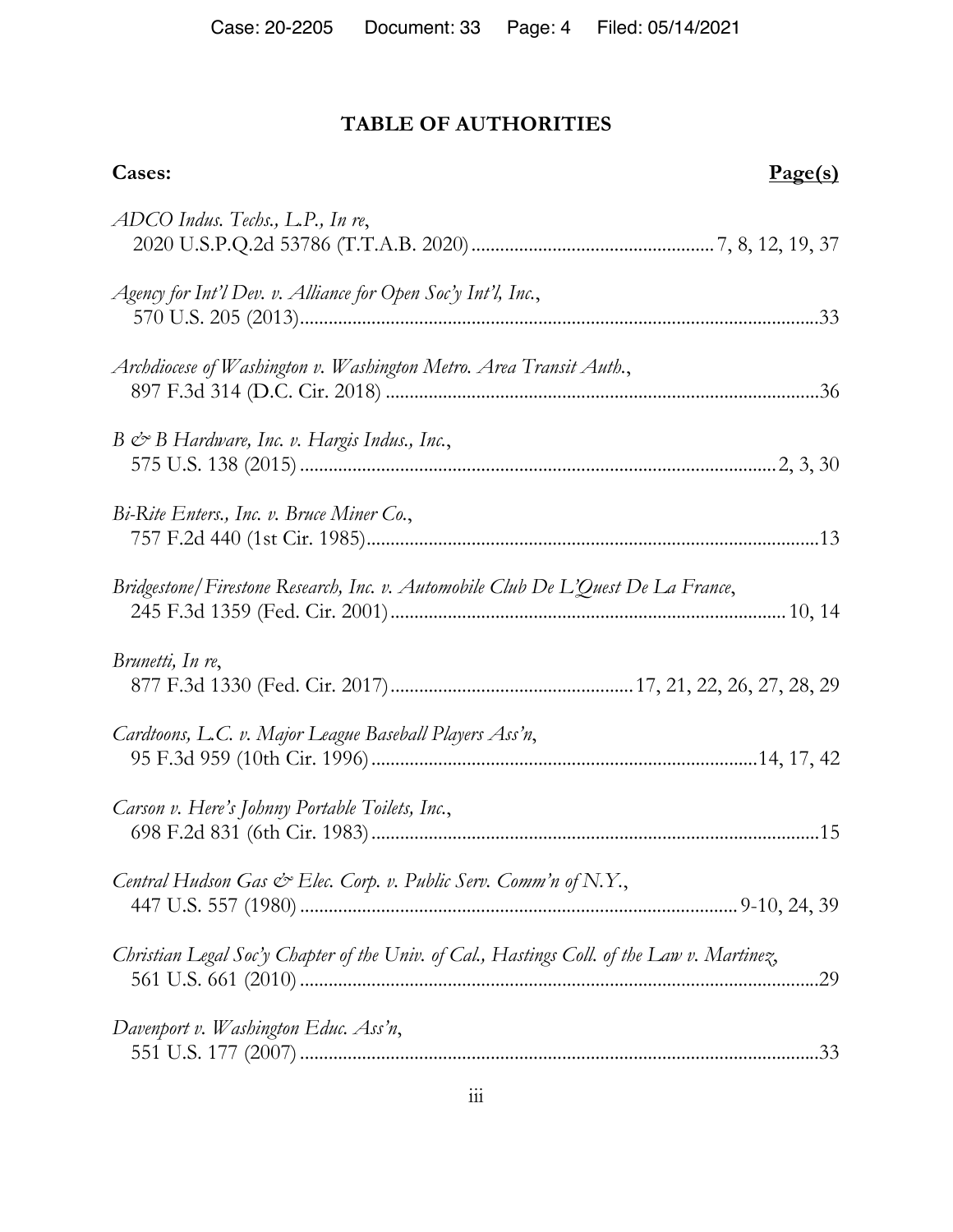| Friedman v. Rogers,                                       |
|-----------------------------------------------------------|
| Haelan Labs., Inc. v. Topps Chewing Gum, Inc.,            |
| Hart v. Electronic Arts, Inc.,                            |
| Hoefflin, In re,                                          |
| Iancu v. Brunetti,                                        |
| Jordan v. Jewel Food Stores, Inc.,                        |
| Kimbrough v. Coca-Cola/USA,                               |
| KP Permanent Make-Up, Inc. v. Lasting Impression I, Inc., |
| Krause v. Krause Publ'ns, Inc.,                           |
| Legal Servs. Corp. v. Velazquez,<br>34                    |
| Martin v. Carter Hawley Hale Stores, Inc.,                |
| Matal v. Tam,                                             |
| Minnesota Voters All. v. Mansky,                          |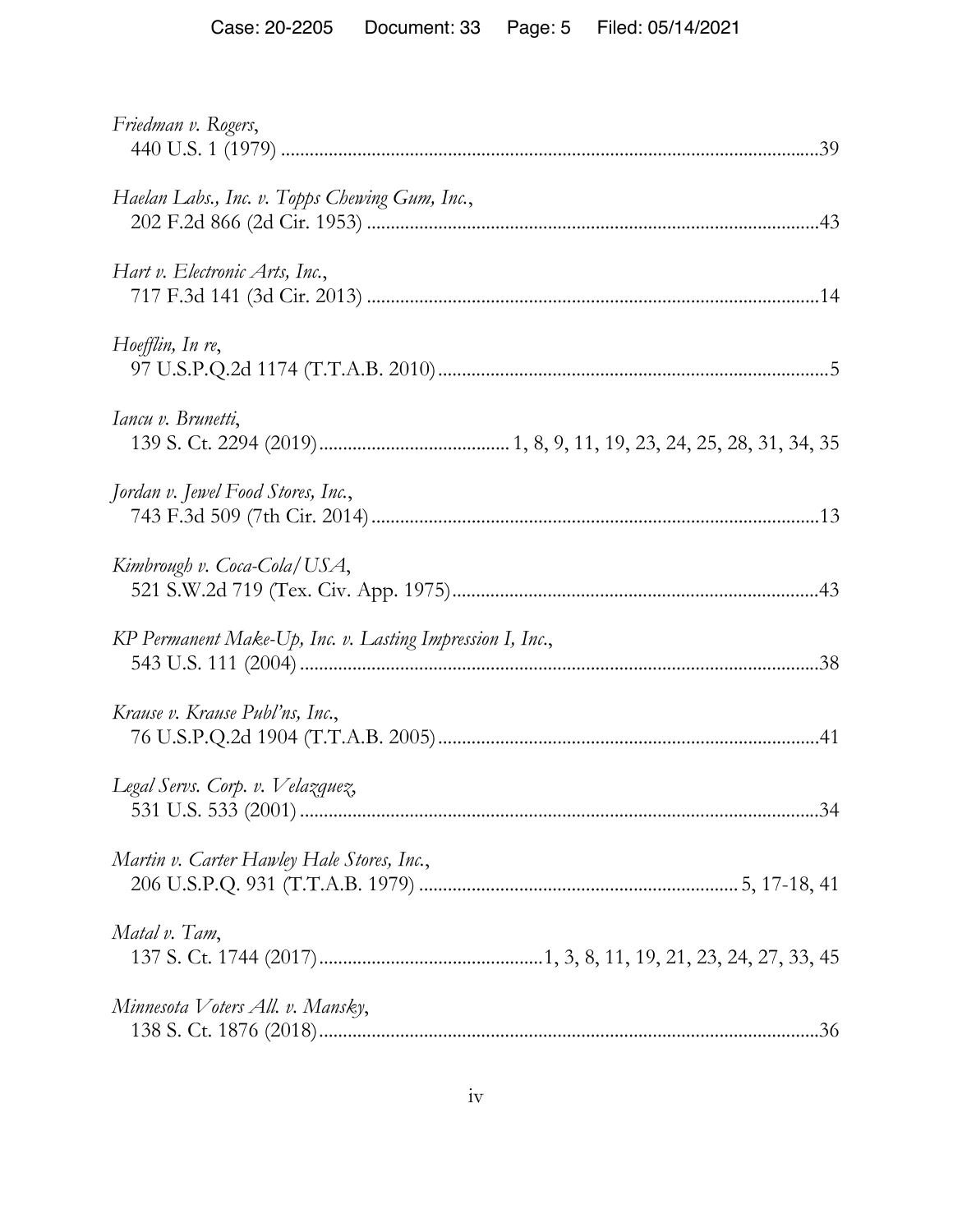| New York Times Co. v. Sullivan,                      |    |
|------------------------------------------------------|----|
| Nieves $\mathcal O$ Nieves LLC, In re,               |    |
| O'Brien v. Pabst Sales Co.,                          |    |
| Park 'N Fly, Inc. v. Dollar Park & Fly, Inc.,        |    |
| Prestonettes, Inc. v. Coty,                          |    |
| Reed v. Town of Gilbert,                             |    |
| Regan v. Taxation with Representation of Washington, |    |
| Rust v. Sullivan,                                    |    |
| SKF USA, Inc. v. U.S. Customs & Border Prot.,        |    |
| Sorrell v. IMS Health Inc.,                          | 32 |
| Tam, In re,                                          |    |
| Trade-Mark Cases, In re,                             |    |
| Troy v. Samson Mfg. Corp.,                           |    |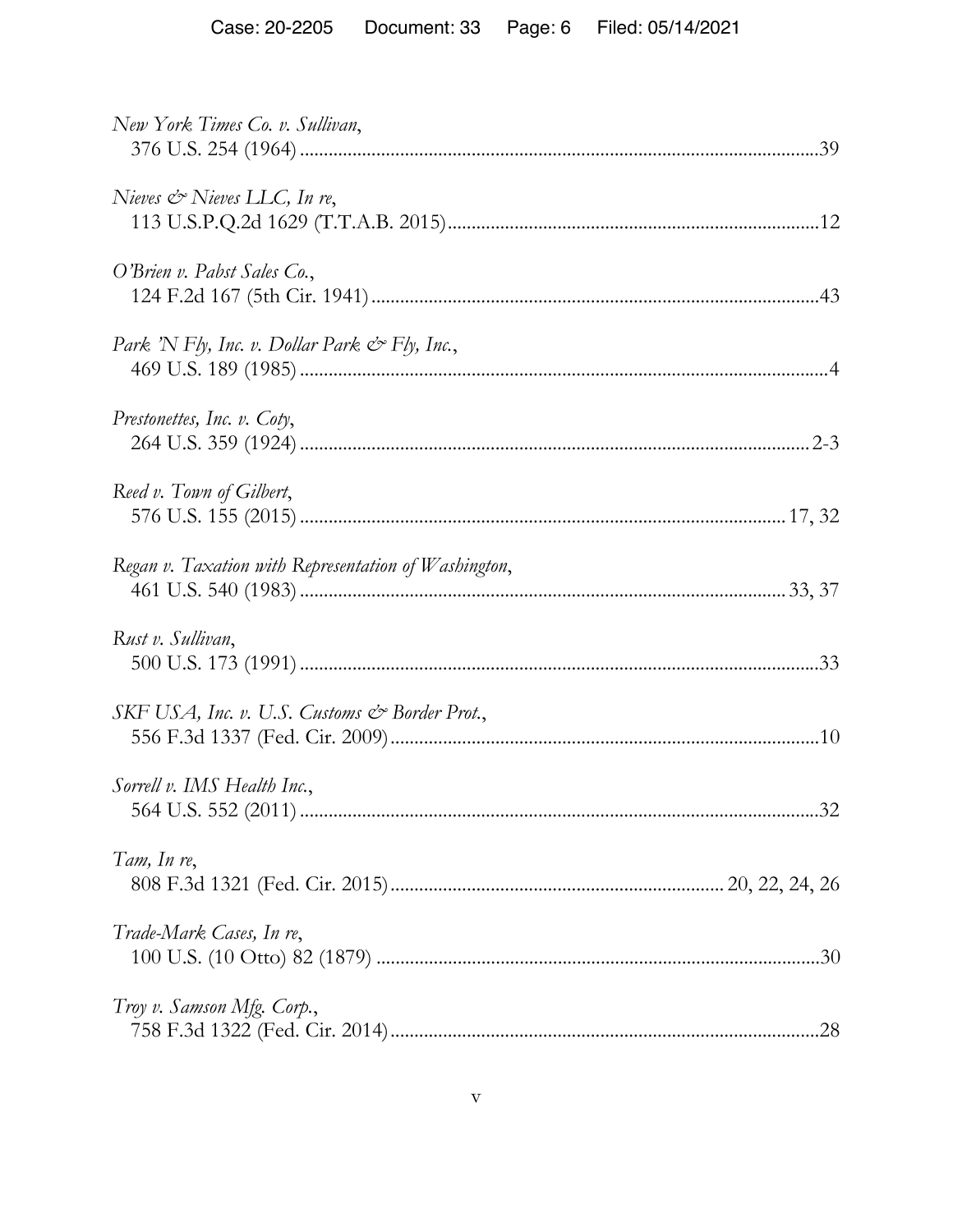| United States v. Edge Broad. Co.,                                 |  |
|-------------------------------------------------------------------|--|
| United States v. Playboy Entm't Grp., Inc.,                       |  |
| University of Notre Dame Du Lac v. J.C. Gourmet Food Imports Co., |  |
| Zacchini v. Scripps-Howard Broad. Co.,                            |  |

# Statutes:

| Lanham Act, ch. 540,                                                                                                                                                                                                                                                                                                                                  |
|-------------------------------------------------------------------------------------------------------------------------------------------------------------------------------------------------------------------------------------------------------------------------------------------------------------------------------------------------------|
|                                                                                                                                                                                                                                                                                                                                                       |
|                                                                                                                                                                                                                                                                                                                                                       |
|                                                                                                                                                                                                                                                                                                                                                       |
|                                                                                                                                                                                                                                                                                                                                                       |
| 15 U.S.C. $\binom{1052(a) \dots (1052(a) \dots (1011b) \dots (1011b) \dots (1011b) \dots (1011b) \dots (1011b) \dots (1011b) \dots (1011b) \dots (1011b) \dots (1011b) \dots (1011b) \dots (1011b) \dots (1011b) \dots (1011b) \dots (1011b) \dots (1011b) \dots (1011b) \dots (1011b) \dots (1011b) \dots (1011b) \dots (1011b) \dots (1011b) \dots$ |
|                                                                                                                                                                                                                                                                                                                                                       |
|                                                                                                                                                                                                                                                                                                                                                       |
|                                                                                                                                                                                                                                                                                                                                                       |
|                                                                                                                                                                                                                                                                                                                                                       |
|                                                                                                                                                                                                                                                                                                                                                       |
|                                                                                                                                                                                                                                                                                                                                                       |
|                                                                                                                                                                                                                                                                                                                                                       |
|                                                                                                                                                                                                                                                                                                                                                       |
|                                                                                                                                                                                                                                                                                                                                                       |
|                                                                                                                                                                                                                                                                                                                                                       |
|                                                                                                                                                                                                                                                                                                                                                       |
|                                                                                                                                                                                                                                                                                                                                                       |
|                                                                                                                                                                                                                                                                                                                                                       |
|                                                                                                                                                                                                                                                                                                                                                       |
|                                                                                                                                                                                                                                                                                                                                                       |
|                                                                                                                                                                                                                                                                                                                                                       |
|                                                                                                                                                                                                                                                                                                                                                       |
|                                                                                                                                                                                                                                                                                                                                                       |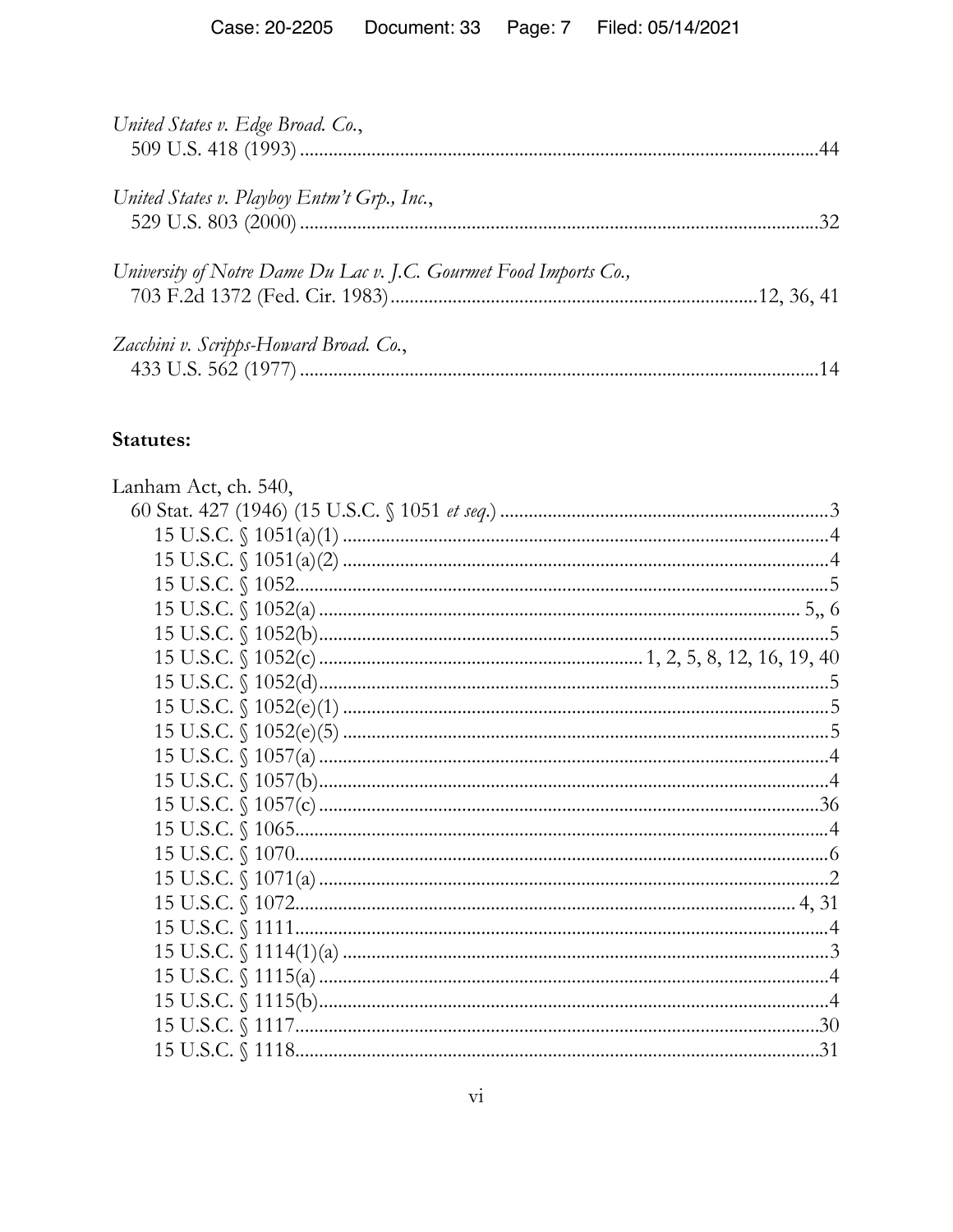# **Other Authorities:**

| 1 Anne Gilson LaLonde, <i>Gilson on Trademarks</i> (2021):                          |  |
|-------------------------------------------------------------------------------------|--|
|                                                                                     |  |
|                                                                                     |  |
| Page Keeton & William Lloyd Prosser,                                                |  |
|                                                                                     |  |
| J. Thomas McCarthy, The Rights of Publicity and Privacy (2020):                     |  |
|                                                                                     |  |
|                                                                                     |  |
|                                                                                     |  |
|                                                                                     |  |
|                                                                                     |  |
|                                                                                     |  |
|                                                                                     |  |
|                                                                                     |  |
|                                                                                     |  |
|                                                                                     |  |
| 2 J. Thomas McCarthy, McCarthy on Trademarks and Unfair Competition (5th ed. 2021): |  |
|                                                                                     |  |
|                                                                                     |  |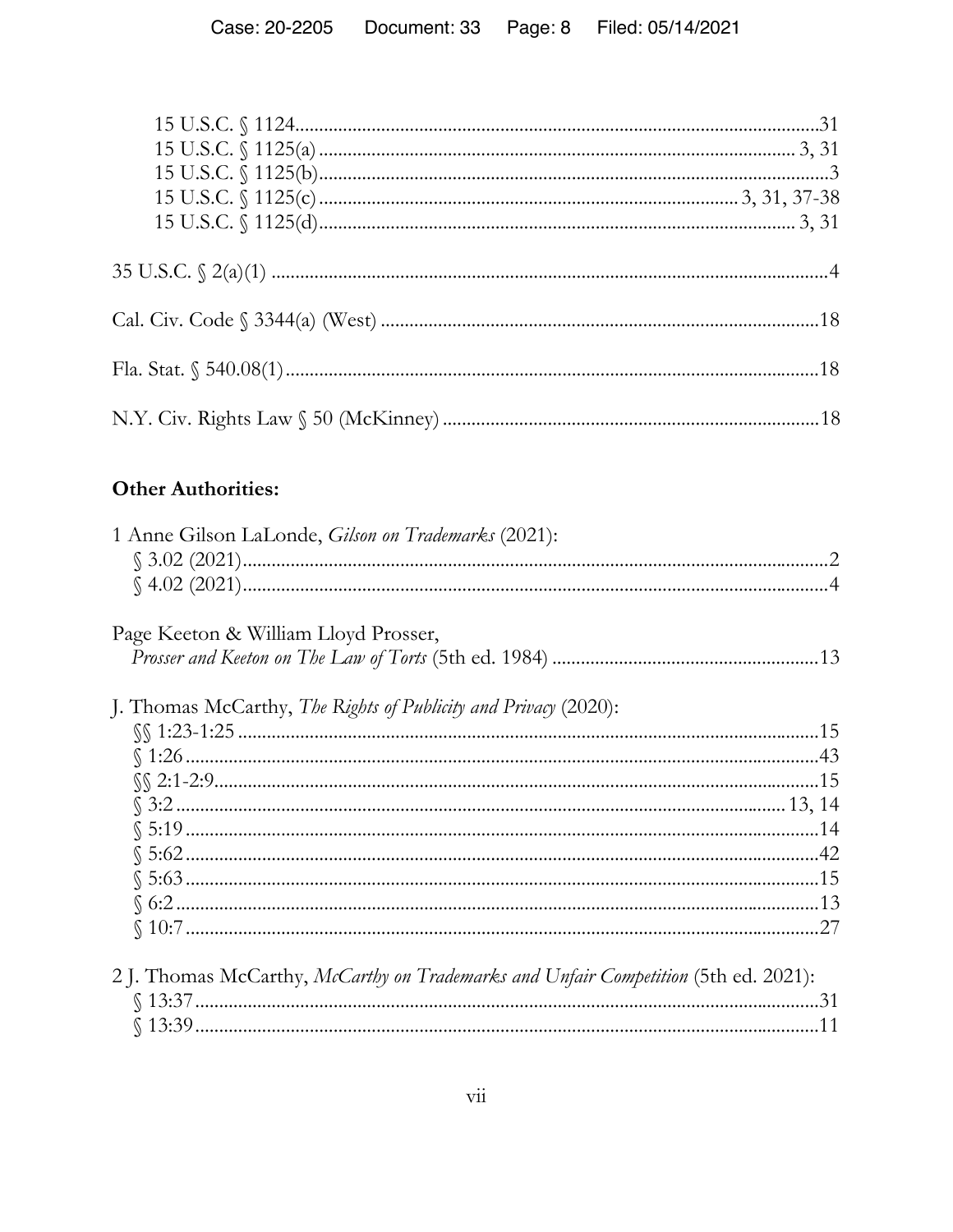| 3. Thomas McCarthy, <i>Trademarks and Unfair Competition</i> § 19:9 (5th ed. 2021) 3                                                                    |  |
|---------------------------------------------------------------------------------------------------------------------------------------------------------|--|
| Oral Arg. Tr., <i>Iancu v. Brunetti</i> , No 18-302 (U.S.), https://www.supremecourt.gov/<br>oral_arguments/argument_transcripts/2018/18-302_7k47.pdf34 |  |
| Restatement (Second) of Torts (1977):                                                                                                                   |  |
|                                                                                                                                                         |  |
|                                                                                                                                                         |  |
| Restatement (Third) of Unfair Competition (1995):                                                                                                       |  |
|                                                                                                                                                         |  |
|                                                                                                                                                         |  |
|                                                                                                                                                         |  |
|                                                                                                                                                         |  |
|                                                                                                                                                         |  |
| USPTO, Trademark Manual of Examining Procedure § 1206,                                                                                                  |  |
|                                                                                                                                                         |  |
| Eugene Volokh, Freedom of Speech and the Right of Publicity,                                                                                            |  |
|                                                                                                                                                         |  |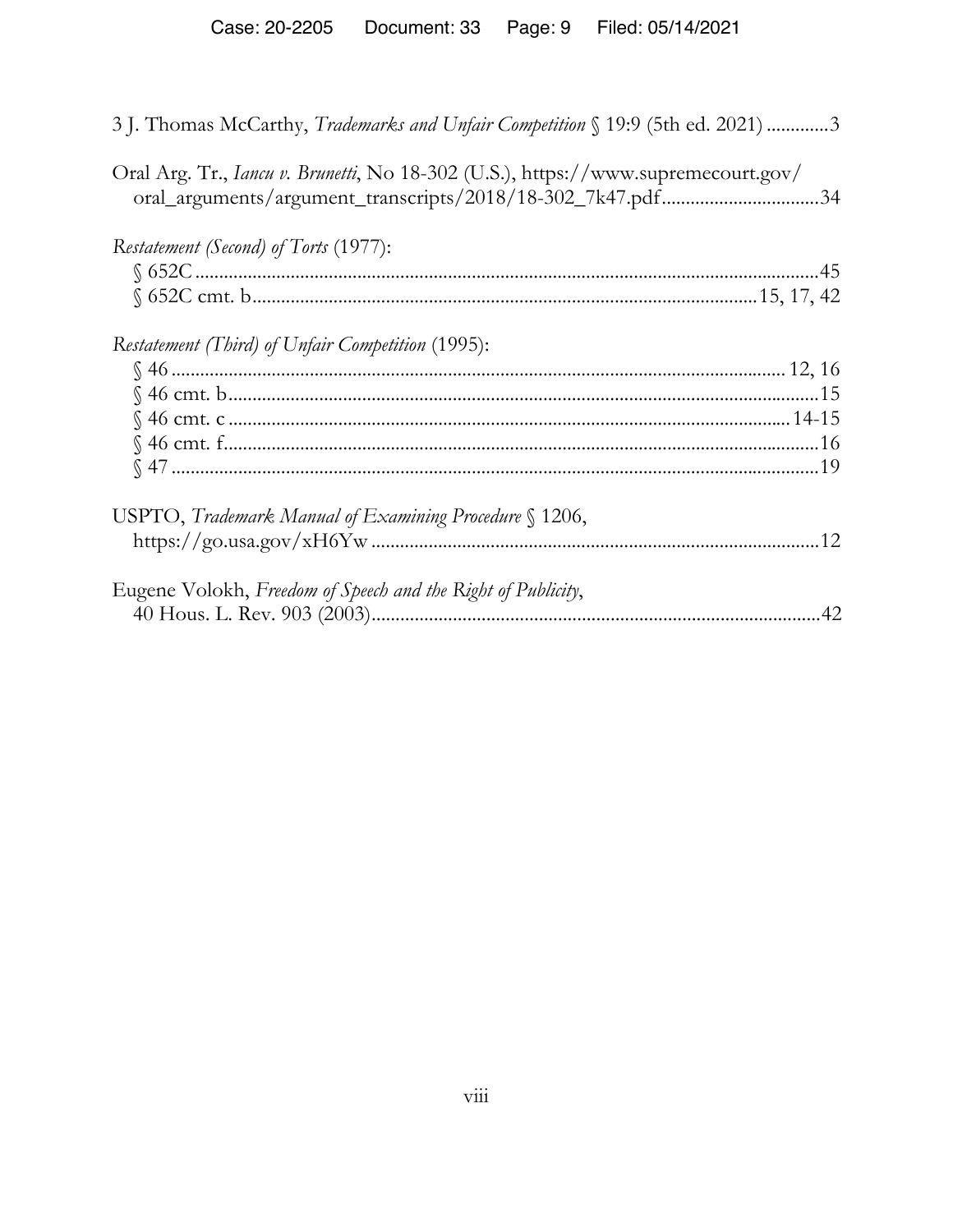# **STATEMENT OF RELATED CASES**

No other appeal in or from the present civil action has previously been before this or any other appellate court. The government is not aware of any related cases within the meaning of Federal Circuit Rule 47.5(b).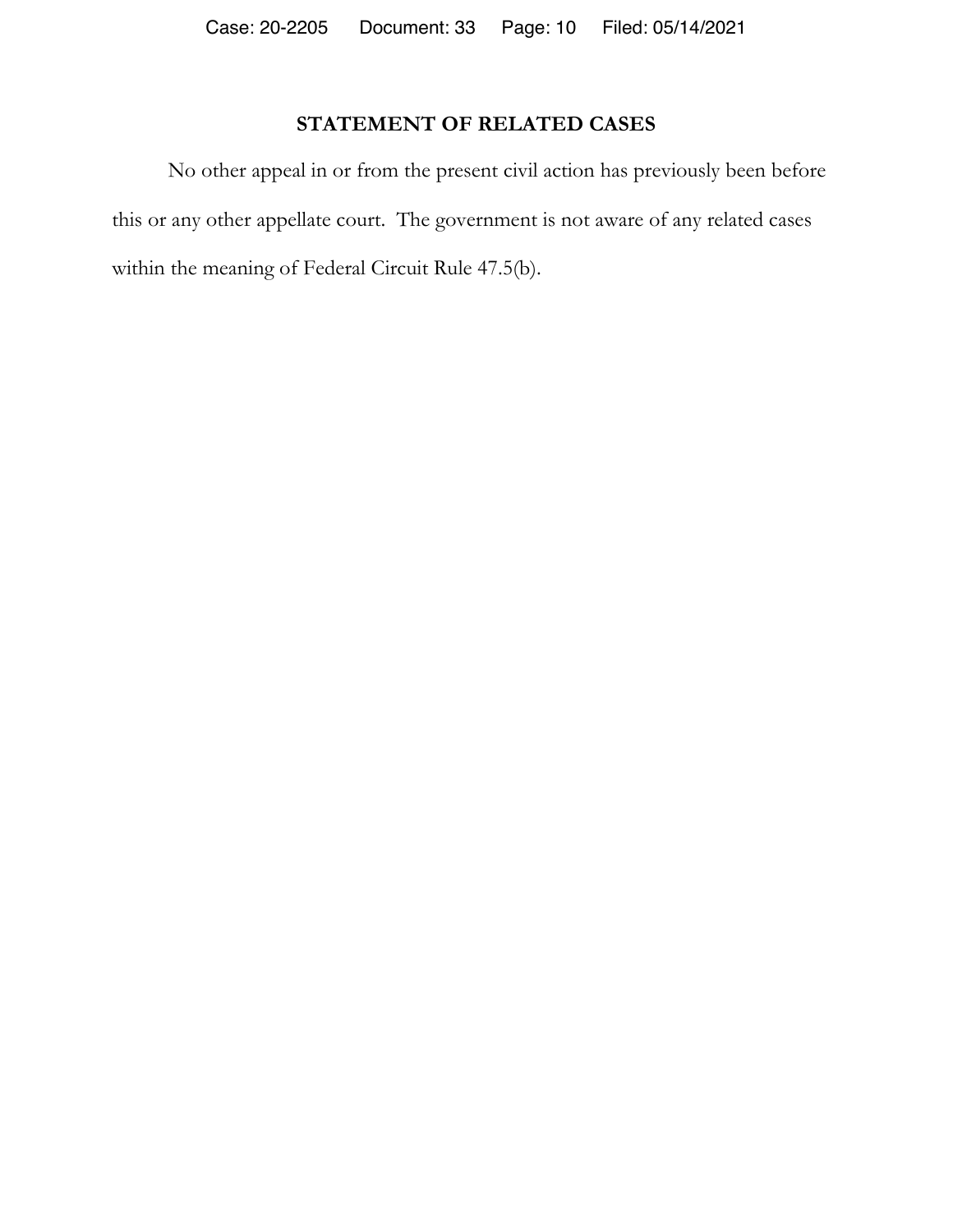### **INTRODUCTION**

Appellant sought federal trademark registration for the mark "TRUMP TOO SMALL." But Congress has precluded registration of any trademark that "[c]onsists of or comprises a name . . . identifying a particular living individual except by his written consent." 15 U.S.C.  $\{(1052)c\}$ . Seeking to build on cases invalidating prohibitions on the registration of disparaging or scandalous marks, appellant argues that this provision violates the First Amendment. *See Iancu v. Brunetti*, 139 S. Ct. 2294 (2019); *Matal v. Tam*, 137 S. Ct. 1744 (2017).

Although the provision at issue here, like those at issue in *Tam* and *Brunetti*, involves a limitation on the marks that are eligible for trademark registration, the similarities end there. *Tam* and *Brunetti* involved efforts to influence the level of discourse in society generally through the imperfect means of limiting the universe of marks that are eligible for federal registration. This case, by contrast, involves a targeted effort to preclude federal registration that facilitates a particular type of commercial behavior that has already been banned by most states: appropriating another person's name to market a product without consent and thus infringing on the right to publicity and the right to privacy. And unlike the provisions at issue in *Tam* and *Brunetti*, the limitation at issue here is viewpoint neutral.

The First Amendment does not require Congress to assist commercial enterprises that seek to trade on the commercial value of a person's identity, in violation of state law. Plaintiff's First Amendment argument should be rejected.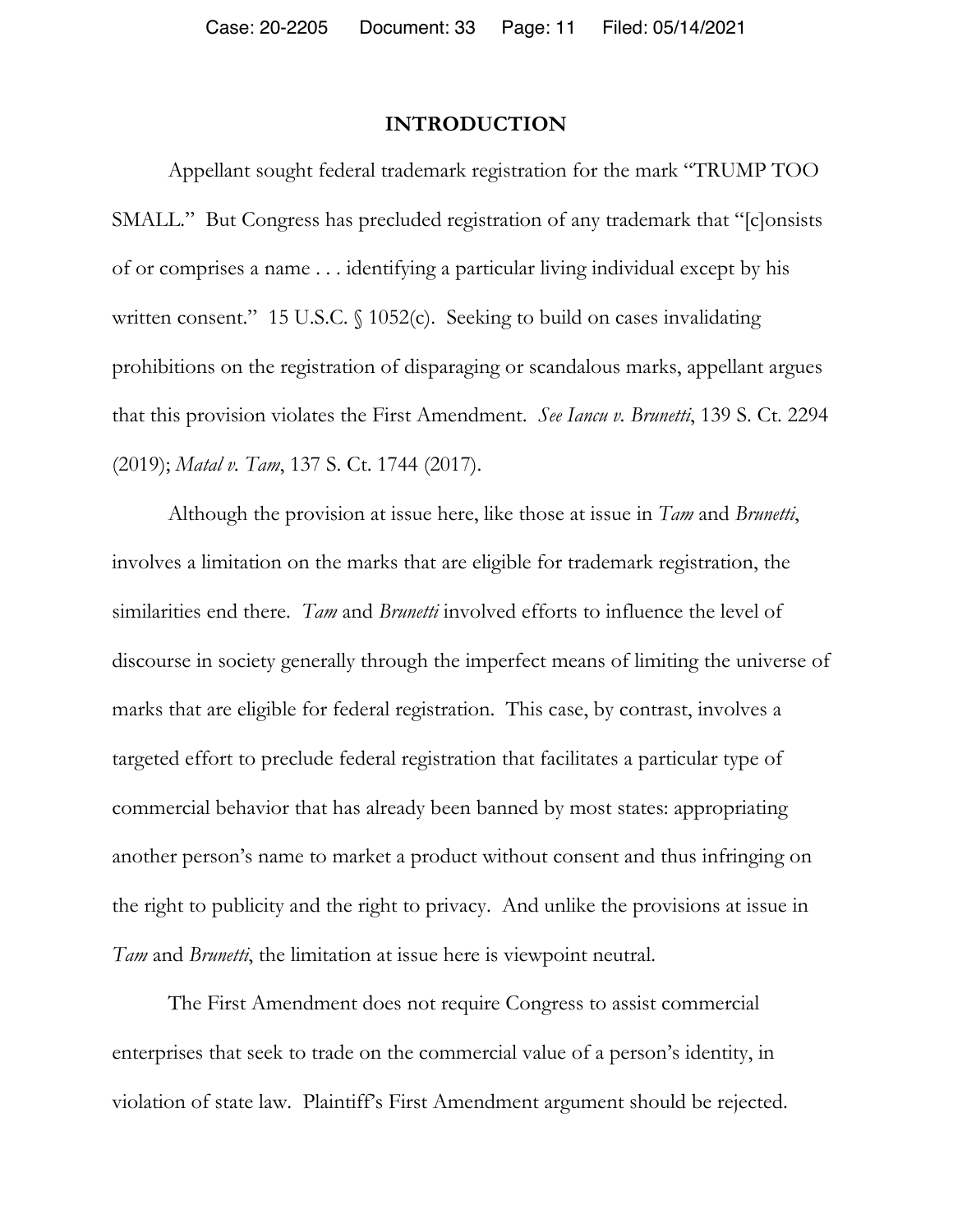## **STATEMENT OF JURISDICTION**

Appellant Steve Elster filed an application for federal trademark registration, which was rejected by the examining attorney. Appx2.<sup>1</sup> Mr. Elster appealed that denial to the Trademark Trial and Appeal Board and, on July 2, 2020, the Board issued a decision affirming the refusal to register Mr. Elster's mark. Appx1-11. On August 19, 2020, Mr. Elster filed a timely petition for review of the Board's decision. Appx855-856. This Court has jurisdiction under 15 U.S.C. § 1071(a).

### **STATEMENT OF THE ISSUE**

The sole question presented is whether 15 U.S.C.  $\S$  1052(c), which prohibits registration of a trademark that "[c]onsists of or comprises a name . . . identifying a particular living individual except by his written consent," violates the First Amendment.

### **STATEMENT OF THE CASE**

### **A. Statutory Background**

 $\overline{a}$ 

At common law, "[o]ne who first uses a distinct mark in commerce . . . acquires rights to that mark."  $B \circ B$  *Hardware, Inc. v. Hargis Indus., Inc.*, 575 U.S. 138, 142 (2015); *see* 1 Anne Gilson LaLonde, *Gilson on Trademarks* § 3.02 (2021) (Gilson). Those rights allow the owner of the mark "to prohibit the use of it so far as to protect the owner's good will against the sale of another's product as his." *Prestonettes, Inc. v.* 

<sup>&</sup>lt;sup>1</sup> Citations to the Joint Appendix use the form "Appx\_\_\_"; citations to Appellant's Brief use the form "Br. \_\_\_."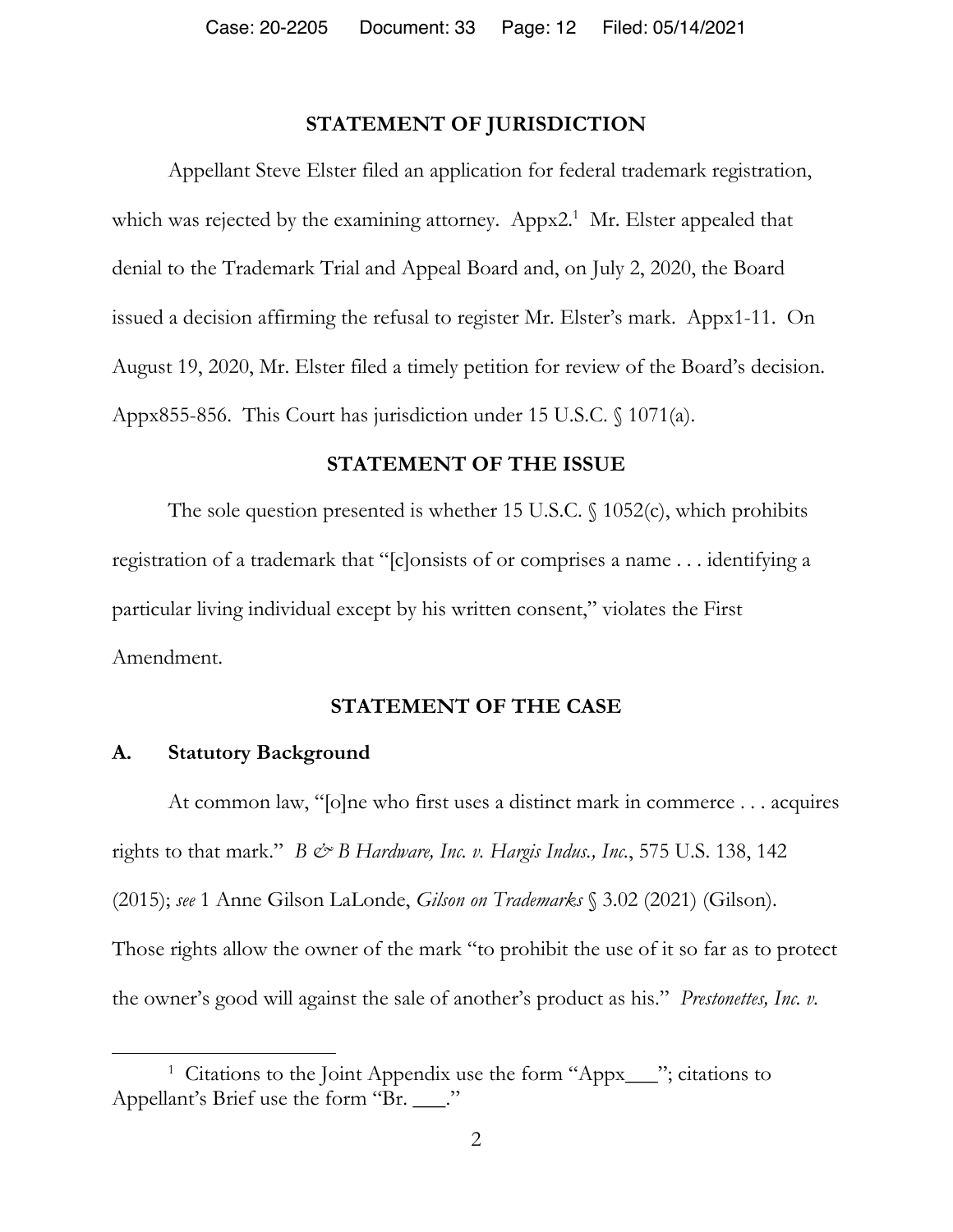*Coty*, 264 U.S. 359, 368 (1924). The owner can enforce those rights "under state common law, or if [the mark] has been registered in a State, under that State's registration system." *Matal v. Tam*, 137 S. Ct. 1744, 1753 (2017).

"Though federal law does not create trademarks, Congress has long played a role in protecting them." *B & B Hardware*, 575 U.S. at 142 (citation omitted). In 1946, Congress enacted the Lanham Act, ch. 540, 60 Stat. 427 (15 U.S.C. § 1051 *et seq.*), "the current federal trademark scheme," *B & B Hardware*, 575 U.S. at 142. Under the Lanham Act, the owner of a mark used in interstate or foreign commerce, whether registered or not, may sue for trademark infringement "in federal court if another is using a mark that too closely resembles the plaintiff's." *Id.* at 144; *see* 15 U.S.C. § 1114(1)(a) (federally registered marks); 15 U.S.C. § 1125(a) (federally unregistered marks); *see also Tam*, 137 S. Ct. at 1752 (explaining that, "even if a trademark is not federally registered, it may still be enforceable under [Section 1125(a)]"). Certain federal remedies for dilution and unfair competition are likewise available to owners of marks used in commerce, regardless of whether the mark is registered. *See* 15 U.S.C. §§ 1125(b) (importation ban), 1125(c) (remedy for dilution of famous marks), 1125(d) (remedy for cyber-squatting).

The Lanham Act also creates a system of federal registration of marks and confers additional benefits on owners who federally register their marks. *See Tam*, 137 S. Ct. at 1753; 3 J. Thomas McCarthy, *Trademarks and Unfair Competition* § 19:9 (5th ed. 2021). For example, registration serves as nationwide "constructive notice of the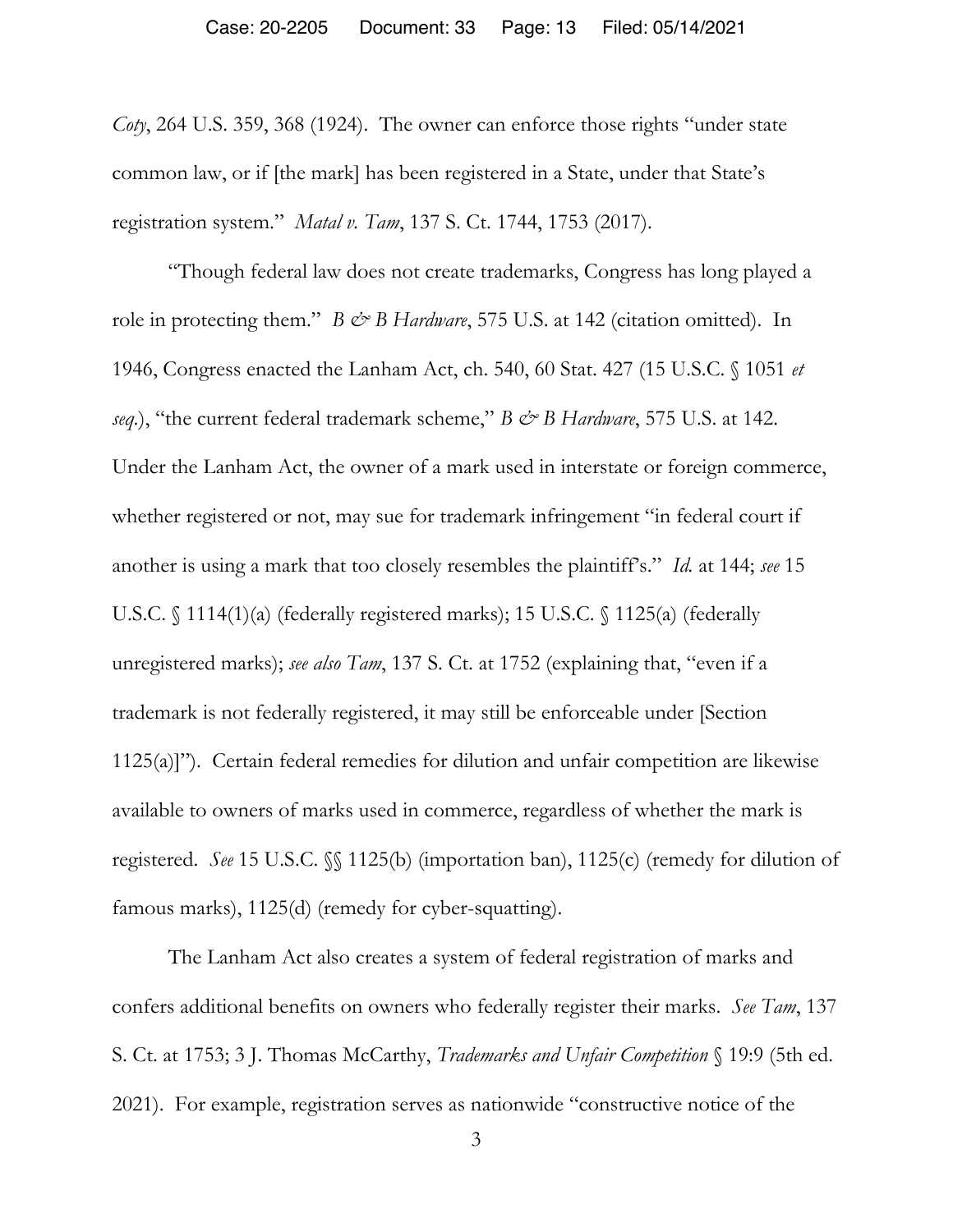registrant's claim of ownership" of the mark, 15 U.S.C. § 1072, which forecloses certain defenses in infringement actions, *see* Gilson § 4.02. It also is "prima facie evidence of the validity of the registered mark . . . and of the registrant's exclusive right to use the registered mark in commerce on or in connection with the goods or services specified in the registration." 15 U.S.C. § 1115(a); *see id.* § 1057(b). In addition, after five years of registration, the owner's right to use a trademark can become "incontestable," so that it may be challenged only on limited grounds. *Id.* §§ 1065, 1115(b); *see, e.g.*, *Park 'N Fly, Inc. v. Dollar Park & Fly, Inc.*, 469 U.S. 189, 205 (1985) (holding that, after the owner's right to use the mark becomes incontestable, the mark cannot be challenged on the ground that it is "merely descriptive").

To obtain the benefits of registration, an "owner of a trademark used in commerce" applies to the United States Patent and Trademark Office to record the mark on the agency's "principal register." 15 U.S.C. § 1051(a)(1); *see* 35 U.S.C.  $\S$  2(a)(1). The application must include a description of "the goods in connection with which the mark is used." 15 U.S.C.  $\{(1051(a)(2))$ . If the USPTO grants the application, it issues the owner of the trademark a certificate of registration "in the name of the United States of America," *id.* § 1057(a), and the owner "may give notice that his mark is registered by displaying with the mark the words 'Registered in U.S. Patent and Trademark Office' or 'Reg. U.S. Pat. & Tm. Off.' or the letter R enclosed within a circle, thus  $\mathcal{R}, "id. \$  1111.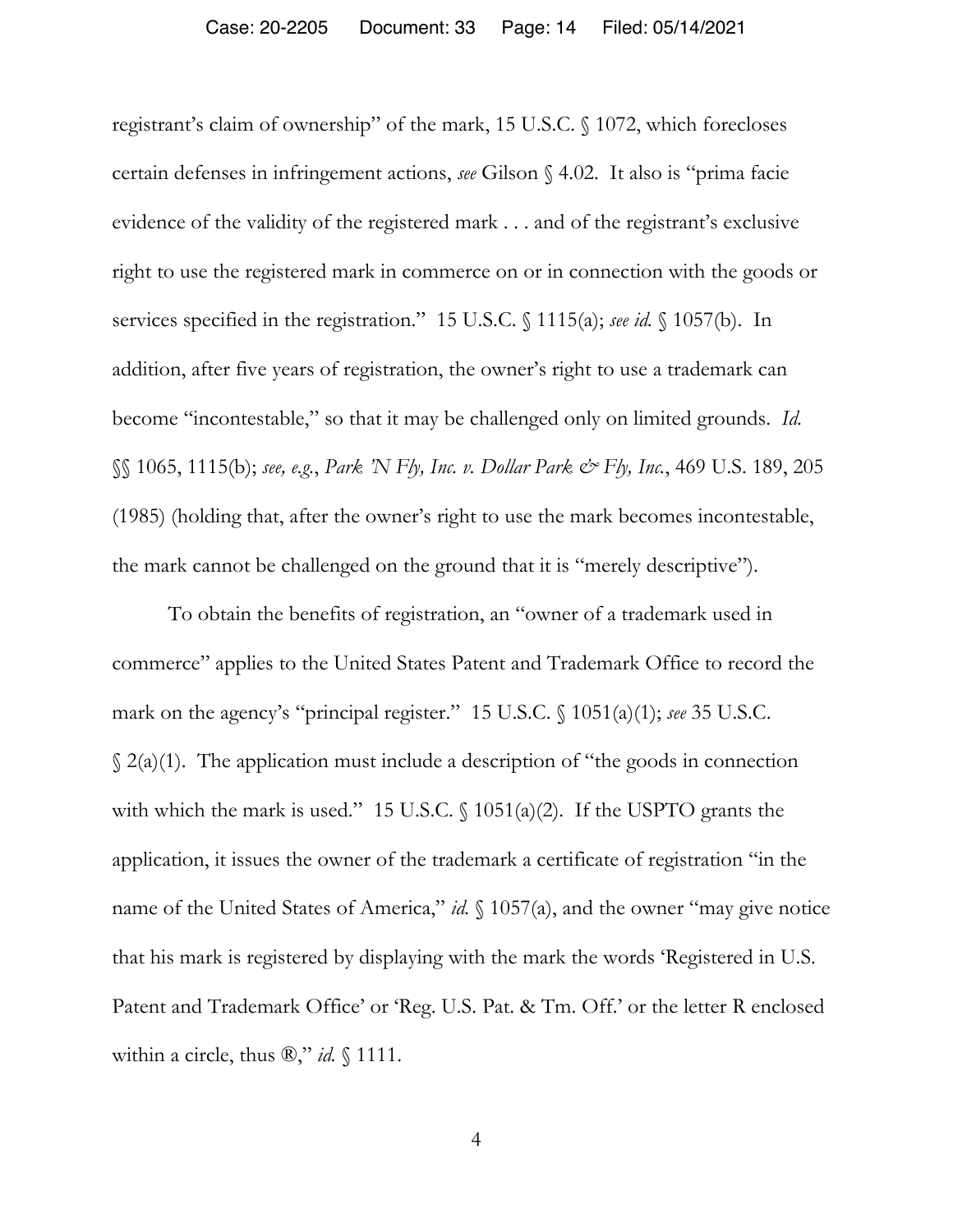Congress has further specified that certain types of trademarks are not eligible for federal registration on "account of [their] nature." 15 U.S.C. § 1052. Congress has directed the USPTO to refuse registration of, among others, marks that are deceptive, *id.* § 1052(a); marks containing a flag, coat of arms, or insignia of the United States, a State, or a foreign nation, *id.* § 1052(b); marks that so resemble other marks that they are likely to cause confusion, *id.* § 1052(d); marks that are merely descriptive, *id.* § 1052(e)(1); and marks that are functional, *id.* § 1052(e)(5).

This case concerns Section 2(c) of the Lanham Act, which directs the USPTO to refuse registration of any mark that "[c]onsists of or comprises a name, portrait, or signature identifying a particular living individual except by his written consent." 15 U.S.C. § 1052(c). The USPTO has construed this provision as intended to "protect one who, for valid reasons, could expect to suffer damage from another's trademark use of his name." *Martin v. Carter Hawley Hale Stores, Inc.*, 206 U.S.P.Q. 931, 933 (TTAB 1979). Such damage is understood to result when "the particular individual bearing the name in question will be associated with the mark as used on the goods." *Id.* To determine whether the public will draw such an association between the individual and the mark, the USPTO considers whether the person identified in the mark is either "so well known that the public would reasonably assume the connection" or "the individual is publicly connected with the business in which the mark is used." *In re Hoefflin*, 97 U.S.P.Q.2d 1174, 1175-76 (TTAB 2010).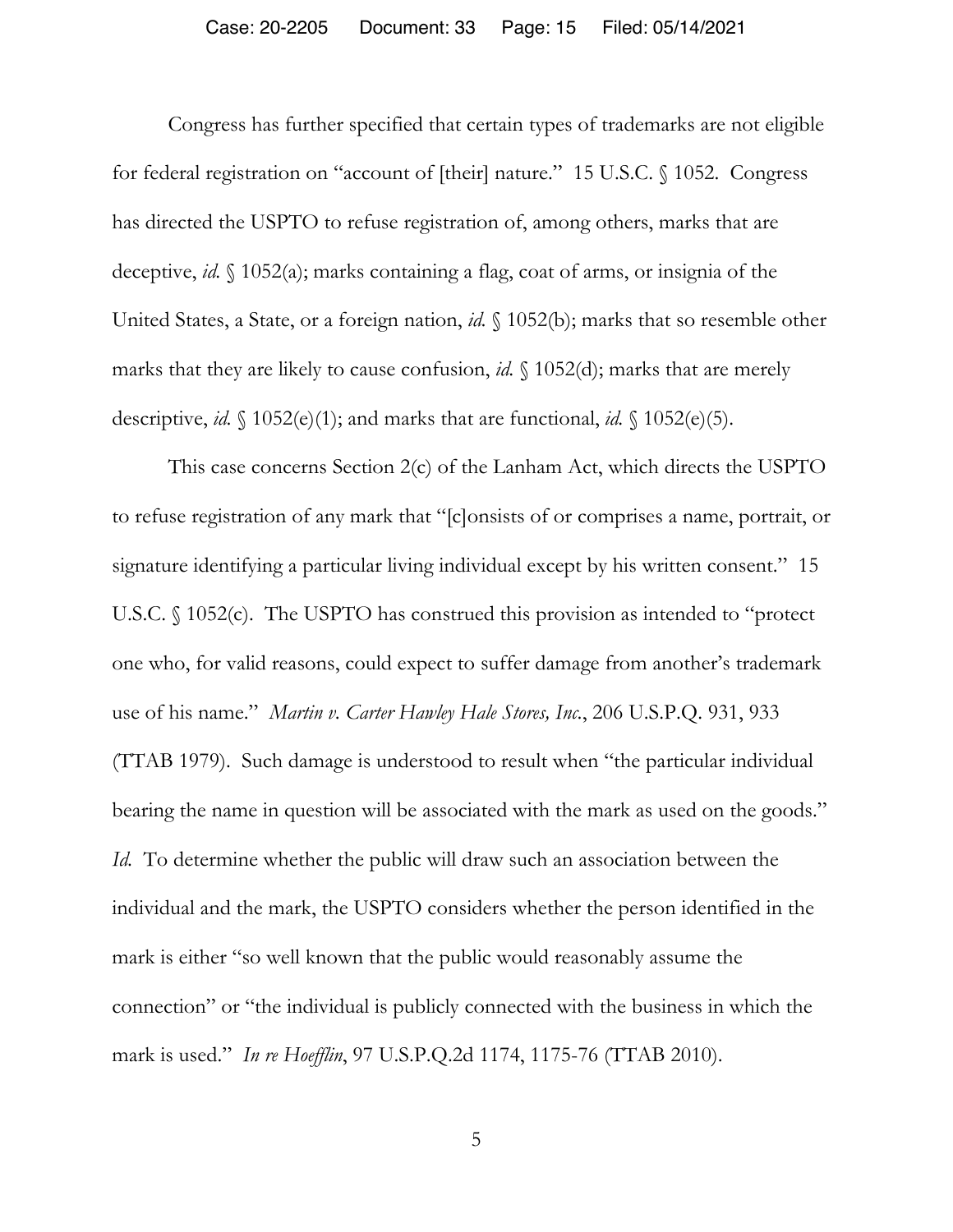#### **B. Facts and Prior Proceedings**

Appellant filed a trademark application for the mark "TRUMP TOO SMALL" for use on a line of shirts. Appx1-2 & n.1. The examining attorney refused registration under Section 2(c), finding that the mark "consists of or comprises a name, portrait, or signature identifying a particular living individual," namely then-President Donald Trump, and that his written consent to register the mark was not of record. Appx40. The examining attorney introduced evidence that "Donald John Trump" is so well known as "an American businessman, television personality, politician, and the 45th President of the United States" that members of the purchasing public would understand the use of the name "Trump" in appellant's mark to be referencing him. Appx40-41 (citing Appx42-130, Appx204-331, Appx353-423). The examining attorney also refused registration under another provision found in Section 2(a) of the Lanham Act that bars registration of marks that "may . . . falsely suggest a connection with persons, living or dead." 15 U.S.C. § 1052(a); Appx450-453. Appellant argued that denying his application on these bases infringed his First Amendment rights, but the examining attorney rejected that argument, explaining that the registration bars are not restrictions on speech and that even when evaluated as restrictions on speech, they are permissible, viewpoint neutral regulations. Appx826- 829.

Appellant sought review before the Trademark Trial and Appeal Board under 15 U.S.C. § 1070, and the Board affirmed. The Board began by noting that the two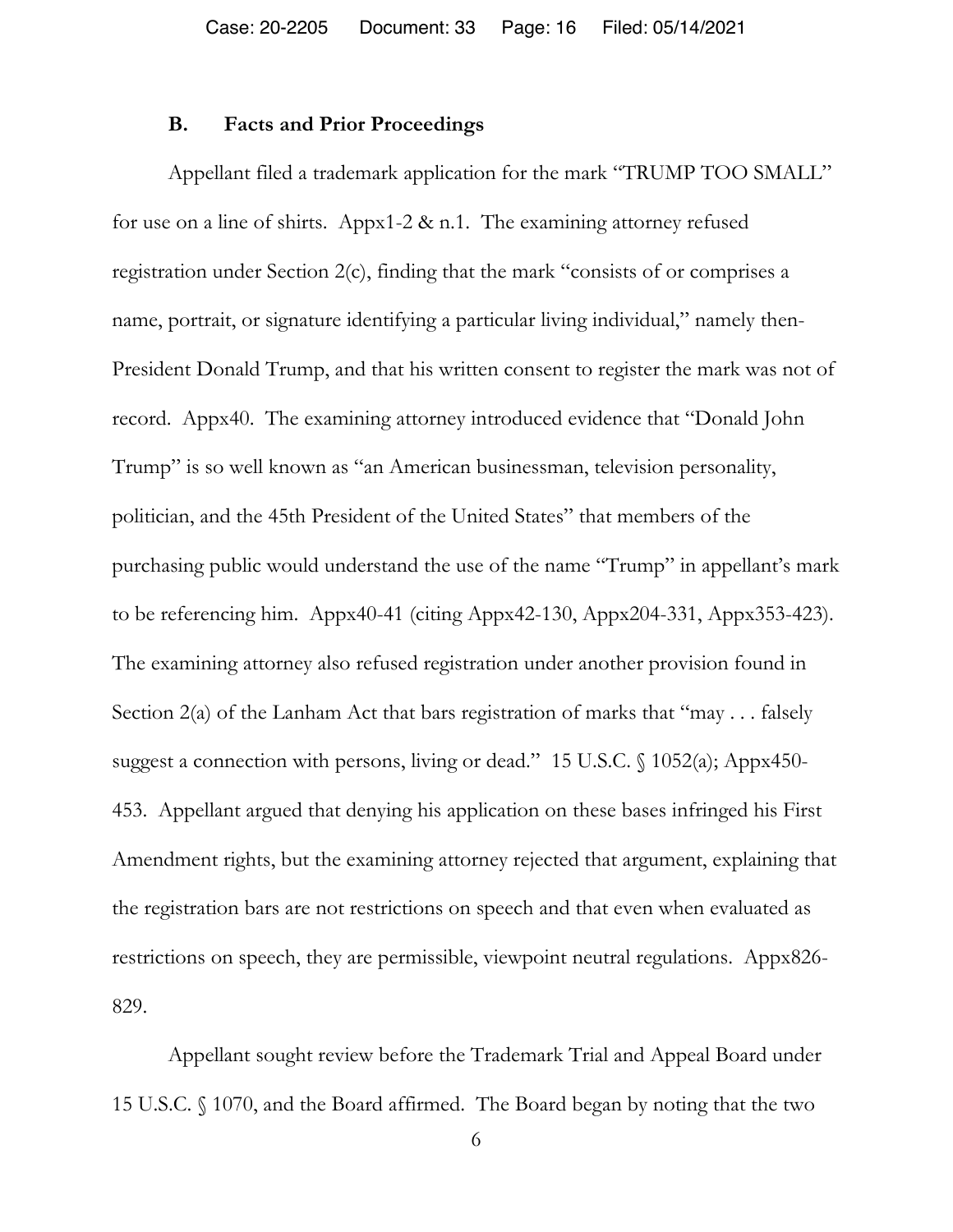"key purpose[s] of requiring the consent of a living individual" are "to protect rights of privacy and publicity that living persons have in the designations that identify them" and "to protect consumers against source deception." Appx2-3 (cleaned up) (quoting *In re ADCO Indus. Techs., L.P.*, 2020 U.S.P.Q.2d 53786, at \*21, \*29 (TTAB 2020)). The Board then recognized that appellant had conceded that his mark explicitly refers to then-President Trump and noted that the application did not include Mr. Trump's written consent. Appx4-5. Although appellant argued that the relevant public would not presume a connection between then-President Trump and appellant's shirts, the Board explained that under Section 2(c), any analysis of whether the public will infer a connection is "just part of determining whether the public would perceive the name in the proposed mark as identifying a particular living individual," which would plainly occur here, as appellant had conceded. Appx5-7. The Board thus affirmed the refusal under Section 2(c) and declined to reach the examining attorney's refusal under Section 2(a). Appx2.

The Board also rejected appellant's constitutional challenge to Section 2(c). The Board explained that Section 2(c) does not limit use of a mark, but only sets forth criteria for trademark registration and thus is not a direct restriction on speech. Appx9. The Board also explained that even if the challenged provision were considered a restriction on speech, Section 2(c) applies in an objective way to any proposed mark that consists of or comprises the name of a particular living individual, regardless of the viewpoint that is conveyed by the proposed mark. Appx9-10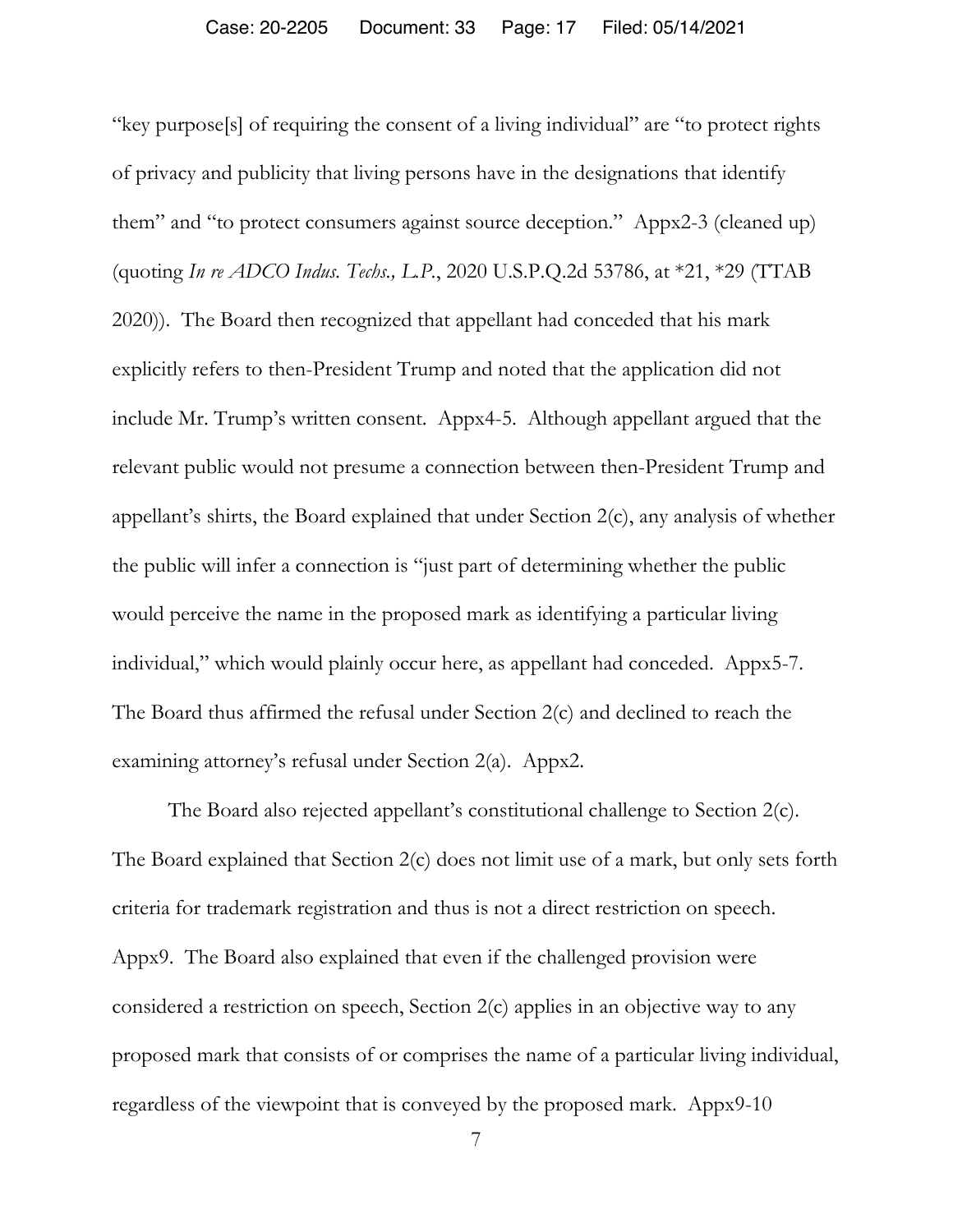(distinguishing *Iancu v. Brunetti*, 139 S. Ct. 2294 (2019) and *Tam*, 137 S. Ct. 1744). The Board added that if further scrutiny were necessary, the restriction is narrowly tailored to the government interests of respecting "the right of privacy and publicity that a living person has in his or her identity and protect[ing] consumers against source deception." Appx10 (quoting *In re Adco Indus. Techs., L.P.*, 2020 U.S.P.Q.2d 53786, at \*29).

### **SUMMARY OF ARGUMENT**

 Under the widely recognized rights of publicity and privacy, individuals possess a protectable intellectual property interest in the commercial use of their own identities. In particular, under the laws of most states, it is tortious to appropriate someone's identity for use in a trademark without that person's consent. Accordingly, Congress determined in Section 2(c) of the Lanham Act that the supplemental benefits that flow from the voluntary federal trademark registration program should not be available for any mark that "[c]onsists of or comprises a name, portrait, or signature identifying a particular living individual" without that individual's "written consent." 15 U.S.C. § 1052(c). This provision is fully consistent with the First Amendment, both facially and as applied here.

 Section 2(c) bears no resemblance to other restrictions on registrability that have been found to violate the First Amendment. *See Matal v. Tam*, 137 S. Ct. 1744 (2017) (striking down provision barring registration of disparaging trademarks); *Iancu v. Brunetti*, 139 S. Ct. 2294 (2019) (scandalous and immoral trademarks). The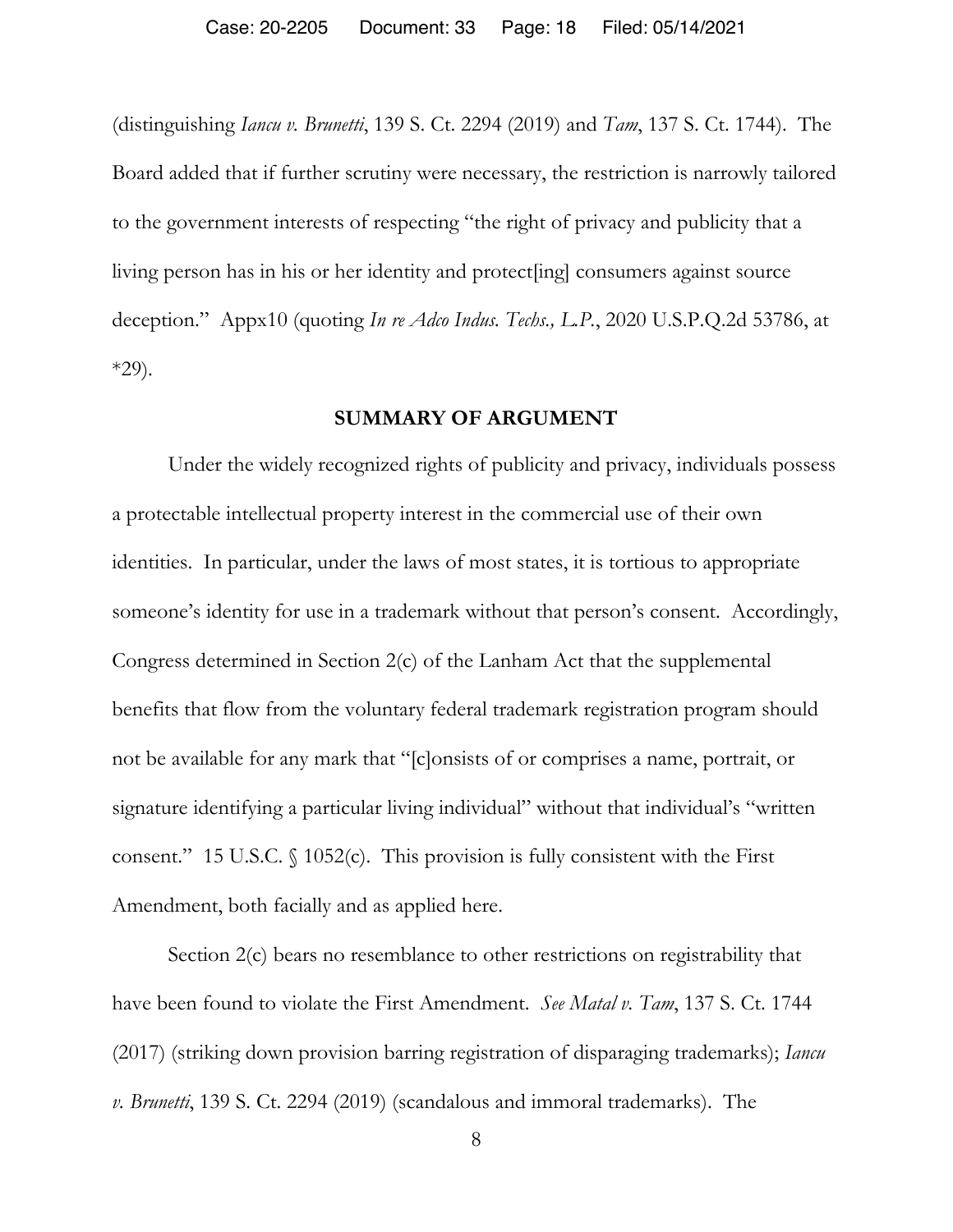#### Case: 20-2205 Document: 33 Page: 19 Filed: 05/14/2021

provisions at issue in *Tam* and *Brunetti* shared a fatal flaw: they targeted the expressive content of speech based on the views expressed. Section 2(c), by contrast, is viewpoint neutral and reflects a permissible balancing between competing intellectualproperty interests in the commercial sphere.

 Because of the fundamental distinctions between Section 2(c) and the provisions at issue in *Tam* and *Brunetti*, neither the Supreme Court nor this Court has yet decided the proper framework for analyzing appellant's challenge here. The Supreme Court has refrained from prescribing a framework for First Amendment challenges to eligibility restrictions that are not viewpoint based. And while this Court has analyzed provisions that target expressive speech under heightened scrutiny, it has not yet confronted a First Amendment challenge to a viewpoint-neutral provision that does not target modes of expression. The Court thus can and should recognize—as several Supreme Court justices have—that a provision like Section 2(c) does not directly restrict or burden speech. *See, e.g.*, *Brunetti*, 139 S. Ct. at 2303 (Roberts, C.J., concurring in part and dissenting in part) ("Whether . . . marks can be registered does not affect the extent to which their owners may use them in commerce to identify goods. No speech is being restricted; no one is being punished."). Accordingly, there is no cause for applying heightened scrutiny here. And without heightened scrutiny, appellant's challenge plainly lacks merit.

 But even if this Court considers Section 2(c) to be a restriction on commercial speech subject to review under the framework from *Central Hudson Gas & Electric*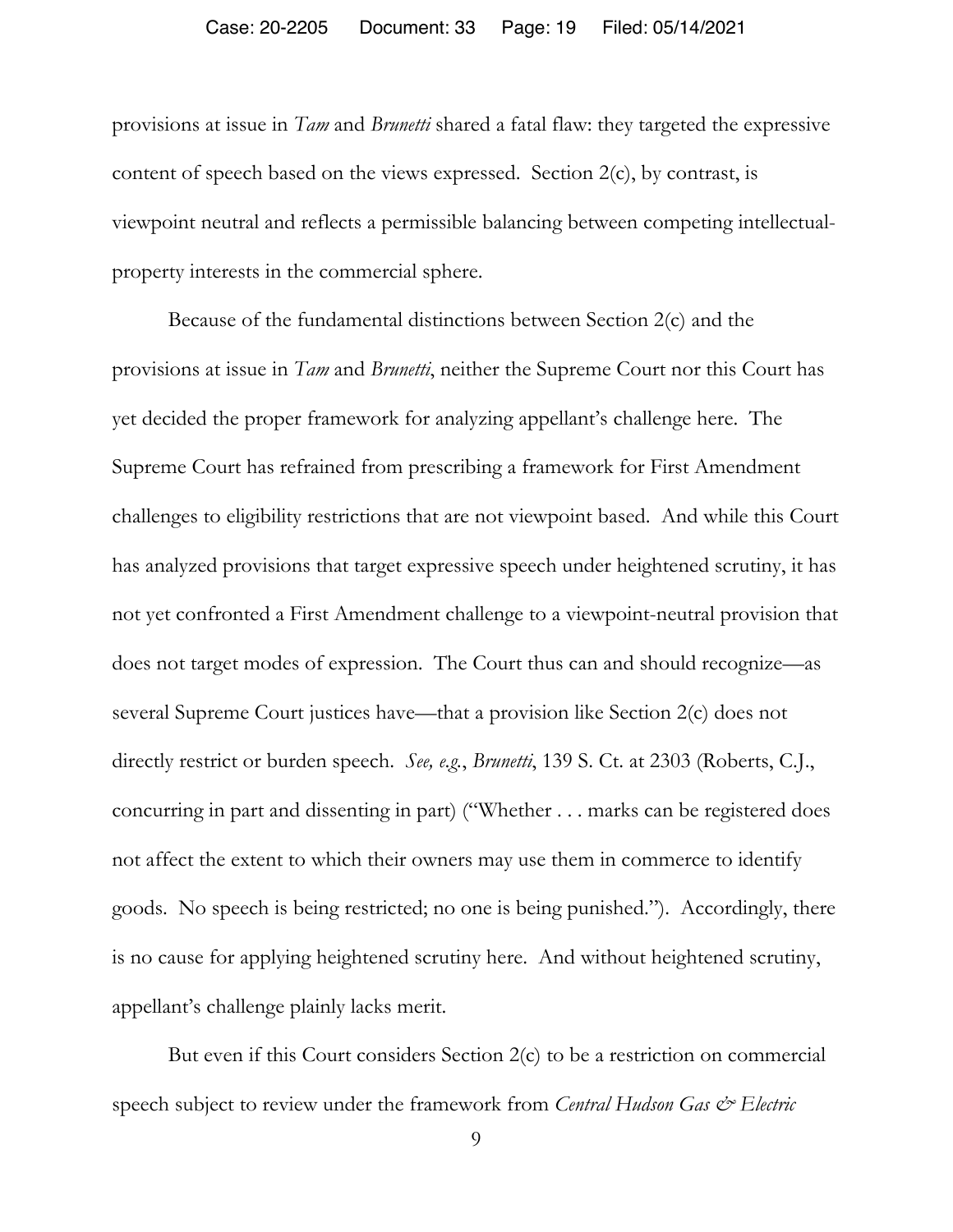*Corp. v. Public Service Commission of New York*, 447 U.S. 557 (1980), appellant's challenge still fails. The unauthorized use of a source-identifier that identifies a living person will often be misleading, and also is tortious under the laws of many states, even in instances where the public may not be misled into assuming a false connection between the goods at issue and the person whose identity has been misappropriated. Section 2(c) serves a substantial governmental interest in respecting the widely recognized rights of publicity and privacy. And it is well tailored to those governmental interests, tracking the generally recognized scope of the rights of publicity and privacy while imposing no burdens beyond the denial of registration.

### **ARGUMENT**

### **I. Standard Of Review**

"Rulings of PTO tribunals are reviewed by the Federal Circuit in accordance with the standards of the Administrative Procedure Act." *Bridgestone/Firestone Research, Inc. v. Automobile Club De L'Quest De La France*, 245 F.3d 1359, 1361 (Fed. Cir. 2001). Under this standard, review of the Board's legal conclusions is plenary, while its factual findings are upheld "unless they are arbitrary, capricious, or unsupported by substantial evidence." *Id.* This Court reviews constitutional challenges de novo. *See SKF USA, Inc. v. U.S. Customs & Border Prot.*, 556 F.3d 1337, 1349 (Fed. Cir. 2009).

### **II. Section 2(c) Is Consistent With The First Amendment**

Section 2(c) is consistent with the First Amendment. The provision serves to prevent federal registration of marks whose use in commerce would infringe on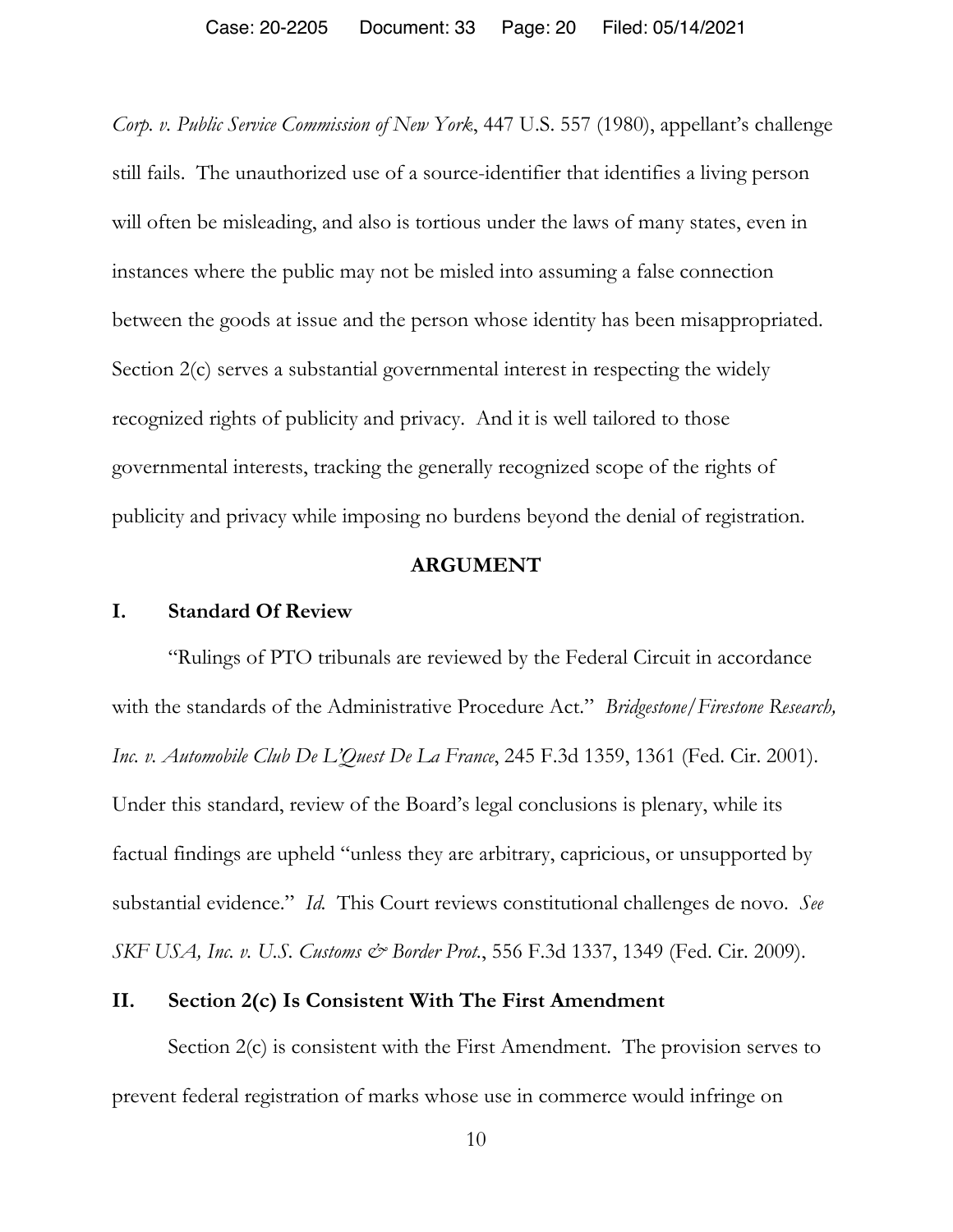longstanding state-law rights to publicity and privacy. *See, e.g.*, 2 J. Thomas McCarthy, *McCarthy on Trademarks and Unfair Competition* § 13:39 (5th ed. 2021) (describing Section 2(c) as the registration provision that "most closely approximates the policies" embodied in the right to privacy and the right of publicity). It is not unconstitutional for Congress to decline to provide the benefits of federal registration to such marks, and instead to respect individuals' intellectual-property rights in their own names. And Section 2(c) bears little resemblance to the provisions held to be invalid in *Matal v. Tam*, 137 S. Ct. 1744 (2017), and *Iancu v. Brunetti*, 139 S. Ct. 2294 (2019), which targeted expression and were viewpoint-based rather than viewpoint-neutral. *See Tam*, 137 S. Ct. at 1763 (plurality op.) (holding that a provision barring registration of disparaging trademarks discriminated based on viewpoint and, for that reason, facially violated the First Amendment); *id.* at 1765 (Kennedy, J., concurring in part and concurring in the judgment) ("[T]he viewpoint discrimination rationale renders unnecessary any extended treatment of other questions raised by the parties."); *Brunetti*, 139 S. Ct. at 2297 (invalidating provision in Section 2 that barred registration of "immoral" and "scandalous" marks on the ground that it "disfavors certain ideas").

## **A. Section 2(c) reflects Congress's respect for the rights to publicity and privacy that are widely recognized under state law**

In Section 2(c) of the Lanham Act, Congress determined that the benefits that flow from federal trademark registration should not be extended to any mark that "[c]onsists of or comprises a name, portrait, or signature identifying a particular living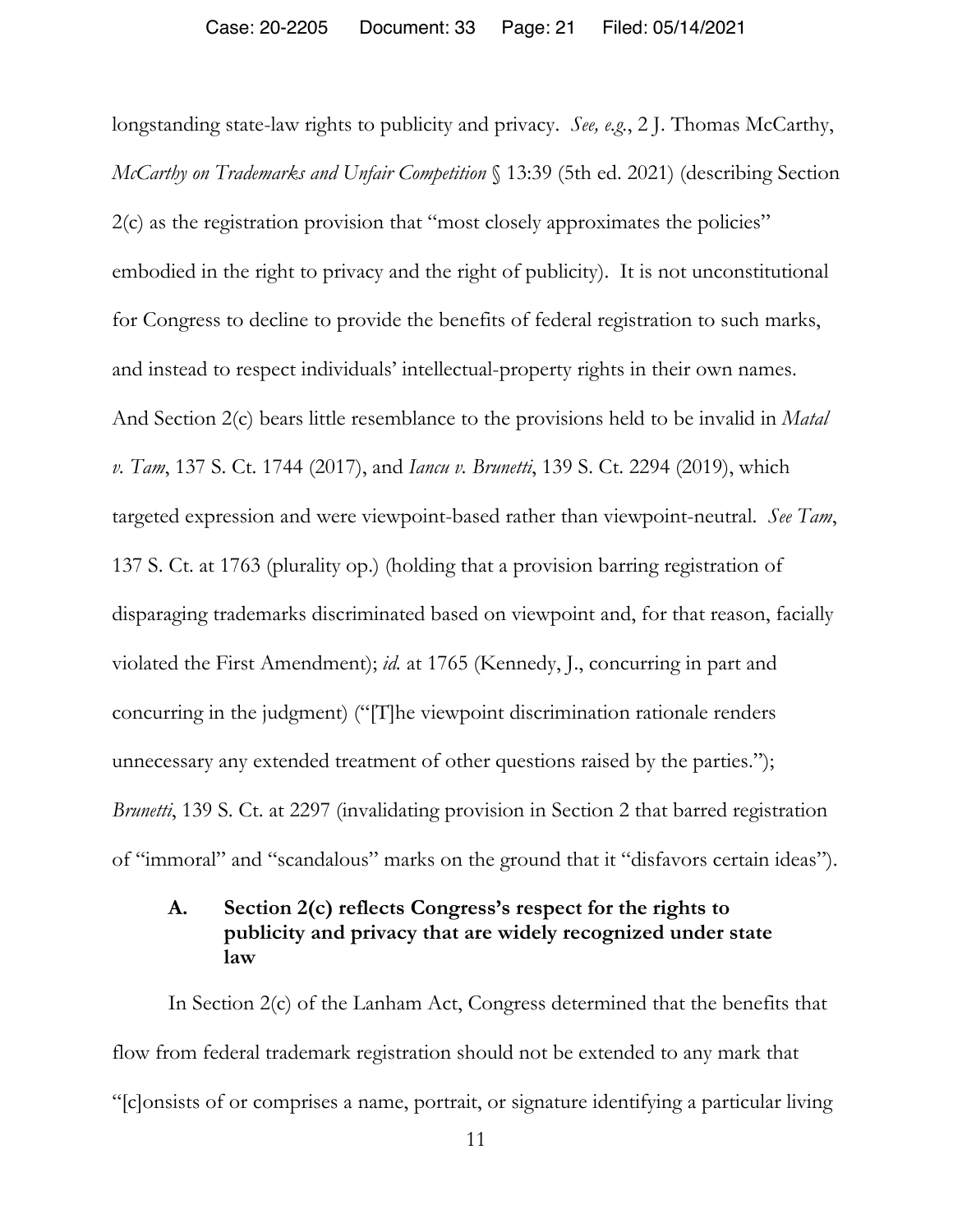individual" without that individual's "written consent." 15 U.S.C.  $\int$  1052(c).<sup>2</sup> As the Board has explained, Section 2(c) respects the widely recognized rights of privacy and publicity that living persons have in the designations that identify them. *See, e.g.*, *In re Nieves & Nieves LLC*, 113 U.S.P.Q.2d 1629, 1638 (TTAB 2015); *see also* USPTO, *Trademark Manual of Examining Procedure* § 1206, https://go.usa.gov/xH6Yw (collecting cites); *cf. University of Notre Dame Du Lac v. J.C. Gourmet Food Imports Co.,* 703 F.2d 1372, 1376 n.8 (Fed. Cir. 1983) (recognizing the link between Section 2(c) and the right to privacy). The Board has further recognized that Section 2(c) also operates in tandem with other provisions of the Lanham Act to help "protect[] consumers against source deception." *In re ADCO Indus. Techs., L.P.*, 2020 U.S.P.Q.2d 53786, at \*29 (TTAB 2020); Appx3.

The right to publicity that Section 2(c) honors is widely recognized under state statutes and at common law. While the particulars vary between jurisdictions, the right to publicity is generally understood to bar the appropriation of a person's identity without her consent for commercial purposes. *See Restatement (Third) of Unfair Competition* § 46 (1995) ("One who appropriates the commercial value of a person's identity by using without consent the person's name, likeness, or other indicia of

 $\overline{a}$ 

<sup>2</sup> Section 2(c) also bars registration of "the name, signature, or portrait of a deceased President of the United States during the life of his widow, if any, except by the written consent of the widow." 15 U.S.C. § 1052(c). Because former-President Trump is not deceased, that provision is not implicated here.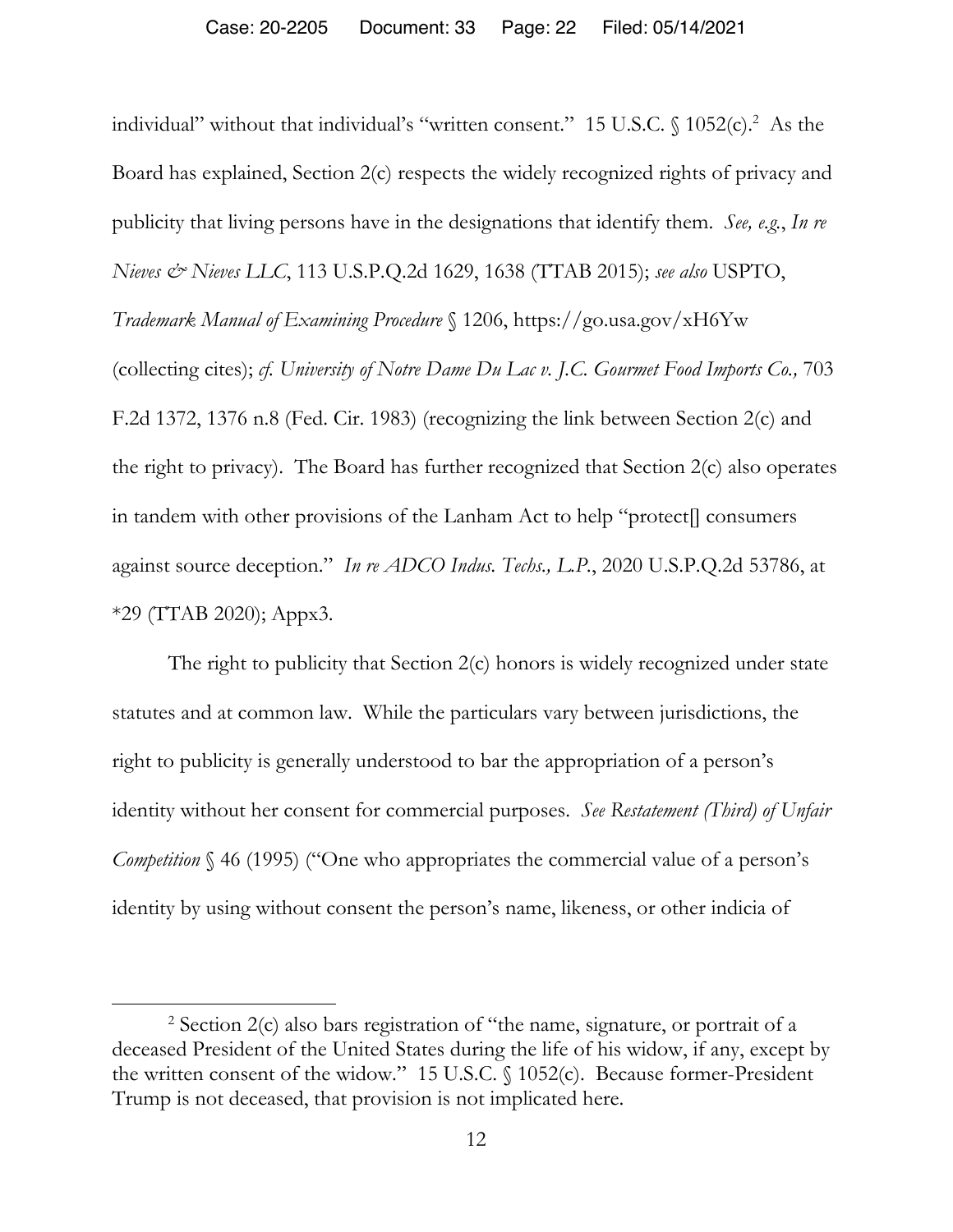identity for purposes of trade is subject to liability for the relief."). The right to publicity thus is "the legal label denominating the law's recognition of the property right inherent in the commercial value of a person's identity." 1 J. Thomas McCarthy, *The Rights of Publicity and Privacy* § 6:2 (2020) (*Rights of Publicity and Privacy*). By the end of the twentieth century the right to control the commercial use of one's name and likeness "ha[d] been recognized in some form by virtually all states." *Bi-Rite Enters., Inc. v. Bruce Miner Co.*, 757 F.2d 440, 442 (1st Cir. 1985) (citing Page Keeton & William Lloyd Prosser, *Prosser and Keeton on The Law of Torts* 850-51 (5th ed. 1984)); *see Rights of Publicity and Privacy* § 6:2 (identifying 33 states that have explicitly recognized a "right" to publicity" and just one—Louisiana—that has rejected such a right).

The heart of a claim for infringement of the right to publicity is the allegation that the defendant, acting without permission, used some identifiable aspect of the plaintiff's persona in a manner likely to cause damage to the commercial value of that persona. *See Rights of Publicity and Privacy* § 3:2. For example, as the Seventh Circuit recently observed in a case involving an unauthorized use of Michael Jordan's identity in an advertisement, Jordan is "highly sought after as a celebrity endorser" and "continues to reap the economic value of his reputation in the history of the game," and thus "understandably guards the use of his identity very closely" and is legally entitled to do so. *Jordan v. Jewel Food Stores, Inc.*, 743 F.3d 509, 513 (7th Cir. 2014).

Because the right to publicity belongs to the person whose identity is being exploited, it is not limited to circumstances in which the unauthorized use of an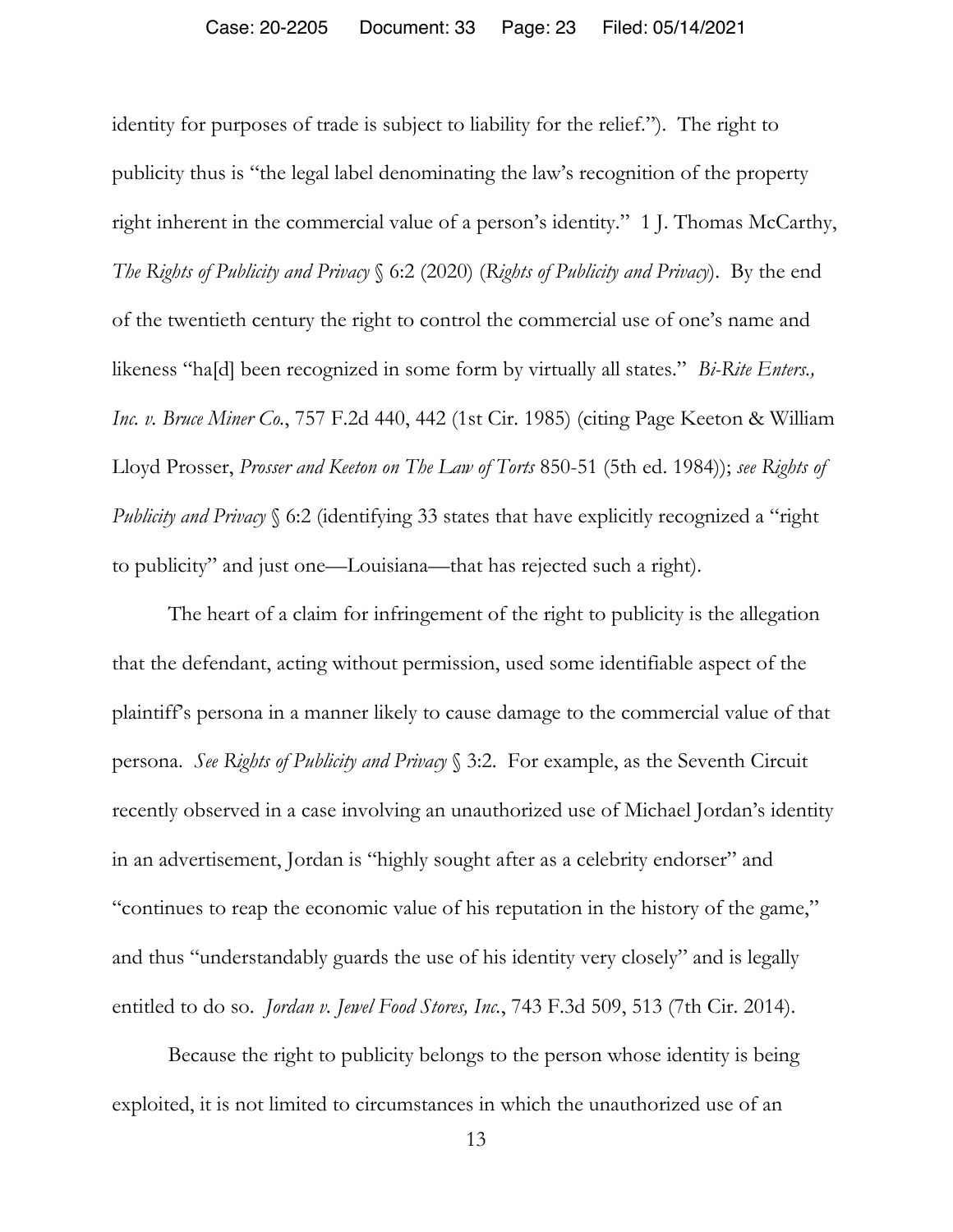#### Case: 20-2205 Document: 33 Page: 24 Filed: 05/14/2021

identity would mislead the public. *See Rights of Publicity and Privacy* § 3:2 (explaining that "a right of publicity claim requires no pleading or proof of falsity or resulting confusion or mistake"); *see also Bridgestone/Firestone Research,* 245 F.3d at 1363 (recognizing the right to publicity is "not designed primarily to protect the public, but to protect persons and institutions from exploitation of their persona"). Thus, for example, an unauthorized advertisement saying "Tom Brady has never tried our product but you should!" does not contain any false endorsement, yet it nonetheless would infringe Brady's right of publicity. *See Rights of Publicity and Privacy* § 5:19.

The right to publicity has been recognized as furthering a number of important objectives. The Supreme Court has described the governmental interest in protecting the right to publicity as being "closely analogous to the goals of patent and copyright law, focusing on the right of the individual to reap the reward of his endeavors." *Zacchini v. Scripps-Howard Broad. Co.*, 433 U.S. 562, 573 (1977) (rejecting First Amendment challenge to imposition of tort liability). Among the elaborations that have been offered is that the right to publicity prevents unjust enrichment "by the theft of good will," *id.* at 576; protects the property interest that citizens gain and enjoy through their labor and effort, *Hart v. Electronic Arts, Inc.*, 717 F.3d 141, 151 (3d Cir. 2013); provides an incentive "for creativity and achievement," *Cardtoons, L.C. v. Major League Baseball Players Ass'n*, 95 F.3d 959, 973 (10th Cir. 1996); and protects the "interest in personal dignity and autonomy," *Restatement (Third) of Unfair Competition*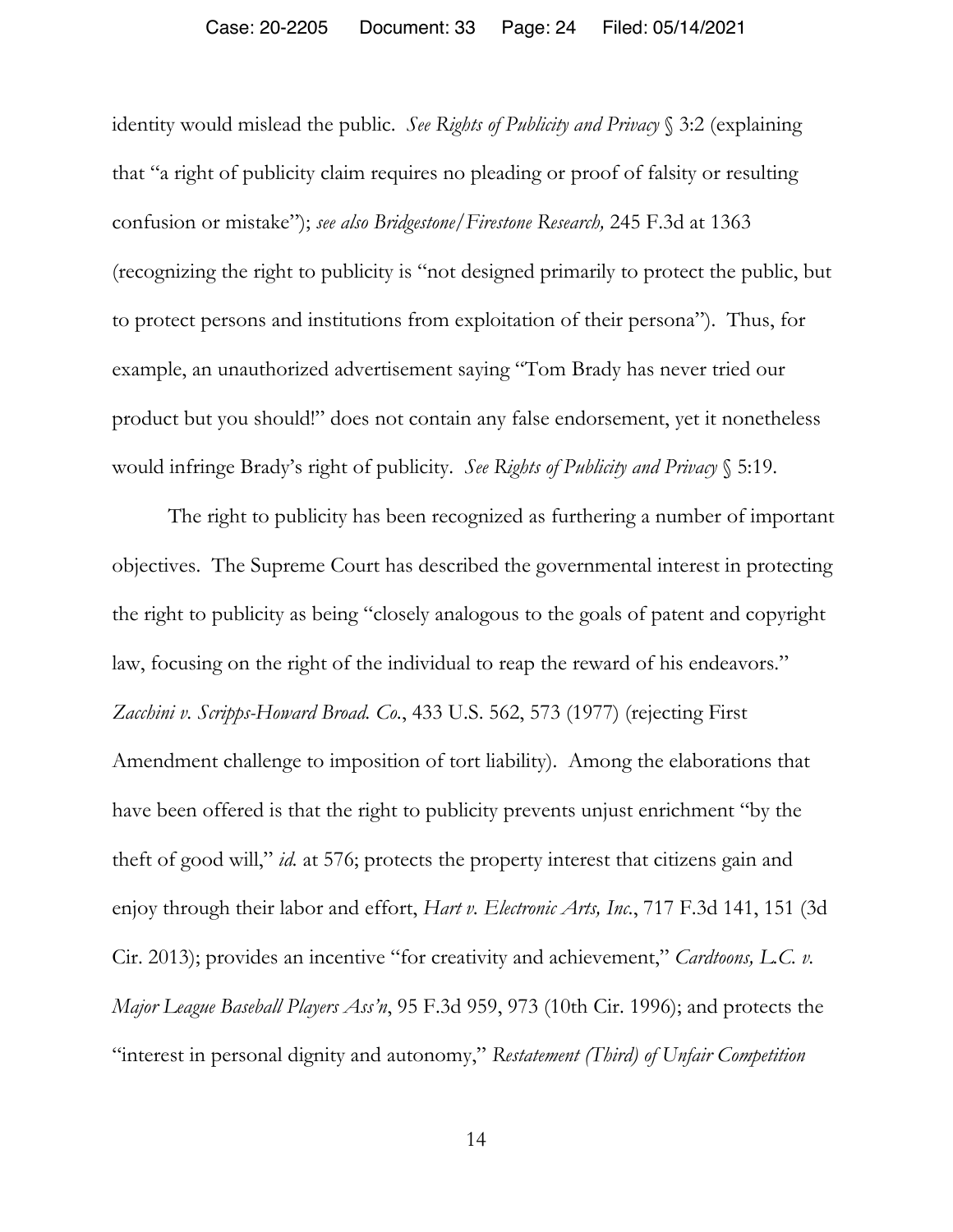§ 46 cmt. c; *see also Rights of Publicity and Privacy* §§ 2:1-2:9 (discussing the various policy rationales supporting the right to publicity).

The right to publicity is closely related to, and originally derived from, a second right that Section 2(c) of the Lanham Act also respects: the right to privacy. *See generally Rights to Publicity and Privacy* §§ 1:23-1:25 (explaining how the right to publicity evolved from the tort of invasion of privacy by appropriation); *Restatement (Third) of Unfair Competition*  $\S$  46 cmt. b ("The principal historical antecedent of the right of publicity is the right of privacy."); *Carson v. Here's Johnny Portable Toilets, Inc.*, 698 F.2d 831, 834 (6th Cir. 1983) (describing how the right to publicity evolved from the right to privacy). As relevant here, a plaintiff can state a claim for invasion of privacy based on "the appropriation and use of the plaintiff's name or likeness to advertise the defendant's business or product, or for some similar commercial purpose." *Restatement (Second) of Torts* § 652C cmt. b (1977). While this strain of the right to privacy closely resembles the right to publicity, it is distinguished in that it is directed to claims arising from psychic, rather than commercial, injury. *See Rights of Publicity and Privacy* § 5:63; *see also Restatement (Third) of Unfair Competition* § 46 cmt. b ("The distinction between the publicity and privacy actions, however, relates primarily to the nature of the harm suffered by the plaintiff; similar substantive rules govern the determination of liability.").

Both the right to publicity and the right to privacy may be waived when a person consents to a particular commercial use of her identity. *See Restatement (Third)*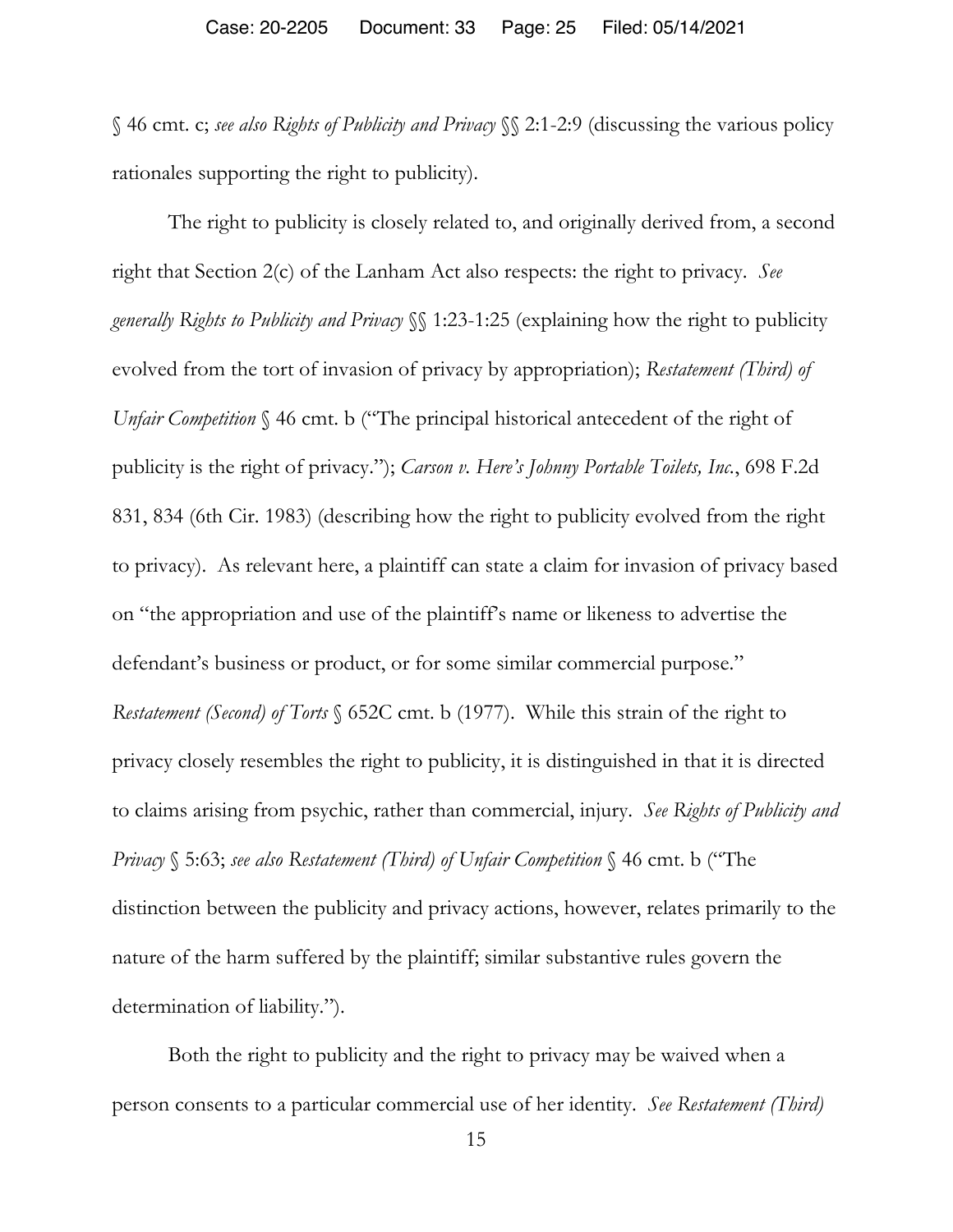*of Unfair Competition* § 46 cmt. f ("Conduct that would otherwise infringe the personal or commercial interests protected by the rights of privacy and publicity is not actionable if the conduct is within the scope of consent given by the holder of the right."). Thus, in conditioning registration of a trademark "identifying a particular living individual" on that person's "written consent," 15 U.S.C. § 1052(c), Section 2(c) of the Lanham Act ensures that the benefits of federal trademark registration are not extended to marks that infringe the rights to publicity or privacy.

## **B. Unlike the provisions at issue in Tam and Brunetti, Section 2(c) is a viewpoint-neutral provision directed at a form of commercial activity that is unlawful in many states**

The First Amendment does not prohibit Congress from withholding the benefits of federal trademark registration from marks that infringe on the rights to publicity and privacy. Far from an effort to affect the expressive content of speech based on the views expressed—which was held to be the fatal flaw in the provisions at issue in *Tam* and *Brunetti*—Section 2(c) reflects a permissible balancing between competing intellectual-property interests in the commercial sphere.

1. Because Section 2(c) is focused on respecting the rights of privacy and publicity, it is entwined with the commercial, rather than expressive, function of trademarks. As discussed previously, the right to publicity guards against the appropriation of a "person's name, likeness, or other indicia of identity *for purposes of trade*." *See Restatement (Third) of Unfair Competition* § 46 (emphasis added). Likewise, the right to privacy is invaded by "the appropriation and use of the plaintiff's name or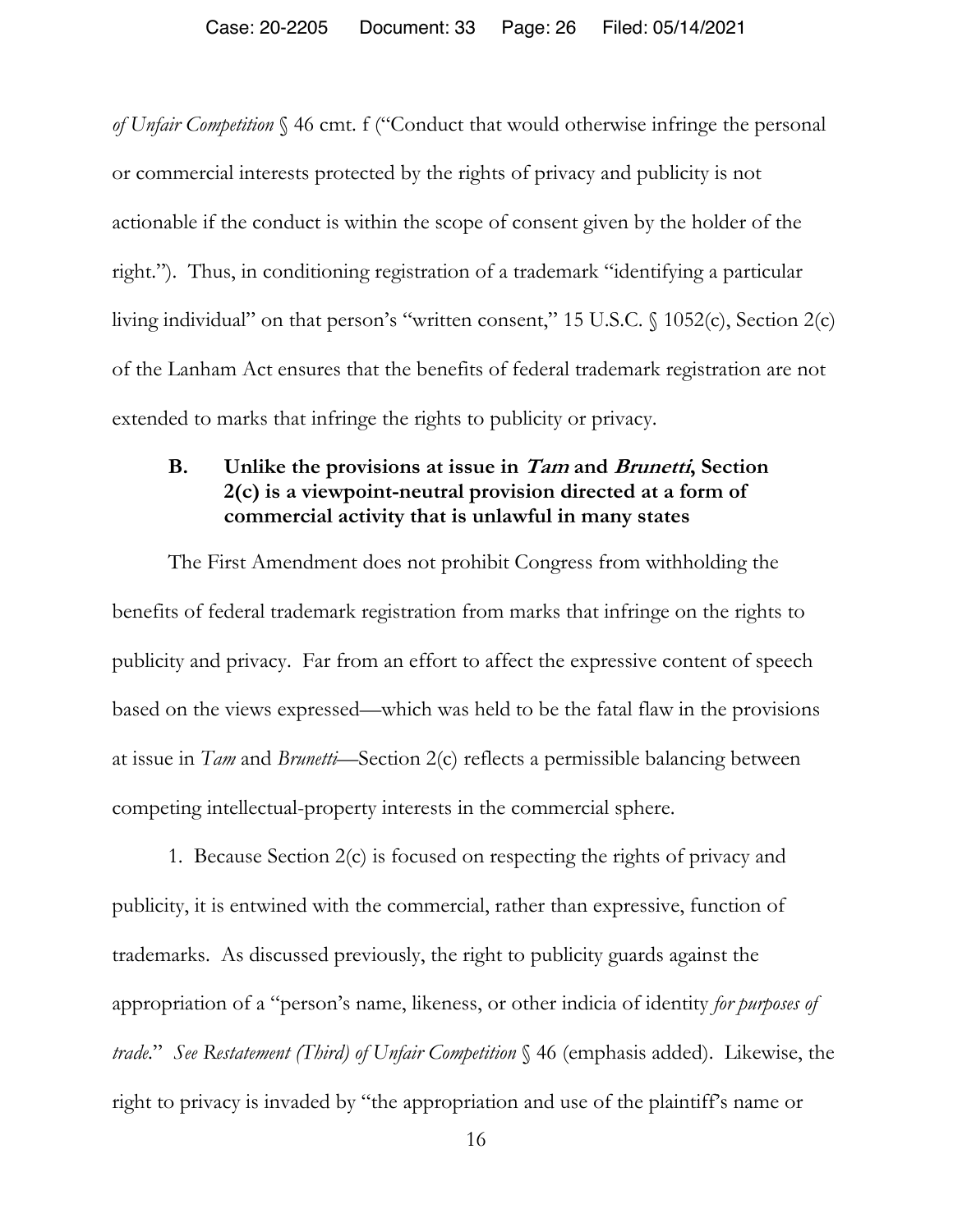#### Case: 20-2205 Document: 33 Page: 27 Filed: 05/14/2021

likeness *to advertise the defendant's business or product, or for some similar commercial purpose*." *Restatement (Second) of Torts* § 652C cmt. b (emphasis added). Because the rights to publicity and privacy are triggered only by the unauthorized use of someone's identity in trade, it is highly relevant to Section 2(c)'s purposes that any affected speech appears in the context of a trademark. The government has an interest in refusing to facilitate the use of trademarks that appropriate a person's identity, even if it would have no legitimate interest in keeping a message that references that person off a billboard.

Accordingly, appellant's mark was not rejected because the government wishes to discourage speech that references former-President Trump (or any other person). Rather, the reason for the rejection is that Congress has determined that registration should not be available for marks that appropriate the identities of particular individuals in a manner that could infringe the recognized rights of publicity and privacy. *See generally supra* Part II.A. The touchstone of a denial under Section 2(c) is thus not "the topic discussed or the idea or message expressed." *In re Brunetti*, 877 F.3d 1330, 1342 (Fed. Cir. 2017) (quoting *Reed v. Town of Gilbert*, 576 U.S. 155, 163 (2015)). Rather, Section 2(c) reflects an accommodation within the federal trademark registration scheme of competing intellectual-property interests. *See Cardtoons*, 95 F.3d at 967 ("Like trademark and copyright, the right of publicity involves a cognizable property interest."); *Martin v. Carter Hawley Hale Stores, Inc.*, 206 U.S.P.Q. 931, 933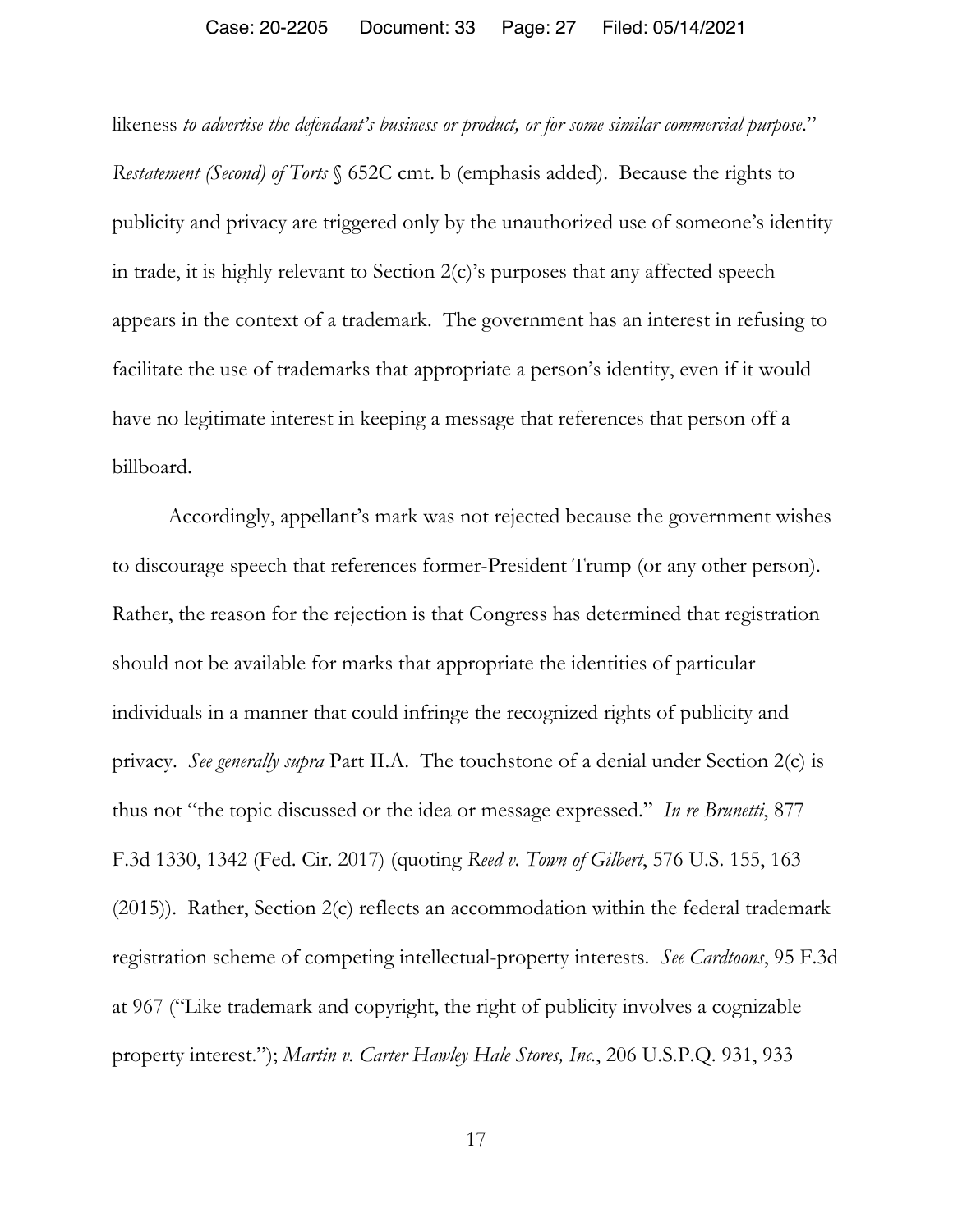(TTAB 1979) ("[T]he Statute was intended to protect one who, for valid reasons, could expect to suffer damage from another's trademark use of his name.").

2. Because of these competing intellectual-property interests, in many states it will be unlawful to use a trademark to which Section 2(c) applies. For example, appellant's home state of California imposes tort liability on anyone who uses "another's name . . . signature, photograph, or likeness, in any manner, on or in products, merchandise, or goods, or for purposes of advertising or selling, or soliciting purchases of, products, merchandise, goods or services, without such person's prior consent." Cal. Civ. Code § 3344(a) (West); *see also* A33 (showing Mr. Elster's residence is in California). Likewise, in Donald Trump's current domicile of Florida, state law forbids the use "for any commercial . . . purpose" of any "name, portrait, photograph, or other likeness of any natural person without . . . express written or oral consent." Fla. Stat. § 540.08(1). Mr. Trump's former domicile of New York goes even further, making it a misdemeanor offense to "use<sup>[]</sup> for advertising purposes, or for the purposes of trade, the name, portrait or picture of any living person without having first obtained the written consent of such person." N.Y. Civ. Rights Law § 50 (McKinney).

Because the function of trademarks is to identify the source of goods *in commerce*, marks that appropriate someone's identity without consent will necessarily infringe state laws of this type. Indeed, appropriating someone's identity within a trademark is a paradigmatic example of the type of conduct that will infringe the right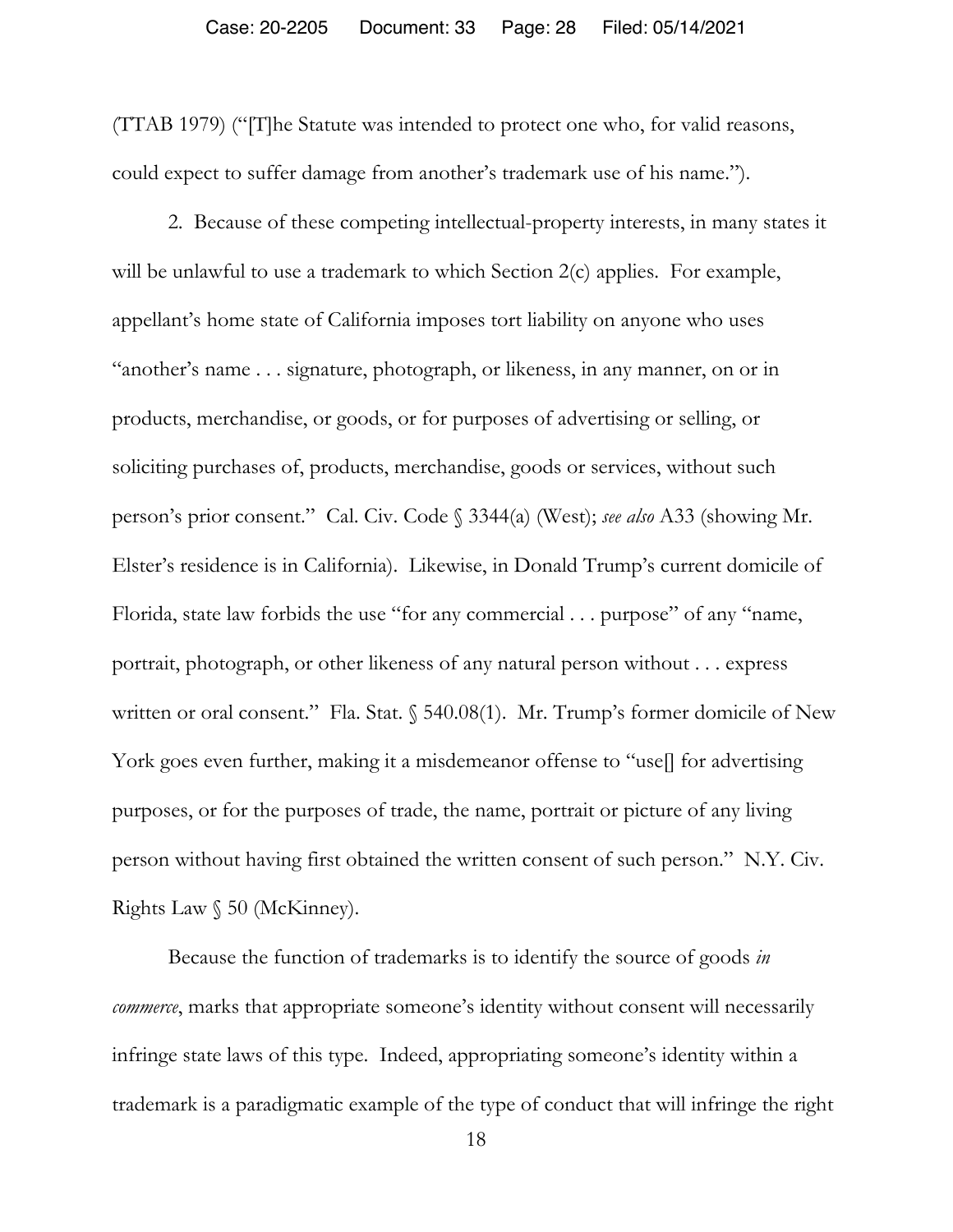#### Case: 20-2205 Document: 33 Page: 29 Filed: 05/14/2021

to publicity. *See Restatement (Third) of Unfair Competition* § 47 ("Appropriation of another's identity for use as a trademark or trade name is similarly actionable.").

3. Section 2(c) is also viewpoint neutral. Section 2(c) does not "single[] out a subset of messages for disfavor based on the views expressed." *Tam*, 137 S. Ct. at 1766 (Kennedy, J., concurring in part and concurring in the judgment) (defining viewpoint discrimination). Rather, the provision bars registration of *all* marks "[c]onsist[ing] of or compris[ing] a name, portrait, or signature identifying a particular living individual except by his written consent." 15 U.S.C. § 1052(c). The provision applies equally to marks that appropriate the identity of a living individual without her consent, regardless of whether the mark is laudatory or critical.

The record of the Board's treatment of marks referencing former-President Trump without his authorization confirms that Section 2(c) is viewpoint neutral not only in theory, but also in practice. *Cf. Brunetti*, 139 S. Ct. at 2300 (emphasizing that the scandalous marks provision "result[ed] in viewpoint-discriminatory application"). Just recently, the Board upheld the denial under Section 2(c) of an apparently pro-Trump mark containing the phrase "TRUMP-IT." *See In re ADCO Indus. Techs., L.P.*, 2020 U.S.P.Q.2d 53786, at \*20-24.

In fact, in recent years, many applicants have attempted to register trademarks that reference former-President Trump without his authorization. The USPTO has consistently denied applications of marks containing Mr. Trump's name or likeness without his consent. Some of these marks (like appellant's own mark) are openly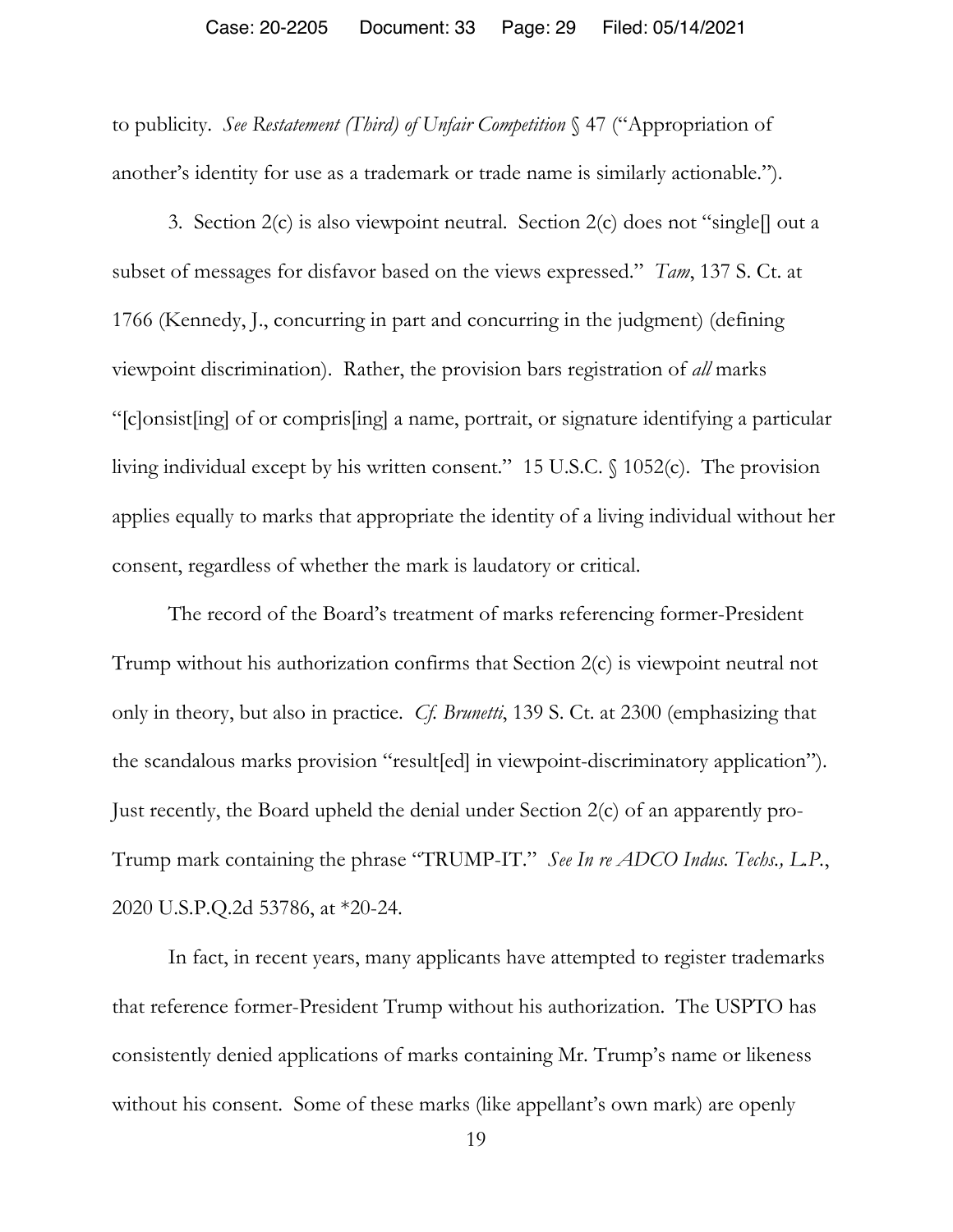critical of Mr. Trump, bearing statements such as TRUMP IS ROOTIN' FOR PUTIN (88806771); DRAIN THE TRUMP (88924002); and UN-TRUMP-AMERICA (88782914).<sup>3</sup> But other rejected marks express approval of Mr. Trump through messages such as LONG LIVE THE TRUMP (88734429); GOD HAS A PLAN AND TRUMP IS THE MAN (88773486); and MR. TRUMP, YOU'RE HIRED! (88676728). Still other marks rejected under Section 2(c) lack any clear political message and apparently seek only to capitalize on Mr. Trump's fame with marks such as SWIM TRUMPS (88921132); THE TRUMP TOWEL (88581999); and TRUMP FORCE ONES (88788357). Section 2(c) has been applied equally to all of these marks.

Against this backdrop, it cannot seriously be disputed that Section 2(c)—unlike the provisions invalidated in *Tam* and *Brunetti*—is viewpoint neutral. Indeed, appellant never expressly contends otherwise. *See* Br. 18-19 (contending only that Section  $2(c)$  is content- and speaker-based, not viewpoint-based).

4. For all of these reasons, Section 2(c) bears little resemblance to the provisions invalidated in *Tam* and *Brunetti*. The restrictions on disparaging and scandalous marks were squarely directed to the expressive components of the rejected marks. *See In re Tam*, 808 F.3d 1321, 1338, 1355 (Fed. Cir. 2015) (en banc)

 $\overline{a}$ 

<sup>&</sup>lt;sup>3</sup> These marks can be located by searching for the cited serial numbers in the Trademark Status and Document Retrieval (TSDR) system, available at http://tsdr.uspto.gov/.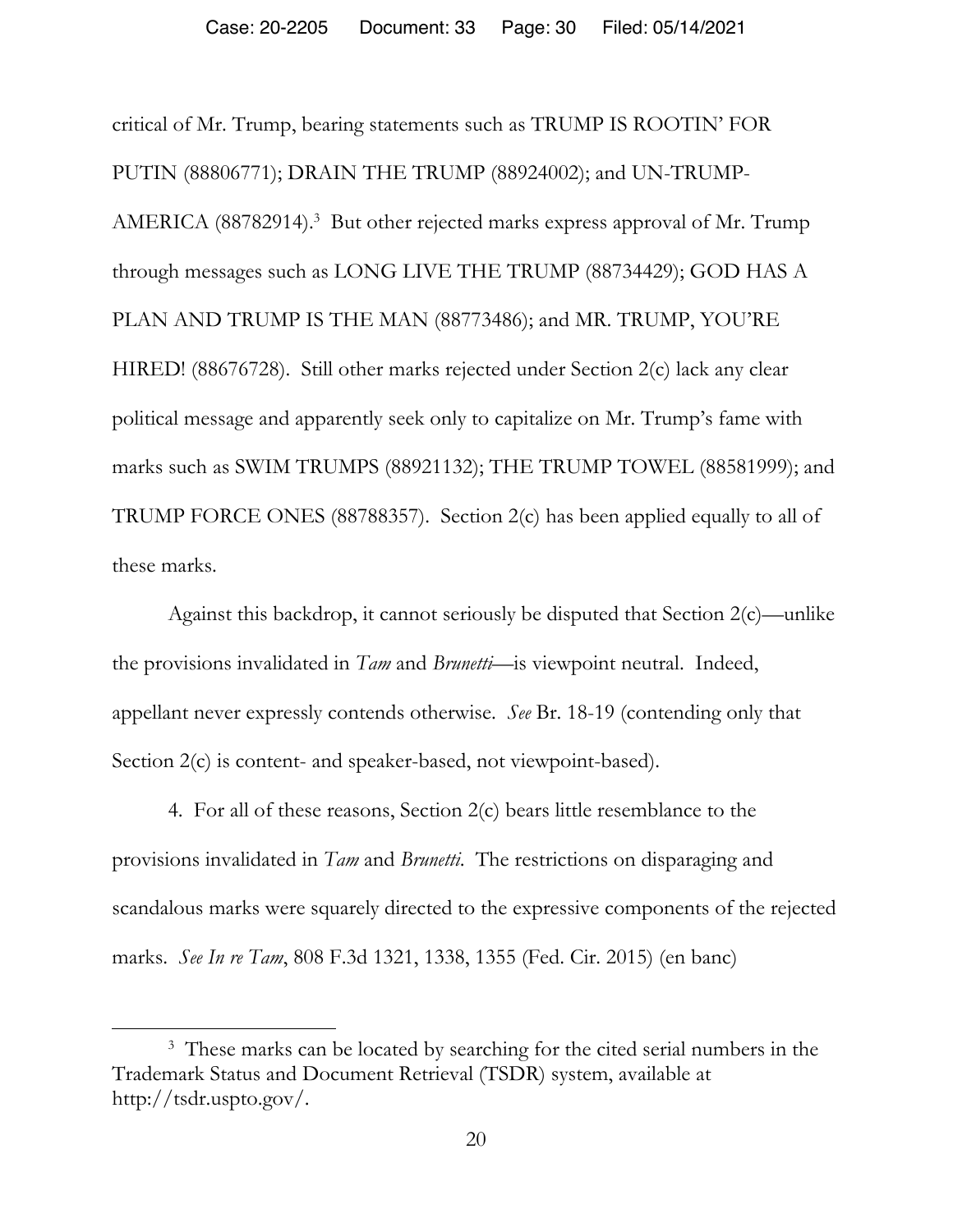(emphasizing that "it is always a mark's expressive character . . . that is the basis for the disparagement exclusion from registration" and the "entire interest of the government in § 2(a) depends on disapproval of the message"); *In re Brunetti*, 877 F.3d at 1349 ("There can be no question that the immoral or scandalous prohibition targets the expressive components of the speech."). And in both cases, the government's stated interest was in discouraging types of speech. In *Tam*, the Supreme Court rejected the government's reliance on an asserted interest "in preventing speech expressing ideas that offend." *Tam*, 137 S. Ct. at 1764. And the government likewise defended the scandalous-marks provision by reference to the "types of marks the government would 'want to promote' or 'has deemed to be most suitable.'" *Brunetti*, 877 F.3d at 1350. In addition, there was no dispute that the use of those trademarks in commerce was lawful.

Section 2(c), by contrast, is not animated by the government's "disagreement with the message" a particular mark conveys. *Tam*, 137 S. Ct. at 1767 (Kennedy, J., concurring in the judgment) (quotation marks omitted). It is not animated by an interest in speech at all, but merely by a desire to avoid interfering with the rights of individuals to trade on the goodwill associated with their own names, which is often independently protected by state law. And it applies evenhandedly regardless of the viewpoint expressed, both on its face and in its practical application.

Finally, Section 2(c) is unlike the provisions invalidated in *Tam* and *Brunetti* in that it is related to the government's interest in protecting consumers against source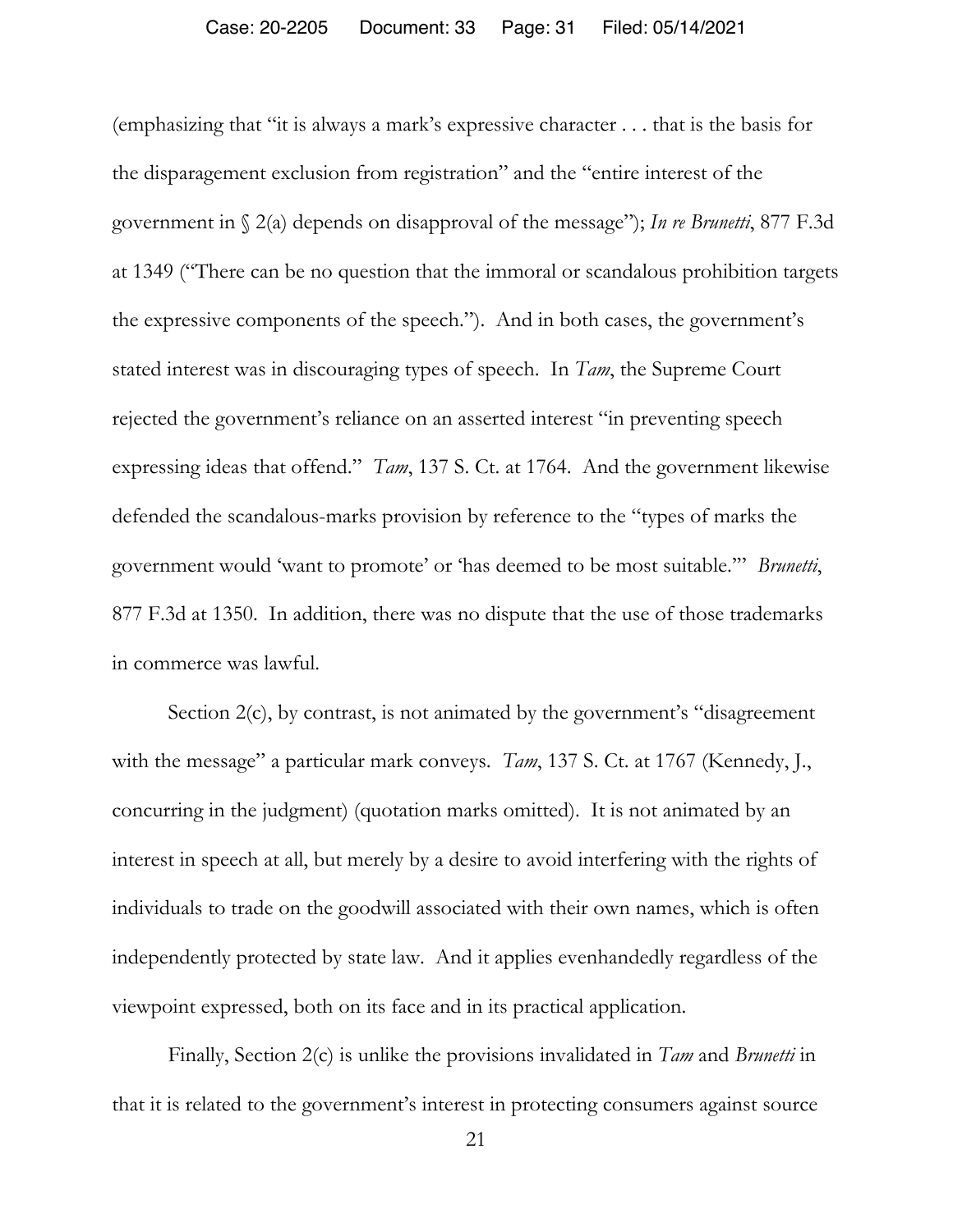deception. Appx2. As the Board explained here, certain types of source identifiers are "particularly susceptible to deceptive use." Appx10 (quotation marks omitted). Specifically, when the name of an identified individual is used without his consent, there is heightened reason for concern that the public will misunderstand the source of goods. Given that appellant appears to recognize avoiding consumer confusion as a legitimate objective of the trademark registration program (Br. 48), it is notable that Section 2(c) is related to that purpose in a way that the disparagement clause and the scandalous marks provision were not.<sup>4</sup>

### **C. Section 2(c) should not be subject to heightened scrutiny**

As a viewpoint-neutral statute that regulates commercial activity to preserve the balance among competing intellectual-property interests, Section 2(c) satisfies any plausibly relevant standard of First Amendment scrutiny. Given the fundamental differences between Section 2(c) and the provisions at issue in *Tam* and *Brunetti*, and given the narrow grounds on which the Supreme Court resolved those cases, those decisions do not require application of heightened scrutiny to Section 2(c), which does

 $\overline{a}$ 

<sup>&</sup>lt;sup>4</sup> In addition to the other distinctions discussed in the text, Section 2(c) is not susceptible to the same inconsistent application, and resulting uncertainty, that this Court identified as a defect of both the disparagement and scandalous marks provisions. *See Tam*, 808 F.3d at 1342 n.7 ("The PTO's record of trademark registrations and denials often appears arbitrary and is rife with inconsistency."); *Brunetti*, 877 F.3d at 1354 ("[W]e cannot discern any pattern indicating when the incorporation of an offensive term into a mark will serve as a bar to registration and when it will not.").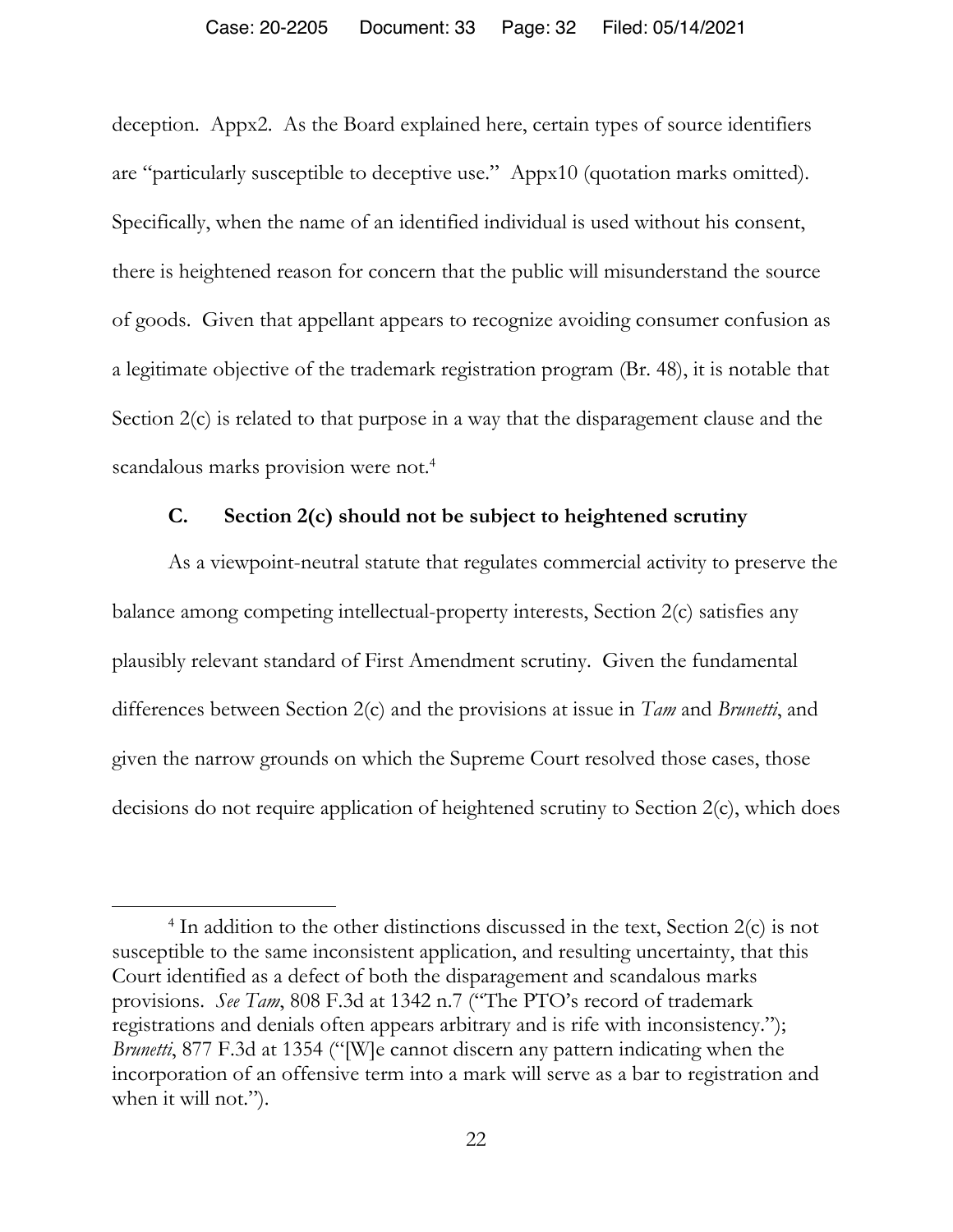not restrict speech but instead declines to provide the benefits of federal trademark registration to a particular type of commercial moniker. But in any event, as discussed below, Section 2(c) would readily satisfy the framework applicable to restrictions on commercial speech. *See infra* Part II.D.

### **1. The Supreme Court's decisions do not suggest that heightened scrutiny should apply to Section 2(c)**

Because Section 2(c) does not discriminate based on viewpoint, the Supreme Court's decisions in *Tam* and *Brunetti* do not provide a framework for evaluating appellant's challenge. *See Brunetti*, 139 S. Ct. at 2302 n.\* ("Nor do we say anything about how to evaluate viewpoint-neutral restrictions on trademark registration."). Appellant acknowledges as much. *See* Br. 20 ("What level of scrutiny applies? The Supreme Court left open this question in *Tam* and *Brunetti*."). Indeed, the Supreme Court has studiously avoided holding that every limitation on trademark registration must be evaluated under heightened scrutiny.

In *Tam*, which was heard by an eight-member court, four justices expressly left open the possibility that restrictions on federal trademark registration are best conceptualized as limitations on a subsidy program (as the government had urged) rather than as direct restrictions of speech. *See Tam*, 137 S. Ct. at 1767 (Kennedy, J., concurring in the judgment) (joined by Justices Ginsburg, Sotomayor, and Kagan). And while four other justices rejected the subsidy framework, *see id.* at 1760-62 (plurality), those four suggested that limited-public-forum doctrine, under which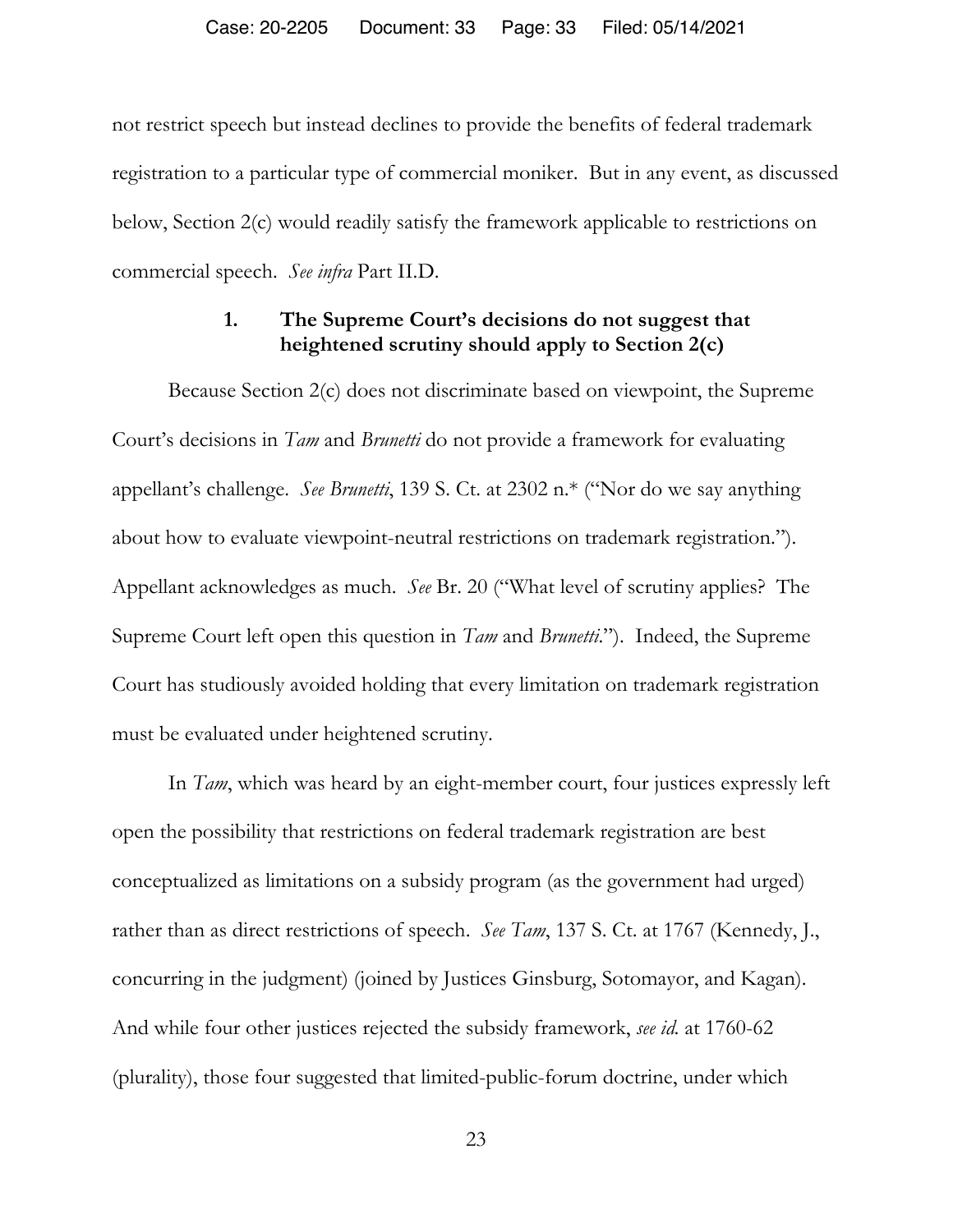"some content- and speaker-based restrictions may be allowed," provides a "[p]otentially more analogous" framework, *id.* at 1763. After concluding that the disparagement provision could not survive even assuming the applicability of the limited-public-forum framework, *see id.*, the plurality also analyzed the case using the framework for restrictions on commercial speech under *Central Hudson Gas & Electric Corp. v. Public Service Commission of New York*, 447 U.S. 557 (1980), but emphasized that it was "leav[ing] open the question whether *Central Hudson* provides the appropriate test for deciding free speech challenges to provisions of the Lanham Act." *Tam*, 137 S. Ct. at 1764 n.17. No justice suggested that this Court's judgment should simply be affirmed on the basis of this Court's reasoning, which had treated the disparagement provision as a direct restriction of speech subject to strict scrutiny*. See Tam*, 808 F.3d at 1334.5

*Brunetti* is similar. Though five justices authored opinions in that case, not one would have held that every limitation on registration in the Lanham Act is subject to heightened scrutiny. As noted, the majority took pains to limit its reasoning to viewpoint discriminatory provisions of the Lanham Act. *Brunetti*, 139 S. Ct. at 2302 n.\*. And four justices authored opinions that are irreconcilable with the view that a denial of trademark registration is no different from a direct restriction on speech.

 $\overline{a}$ 

<sup>&</sup>lt;sup>5</sup> Justice Thomas also authored a brief concurrence, but did not suggest that the disparagement provision should be treated as akin to a direct restriction of speech.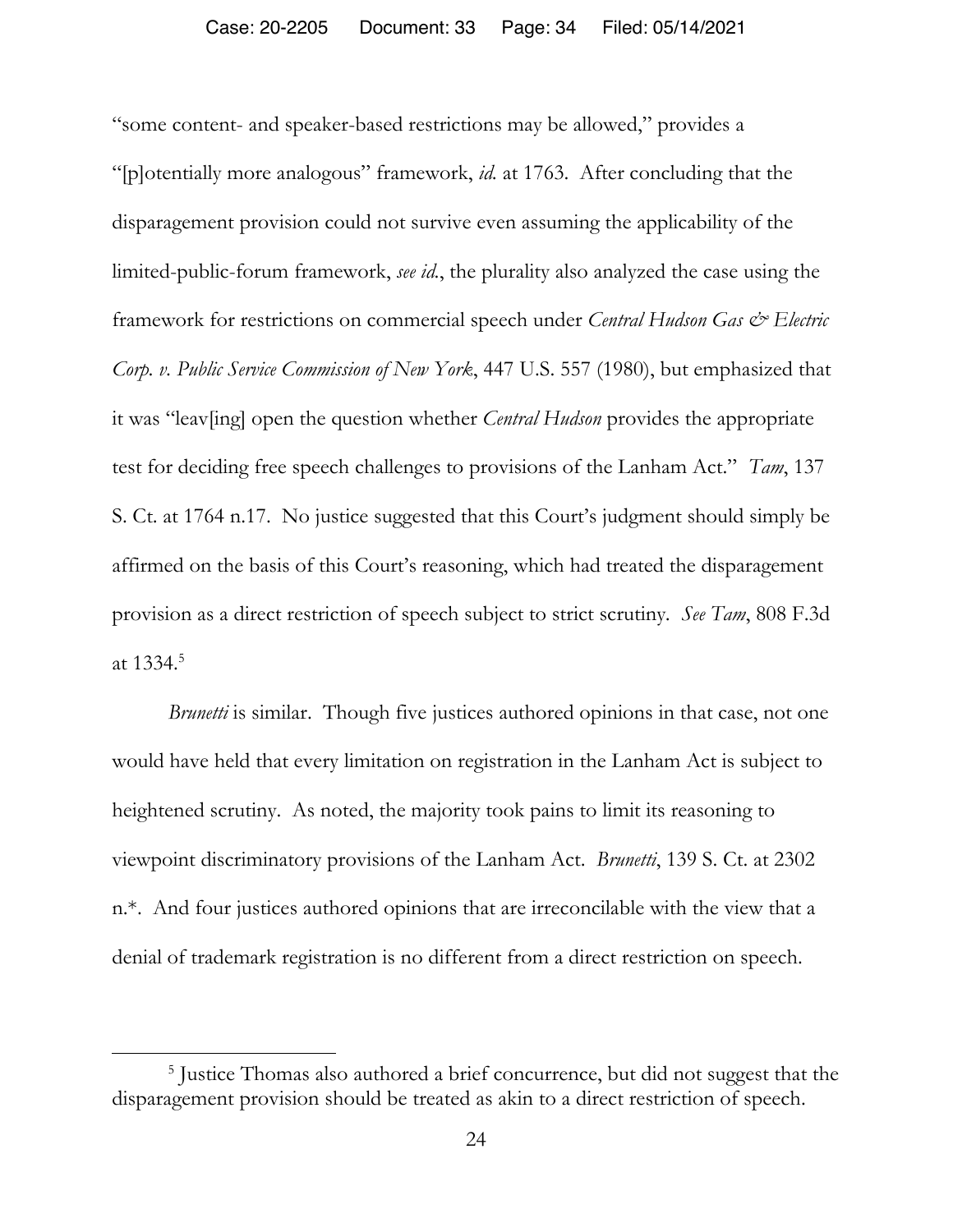Justice Alito—who authored the *Tam* plurality—voted to affirm in *Brunetti*, but expressed the view that Congress could permissibly adopt a restriction on registrability that was better focused on vulgar terms. *Id.* at 2303 (Alito, J., concurring). Chief Justice Roberts—another member of the *Tam* plurality—dissented in part, explaining that under Section 2, "[n]o speech is being restricted" and "no one is being punished." *Id.* at 2303 (Roberts, C.J., concurring in part and dissenting in part). Justice Sotomayor also authored a partial dissent, joined by Justice Breyer (a third member of the *Tam* plurality), that endorsed application of the government subsidy and limited-public-forum frameworks insofar as they allow for "reasonable, viewpoint-neutral content discrimination" in the trademark registration criteria. *See id.* at 2316-17 (Sotomayor, J., concurring in part and dissenting in part). And Justice Breyer also authored his own partial dissent, which recognized that "the statute does not bar anyone from speaking," and expressed the view that existing frameworks are inadequate to evaluate restrictions on trademark registrability. *Id.* at 2305 (Breyer, J., concurring in part and dissenting in part).

The combined weight of these decisions, when coupled with the absence of any Supreme Court justice endorsing the view that provisions of Section 2 are akin to direct restrictions of speech, indicate that viewpoint-neutral limitations on federal trademark registrability are not direct restrictions on speech and should not be subjected to heightened scrutiny.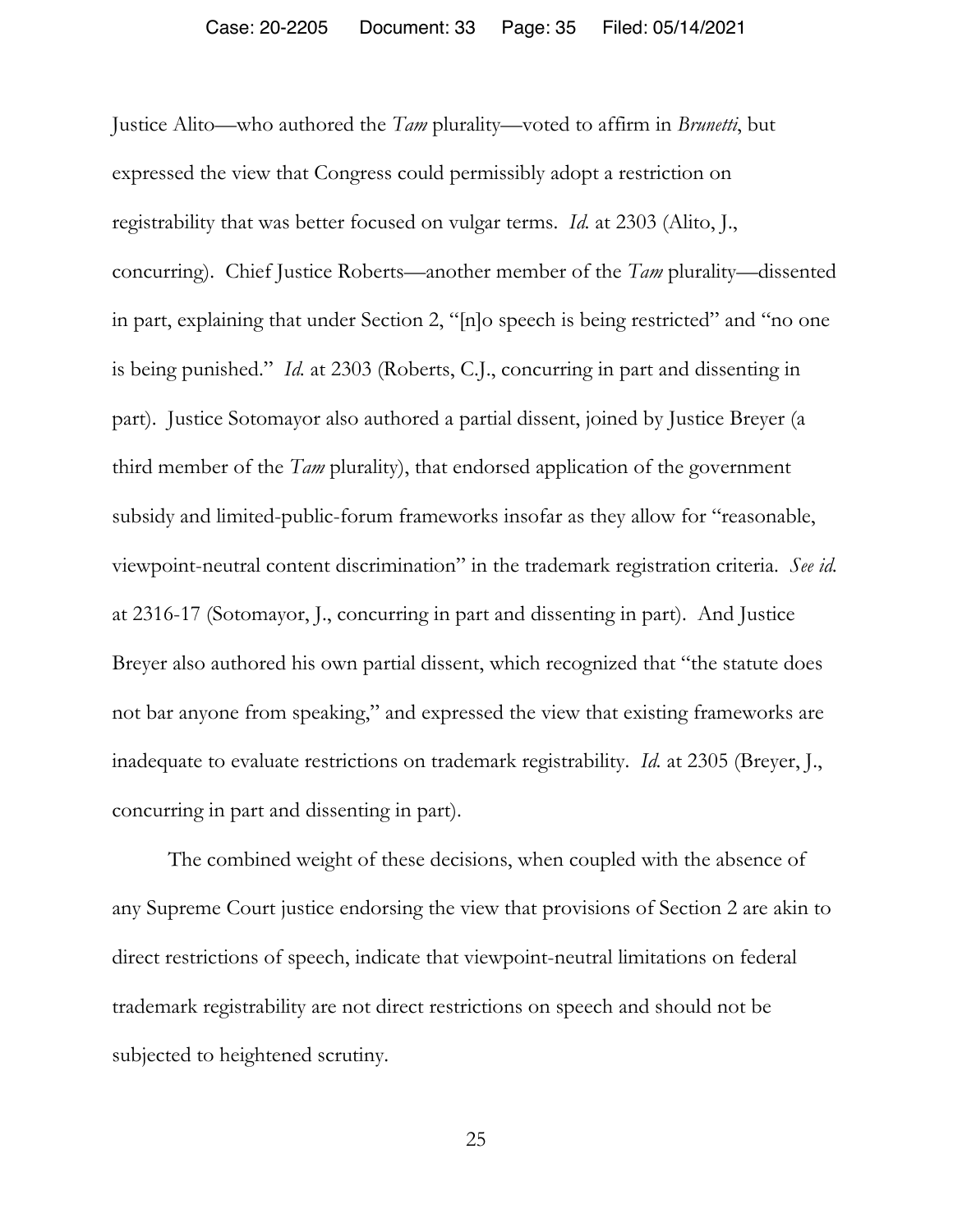## **2. This Court's decisions in Tam and Brunetti do not require application of heightened scrutiny**

Appellant nonetheless argues that Section 2(c) must be analyzed as a direct restriction on speech that is subject to some form of heightened scrutiny, relying on this Court's decisions in *Tam* and *Brunetti*, which applied heightened scrutiny. Br. 18- 24. But this Court's decisions must be understood in the context of the specific provisions that the Court was confronting in those cases and in light of the Supreme Court's resolution of those same cases. Especially given the Supreme Court's treatment of the issues presented—which, as discussed below, in itself justifies a different approach in this case—this Court's mode of analysis of viewpoint-based restrictions designed to curtail expression should not be extended to impose heightened scrutiny of every viewpoint-neutral limitation on registration, particularly limitations designed to protect intellectual-property rights.

In *Tam* and *Brunetti*, this Court applied heightened scrutiny after determining that the provisions at issue specifically targeted expressive speech. *See Tam*, 808 F.3d at 1338 ("Importantly, *every time* the PTO refuses to register a mark under § 2(a), it does so because it believes the mark conveys an expressive message—a message that is disparaging to certain groups."); *Brunetti*, 877 F.3d at 1349 (reasoning that a rejection is "necessarily based in the government's belief that the rejected mark conveys an expressive message—namely, a message that is scandalous or offensive to a substantial composite of the general population."). As explained previously, *see supra*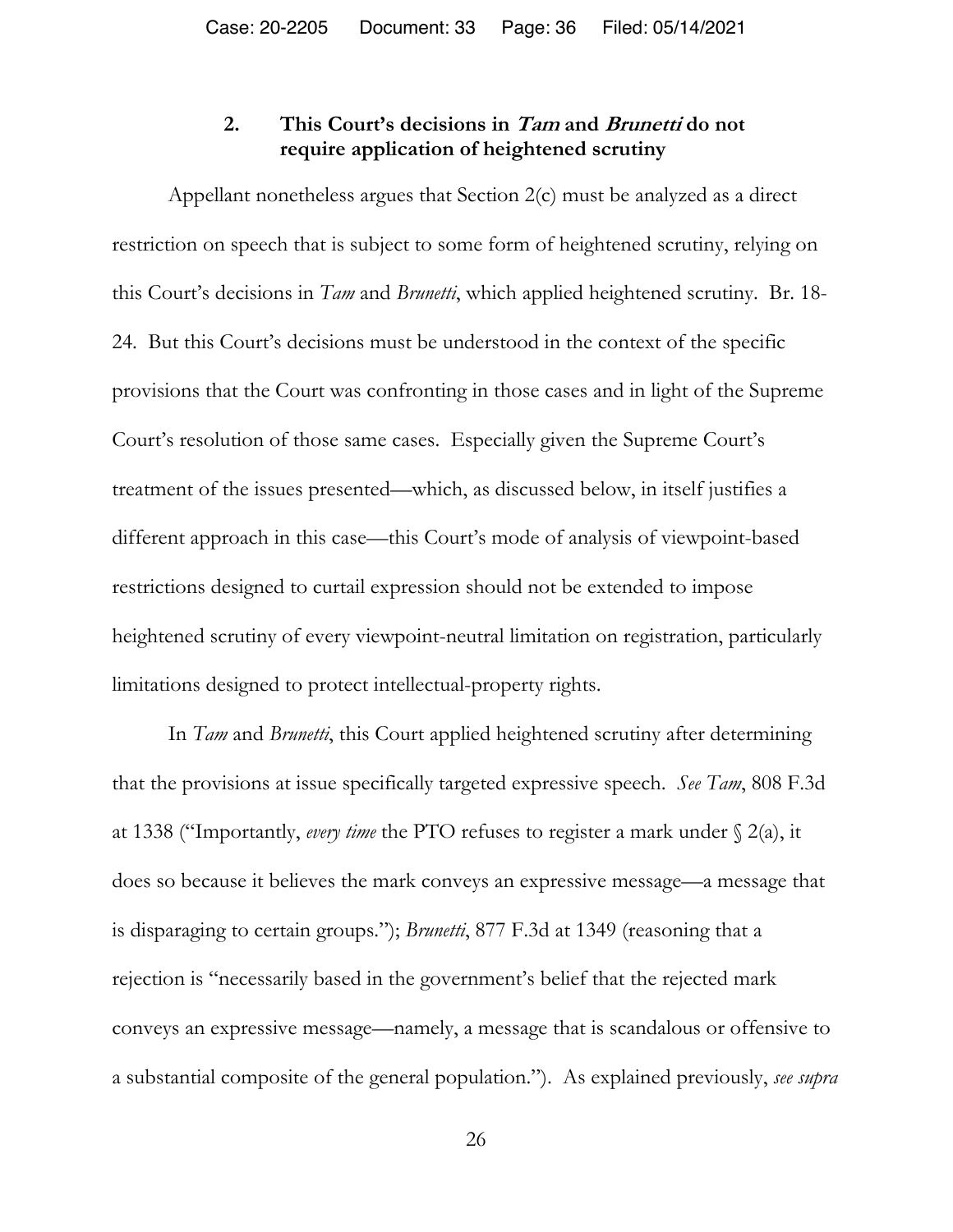pp. 16-18, Section 2(c) does not share the same focus on expressive content. Accordingly, the framework applied in *Tam* and *Brunetti* is inapposite here.

Appellant asserts that heightened scrutiny must nonetheless be applied because Section 2(c) is content-based and speaker-based. Br. 18-19. But in some contexts, content- and speaker-based restrictions do not necessarily trigger heightened scrutiny. *See Tam*, 137 S. Ct. at 1763 (plurality) (discussing limited public forums). In any case, Section 2(c) is neither content- nor speaker-based in the prototypical sense. The provision is animated not by a desire to control what is said or by whom, but rather to respect a species of intellectual property. *See Rights of Publicity and Privacy* § 10:7 ("Courts view the right of publicity as a form of 'intellectual property.'"). Accordingly, the provision looks not to the identity of the speaker, but rather whether the speaker has been licensed to use the intellectual property at issue. Of course, this will have the incidental effect of privileging particular speakers. But it does so only in the same way that copyright law privileges the speech of the author or trademark law privileges the person who first uses a particular mark in commerce. This is fundamentally different from the targeting of expressive speech.

This Court's prior decisions also should not be read to preclude the application of potential alternatives to heightened scrutiny. Although this Court has rejected the government's analogy of the trademark-registration program to a federal subsidy, it did so in the context of analyzing a provision that was directly aimed at expression. *Brunetti*, 877 F.3d at 1342-45. In addition, five Supreme Court justices have been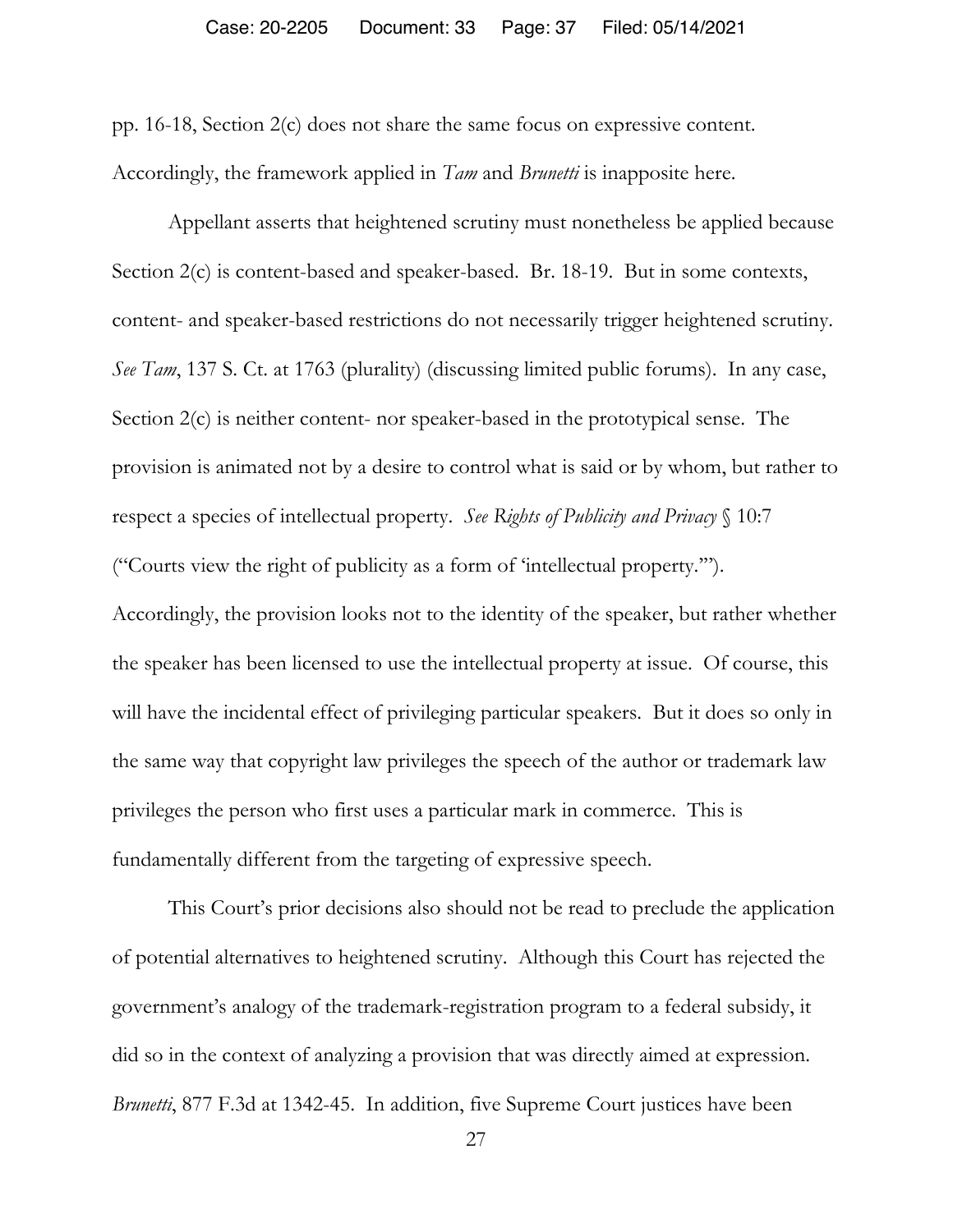unwilling to dismiss the applicability of that framework. This includes the four justices who joined Justice Kennedy's opinion in *Tam*, plus Justice Breyer, who joined the *Tam* plurality, but then joined Justice Sotomayor's opinion in *Brunetti*. *See supra*  pp. 23-25; *see also Brunetti*, 139 S. Ct. at 2316 n.10 (Sotomayor, J., concurring in part and dissenting in part) ("Trademark registration differs [from a cash subsidy program], of course, because any 'subsidy' comes in the form of a noncash benefit, but that difference does not foreclose understanding the registration system as a beneficial, noncash governmental program.").

It is questionable whether this Court's opinions in *Tam* and *Brunetti* retain the force of circuit precedent. *Cf. Troy v. Samson Mfg. Corp.*, 758 F.3d 1322, 1326 (Fed. Cir. 2014) (emphasizing that this Court is bound by the Supreme Court's mode of analysis, not just its holdings, and that even an affirmance of this Court's judgment can overturn circuit precedent).<sup>6</sup> The Supreme Court has now twice reviewed decisions of this Court in cases involving First Amendment challenges to Section 2 and both times has pointedly declined to adopt their analytic framework, holding only that viewpointdiscriminatory restrictions on trademark registrability violate the First Amendment. At a minimum, the Supreme Court's decisions suggest that this Court's reasoning

 $\overline{a}$ 

<sup>&</sup>lt;sup>6</sup> In *Brunetti*, this Court expressed doubt about the government's argument that this Court's *Tam* decision had been displaced by the Supreme Court's decision in that case, but it did not resolve the issue. *See Brunetti*, 877 F.3d at 1343 n.1.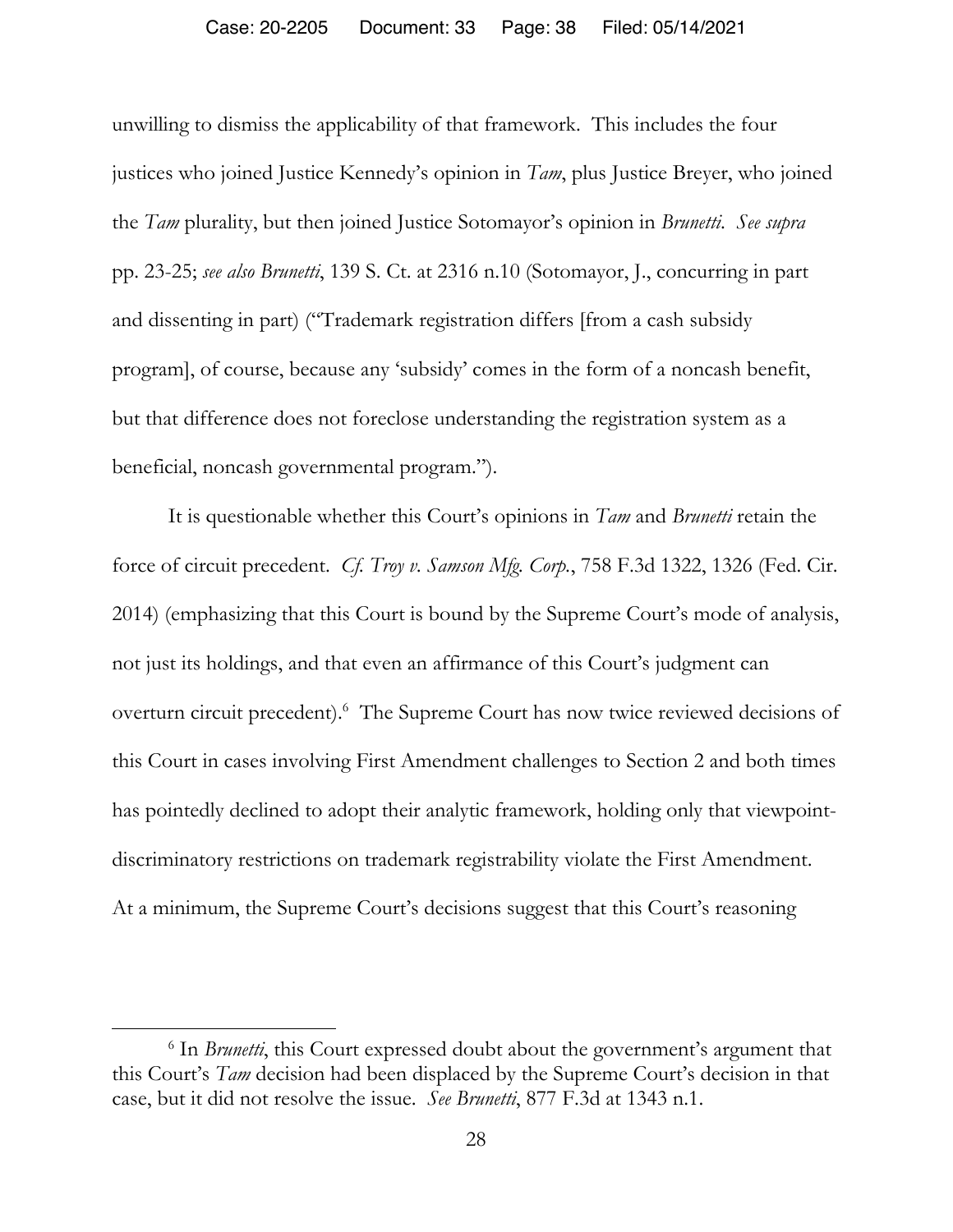should be confined to the context in which it arose, rather than expanded to the very different circumstances presented here.

Similarly, although this Court's decision in *Brunetti* rejected the limited-publicforum analogy, that conclusion should not govern here because of the fundamental difference between the scandalous marks provision, which targeted expression, and Section 2(c), which does not. This Court held in *Brunetti* that forum doctrine is only applicable to circumstances involving access to some form of government property, either real or metaphorical, and "trademarks exist to convey messages throughout commerce." *Brunetti*, 877 F.3d at 1347. Regardless of the propriety of that analysis in *Brunetti* itself—where, although the government was not directly restricting the use of trademarks in the world at large, it was at least endeavoring to influence expression across the board—here, Section 2(c) has a targeted focus on a particular type of commercial use within the context of a government program that can fairly be analogized to a metaphorical limited public forum. *See Christian Legal Soc'y Chapter of the Univ. of Cal., Hastings Coll. of the Law v. Martinez*, 561 U.S. 661, 682-83 (2010) (applying limited-public-forum precedents when the government "is dangling the carrot of subsidy, not wielding the stick of prohibition" in a manner that exerts only "indirect pressure" on the plaintiff).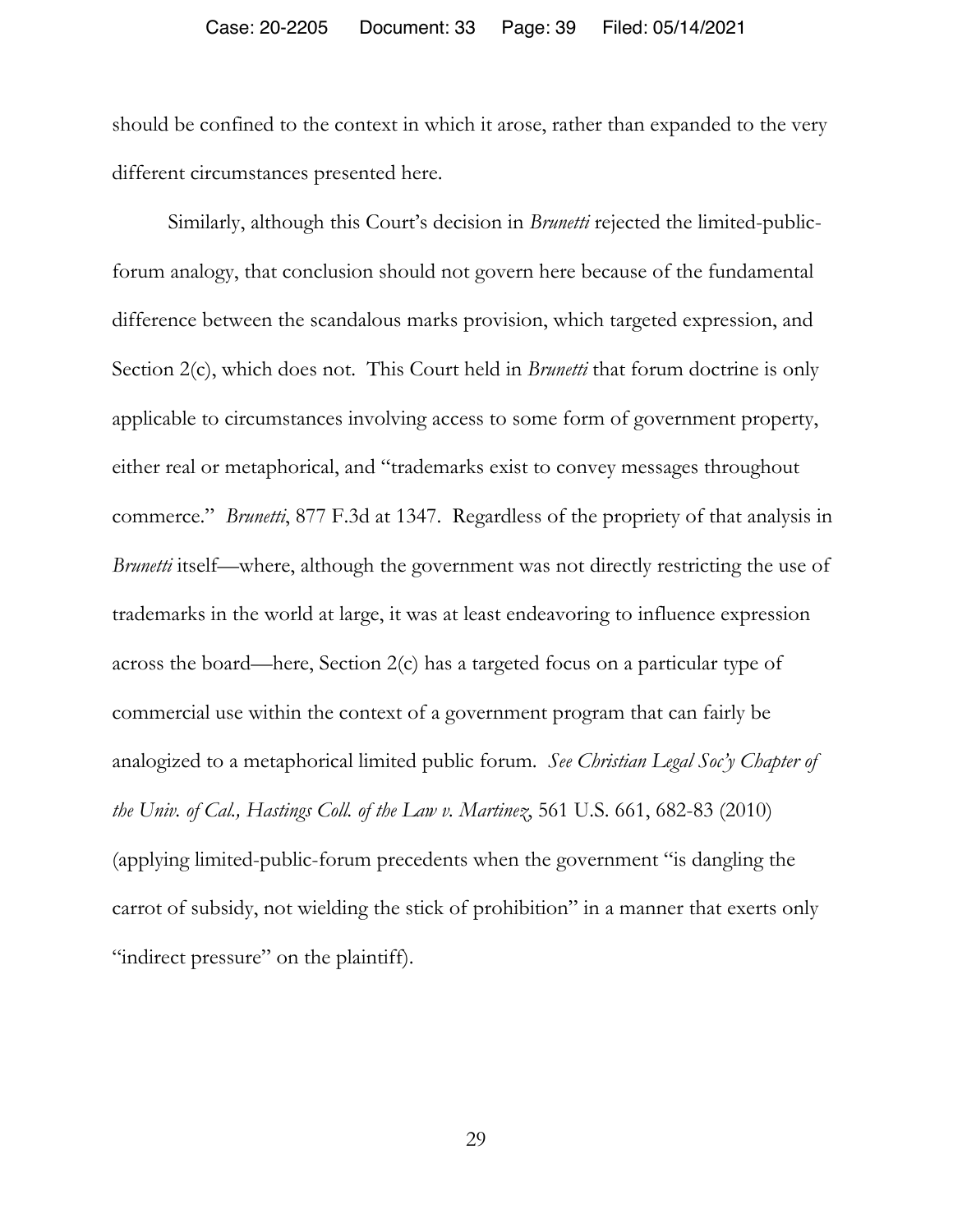## **3. This Court should not apply heightened scrutiny to Section 2(c)**

Because this case presents a new context from the one that was before the Court in *Tam* and *Brunetti*, the Court must choose whether to extend the heightenedscrutiny framework applied in those cases to a challenge to a Lanham Act provision that does not target speech because of the message conveyed. It should decline to do so. Instead, the Court should apply a standard that better reflects the reality of how the federal trademark registration program functions in the context of a provision that does not raise the specter of viewpoint discrimination.

In particular, this Court should recognize that limitations on trademark registration, at least where they are not justified as a mechanism to affect speech but rather serve the commercial purposes of trademark law, do not restrict speech and should not be analyzed in a manner equivalent to direct regulations of speech. Federal law, of course, "does not create trademarks," which are also creatures of state common and statutory law and whose protection was once entirely the province of those states. *B & B Hardware, Inc. v. Hargis Indus., Inc.*, 575 U.S. 138, 142 (2015) (citing *In re Trade-Mark Cases*, 100 U.S. (10 Otto) 82, 92 (1879)). The Lanham Act does not supplant these state law schemes, but merely advances the federal government's interest in protecting the intellectual-property rights of its citizens by providing trademark holders with additional tools like a federal cause of action, *see* 15 U.S.C. § 1117; a mechanism to obtain nation-wide constructive notice of a registrant's claim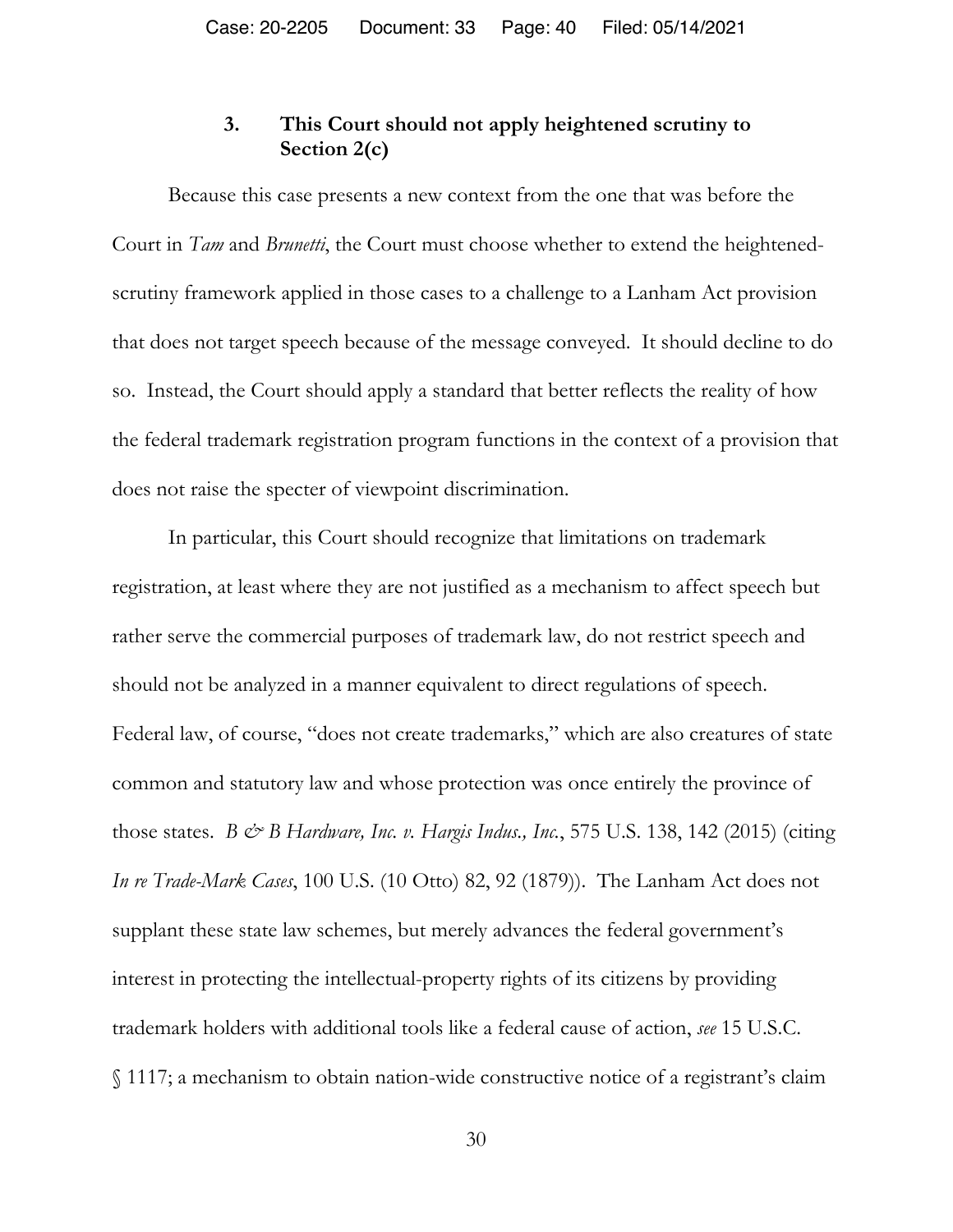of ownership, *id.* § 1072; and enhanced remedies, including the ability to destroy infringing articles, *id.* § 1118, and block their further import, *id.* § 1124. Even without registration, the owners of the marks may continue to use them in commerce to identify goods and services and may even press claims for infringement under most of the Lanham Act's causes of action. *E.g.*, *id.* § 1125(a) (likelihood of confusion); *id.* § 1125(c) (dilution); *id.* § 1125(d) (cybersquatting).

Accordingly, the denial of federal trademark registration does not prohibit any speech nor does it destroy any common law rights that the markholder enjoys under state law. *See, e.g.*, *Brunetti*, 139 S. Ct. at 2303 (Roberts, C.J., concurring in part and dissenting in part) (recognizing that whether a mark "can be registered does not affect the extent to which their owners may use them in commerce to identify goods"). Thus, at least as a matter of federal law, appellant may continue to place any message of his choosing on his T-shirts, may continue to use his mark in commerce, and may continue to enforce any rights he has in that mark under both state law and provisions of the Lanham Act that provide a mechanism for enforcing unregistered marks. *See McCarthy on Trademarks and Unfair Competition* § 13:37 (explaining the Section 2(c) is a "[b]ar to [r]egistration, [n]ot to [u]se").

The only direct consequence that follows from a denial of federal trademark registration is that a few enhanced remedies for enforcing registered trademark rights under the Lanham Act are unavailable. The unavailability of certain enhanced enforcement remedies bears no resemblance to the direct restrictions on speech at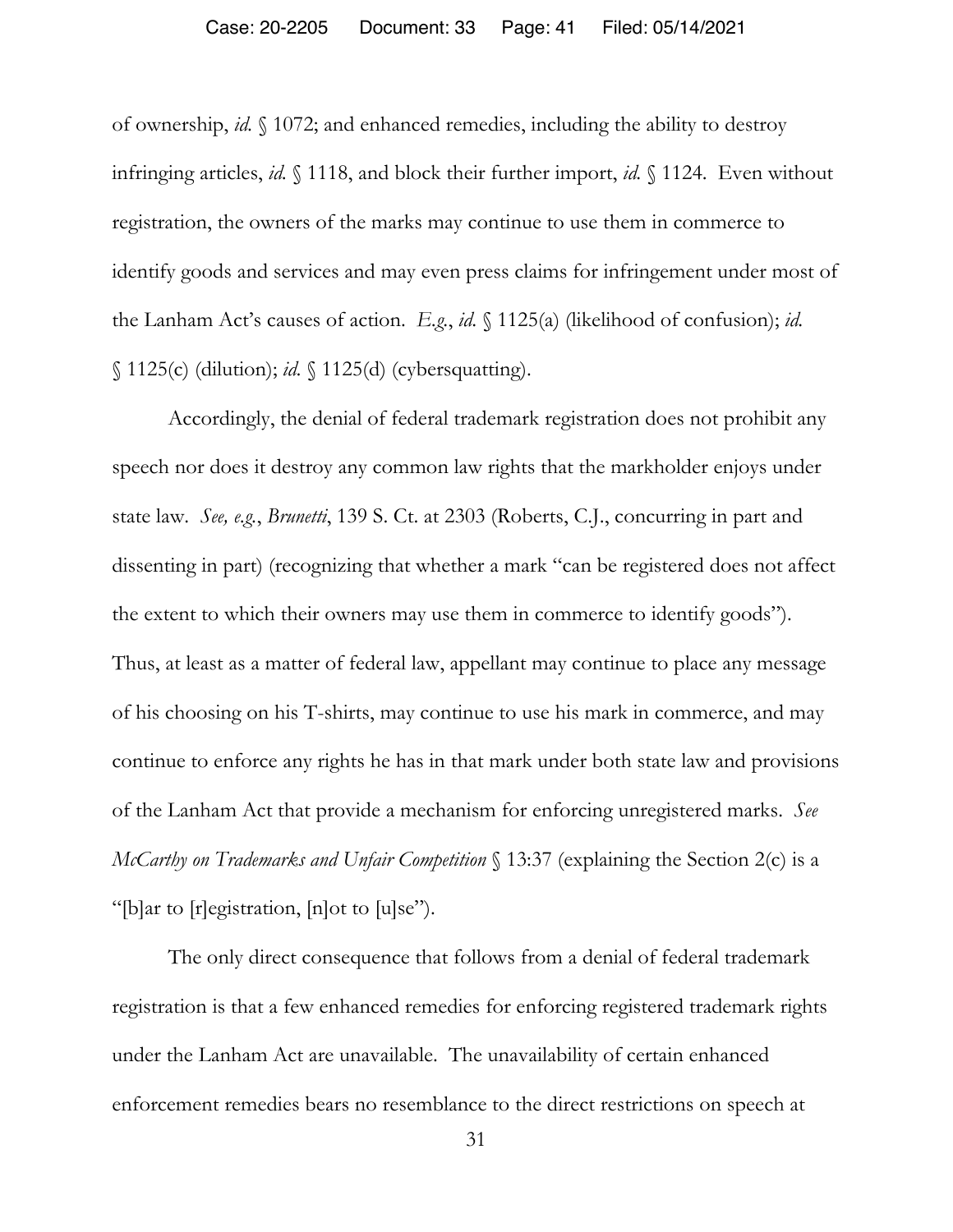#### Case: 20-2205 Document: 33 Page: 42 Filed: 05/14/2021

issue in cases like *Sorrell v. IMS Health Inc.*, 564 U.S. 552 (2011), and *Reed v. Town of Gilbert*, 576 U.S. 155 (2015), on which appellant relies. Nor does it resemble the burdens on speech at issue in *United States v. Playboy Entertainment Group, Inc.*, 529 U.S. 803 (2000). The provision at issue there did not impose a "complete prohibition" on sexually explicit television programming, but its practical effect was to compel a substantial number of cable operators to "silence[]" such programming "for twothirds of the day in every home in a cable service area." *Id.* at 812. Section 2(c), by contrast, does not silence appellant or restrict his ability to express himself, through use of his mark or otherwise, at any time or in any place. Rather, it denies him only the benefits associated with federal trademark registration.

We recognize that, as *Tam* and *Brunetti* illustrate, even a mere denial of registration can trigger heightened scrutiny when the denial is viewpoint based or, perhaps, when the government targets the expressive component of a mark for the purpose of influencing the marketplace of ideas. But it does not follow that this Court should treat all of the Lanham Act's limitations as equivalent to direct prohibitions on speech for First Amendment purposes. Where, as here, a provision is viewpoint neutral and directed to promoting the use of legally appropriate source identifiers in commerce, less demanding scrutiny is warranted. Thus, in this case, the Court should adopt a framework that allows for reasonable, viewpoint neutral regulations on the type of marks eligible for federal registration.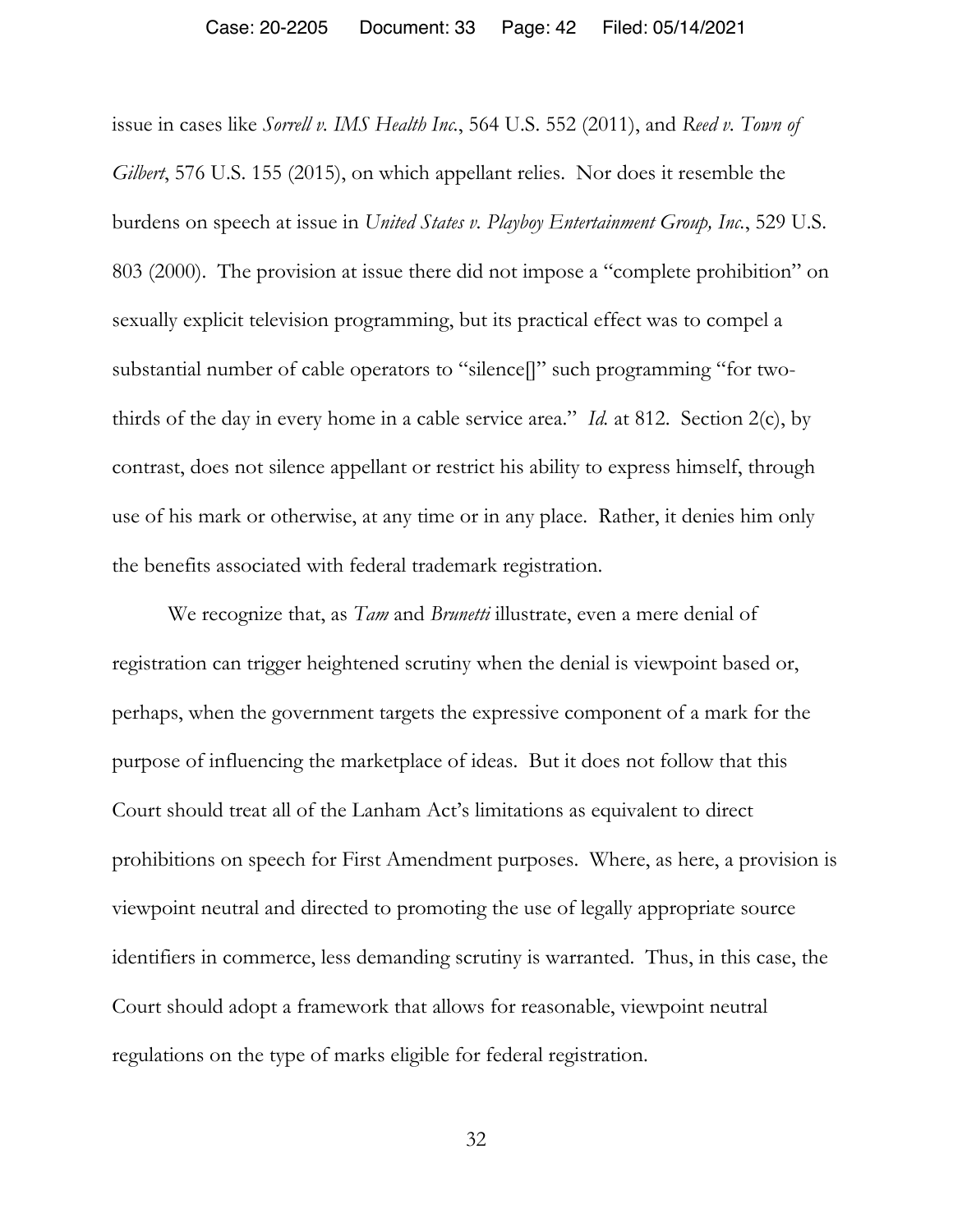As noted, in *Tam* and *Brunetti*, the government urged the Court to treat the federal trademark program as a form of subsidy. We continue to believe that the subsidy framework best describes how the federal trademark registration system functions. That system provides enhanced benefits to those who take the steps necessary to register their marks, and the only consequence that follows from denial of registration is the withholding of those enhanced benefits. There is a welldeveloped body of case law that defines the limits on how the government may condition its provision of benefits. *See, e.g.*, *Davenport v. Washington Educ. Ass'n*, 551 U.S. 177, 188-89 (2007); *Rust v. Sullivan*, 500 U.S. 173, 192-94 (1991); *Regan v. Taxation with Representation of Washington*, 461 U.S. 540, 549 (1983). And there is a corresponding body of case law that prevents the government from leveraging its control over a benefit program for improper ends. *See, e.g.*, *Agency for Int'l Dev. v. Alliance for Open Soc'y Int'l, Inc.*, 570 U.S. 205, 214-15 (2013). Particularly now that the Supreme Court has unequivocally held in *Tam* and *Brunetti* that viewpoint discrimination in the trademark program is prohibited, there is no reason to fear that treating the trademark registration system as a subsidy would empower the government to use it, or the copyright system, as a means for penalizing disfavored speech, as appellant suggests. Br. 47-48; *see also*, *e.g.*, *Tam*, 137 S. Ct. at 1768 (Kennedy, J., concurring in part and concurring in the judgment) (emphasizing that viewpointbased regulations are invalid in all except a single narrow context that does not apply to trademark registration or copyright).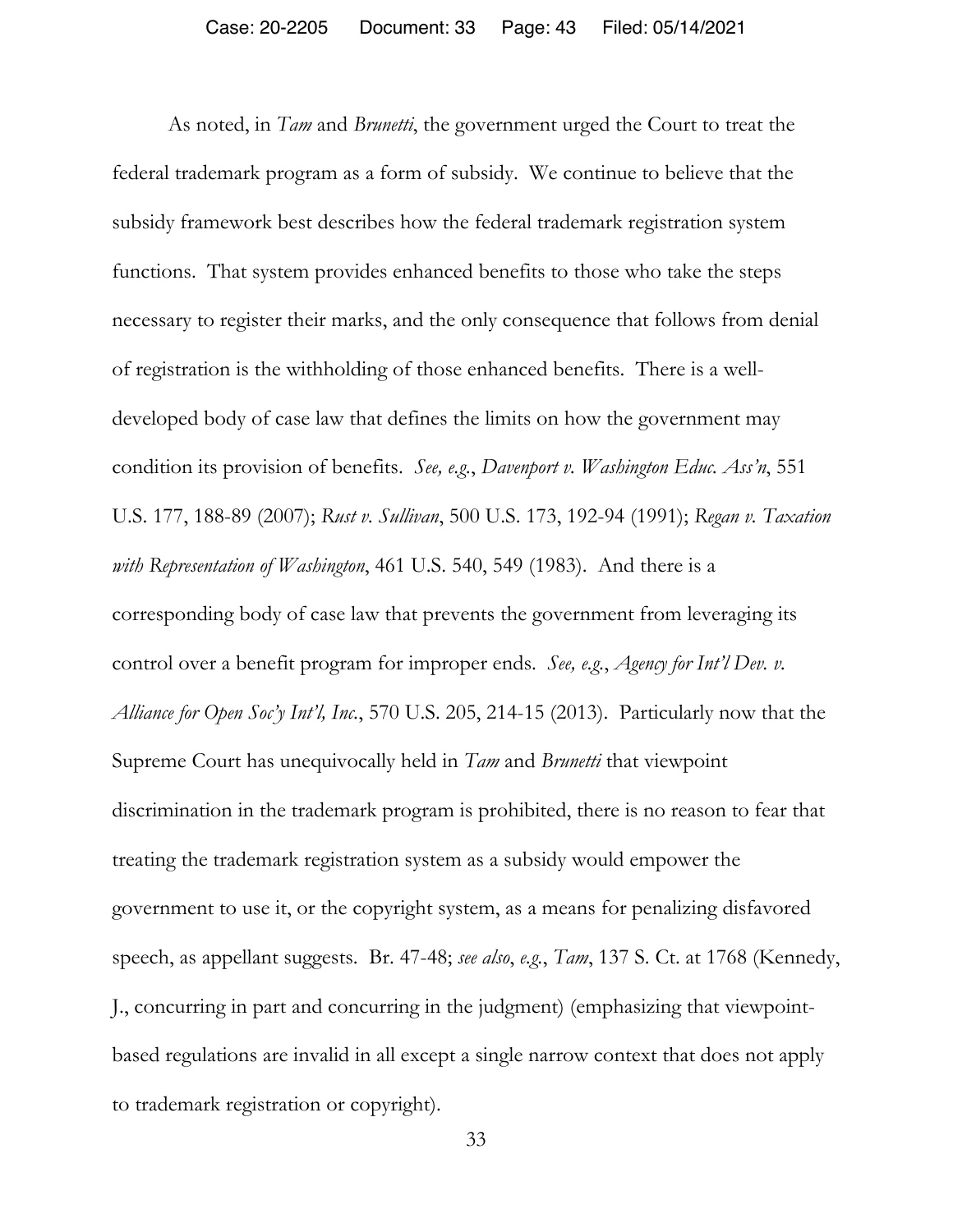Alternatively, the Court could view the trademark program through the framework traditionally applied to a limited public forum.<sup>7</sup> As Justice Sotomayor has pointed out, "[n]o Justice . . . [has] rejected the limited-public-forum analogy . . . and scholars have noted arguments for adopting it." *Brunetti*, 139 S. Ct. at 2316 n.10 (Sotomayor, J., concurring in part and dissenting in part) (collecting cites). This should be unsurprising because Section 2(c)'s effects are cabined in a similar manner to other limitations that have been addressed under that doctrine. The provision merely limits the types of commercial source identifiers eligible for inclusion in the government's voluntary trademark registry and it applies only to that limited domain. And even if limited-public-forum doctrine does not apply on its own terms, it is instructive here. *See Legal Servs. Corp. v. Velazquez*, 531 U.S. 533, 544 (2001) ("As this suit involves a subsidy, limited forum cases . . . may not be controlling in a strict sense, yet they do provide some instruction.").

 $\overline{a}$ 

<sup>&</sup>lt;sup>7</sup> Appellant describes the government as having conceded before the Supreme Court in *Brunetti* that the trademark registration system is not a limited public forum. Br. 47 (citing Oral Arg. Tr. 27, *Iancu v. Brunetti*, No 18-302 (S. Ct.), https://www.supremecourt.gov/oral\_arguments/argument\_transcripts/2018/18- 302\_7k47.pdf (*Brunetti* Tr.)). In fact, government counsel merely was explaining why the subsidy analogy is stronger, but then elaborated that "we think essentially the same legal standard should apply to the restrictions at issue here as would apply to a limited public forum." *Brunetti* Tr. 28. And in any event, the Supreme Court subsequently issued its decision in *Brunetti*, which the government and this Court are entitled to consider especially now that the government's primary submission in that case was not adopted by the Court under the circumstances presented there.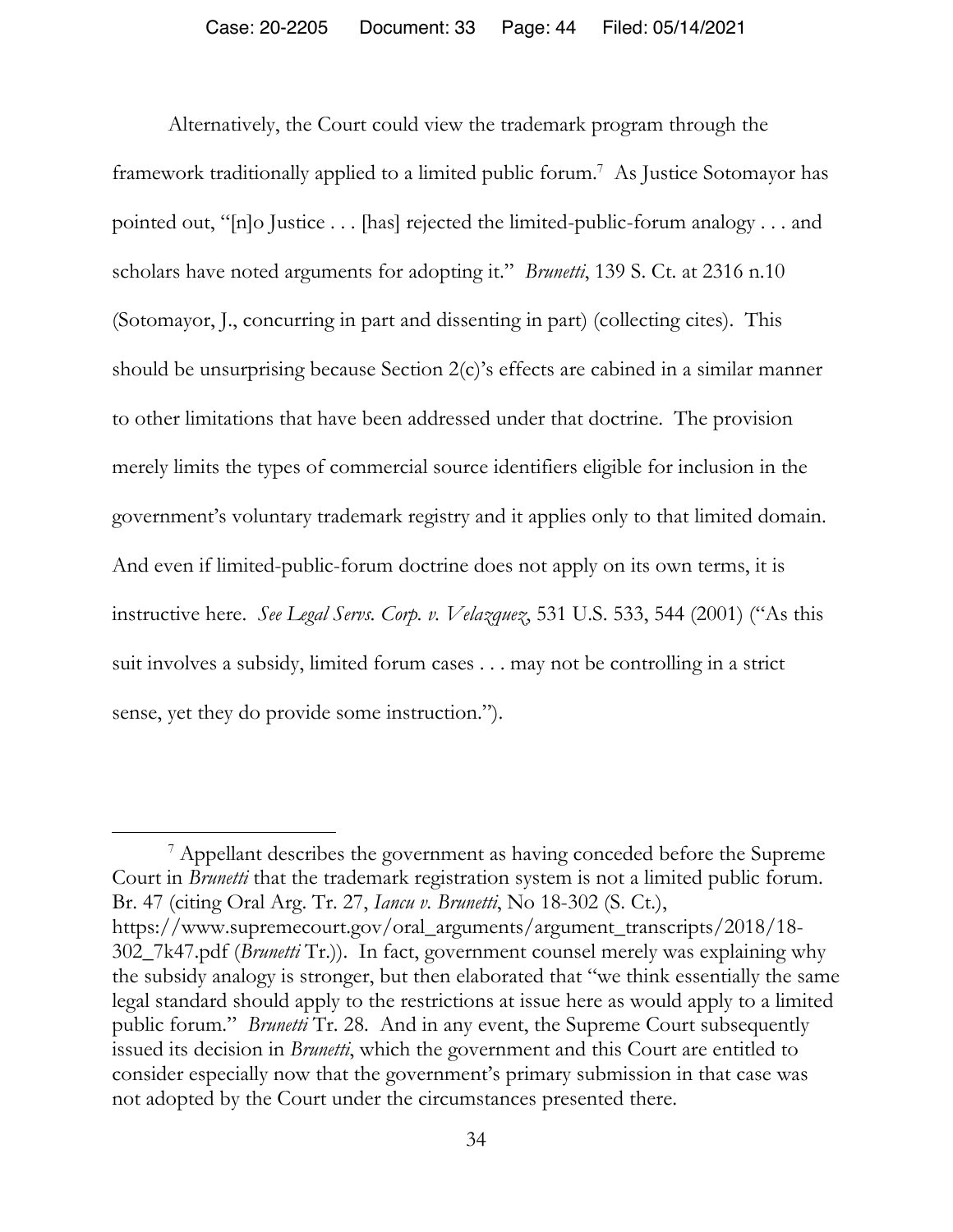Even if the government-subsidy or limited-public-forum frameworks have not previously been applied in circumstances quite like those presented here, it would be more faithful to the case law to extend those precedents rather than to accept appellant's efforts to equate Section 2(c) with a direct restriction on speech, which fundamentally misdescribes the federal trademark registration program. Appellant identifies no Supreme Court case applying heightened scrutiny under circumstances like those presented here. And if, as Justice Breyer has suggested, the "trademark statute does not clearly fit within any of the existing outcome-determinative categories" for First Amendment analysis, *Brunetti*, 139 S. Ct. at 2306, the Court should not default to a framework that would treat all limitations on the government's voluntary trademark registration program as presumptively suspect. Heightened scrutiny is unwarranted for viewpoint-neutral provisions of the Lanham Act. A contrary conclusion could imperil any number of other Lanham Act provisions that are, at least in some sense, content based.

### **4. In the absence of heightened scrutiny, Section 2(c) should readily be upheld as a reasonable restriction that has no direct effect on speech**

Section 2(c) readily passes muster under any framework that does not impose heightened scrutiny. As explained above, Section 2(c) reflects a reasonable policy choice by Congress to respect the widely recognized rights of privacy and publicity. Indeed, in many ways the federal government's interest in protecting its citizens' rights to publicity through Section 2(c)—*i.e.*, facilitating the protection of intellectual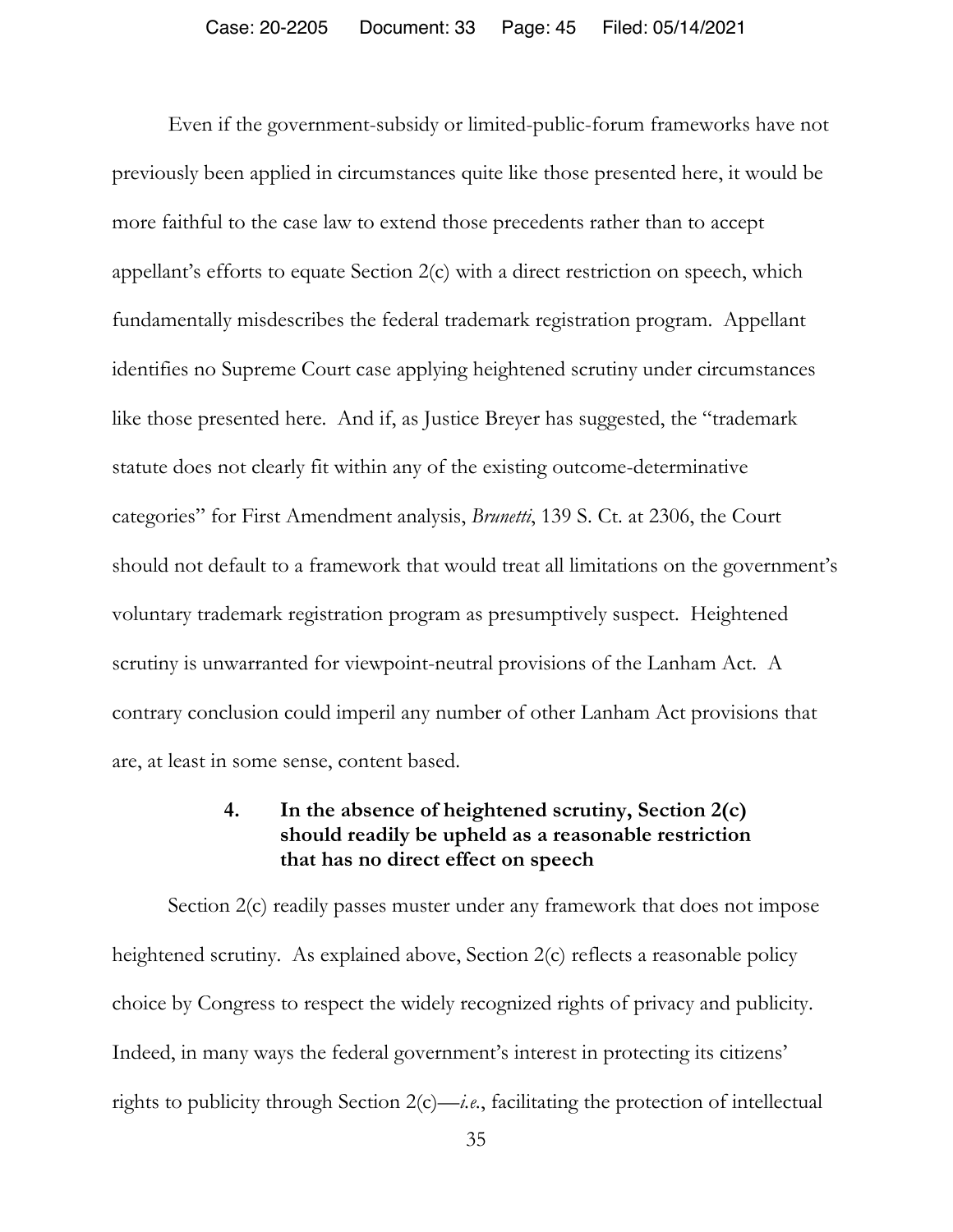#### Case: 20-2205 Document: 33 Page: 46 Filed: 05/14/2021

property rights—closely mirrors its interest in providing additional protections for trademark rights through the Lanham Act itself. Without Section 2(c), one individual could, for example, obtain "a right of priority, nationwide in effect" on the use of a mark which misappropriates the name or likeness of another, undercutting the value of that vested property right. 15 U.S.C. § 1057(c). By barring the registration of such marks, Section 2(c) serves Congress's goal of "preclud[ing] registration of a mark which conflicted with another's rights." *University of Notre Dame Du Lac.*, 703 F.2d at 1376.

Appellant briefly argues that even without heightened scrutiny, Section 2(c) would be unconstitutional, at least as applied to appellant's own mark, which criticizes former-President Trump. Br. 48. But while there is unquestionably a First Amendment right to express a political opinion about a public figure, it does not follow that there is a right to express that opinion by using the public figure's name in the brand for a commercial product. Speech may be limited within a particular forum, and Congress may limit the degree to which it subsidizes particular categories of speech in particular contexts. *See, e.g.*, *Minnesota Voters All. v. Mansky*, 138 S. Ct. 1876, 1885-86 (2018) ("[O]ur decisions have long recognized that the government may impose some content-based restrictions on speech in nonpublic forums, including restrictions that exclude political advocates and forms of political advocacy."); *Archdiocese of Washington v. Washington Metro. Area Transit Auth.*, 897 F.3d 314, 324 (D.C. Cir. 2018) (recognizing the "government has wide latitude to restrict subject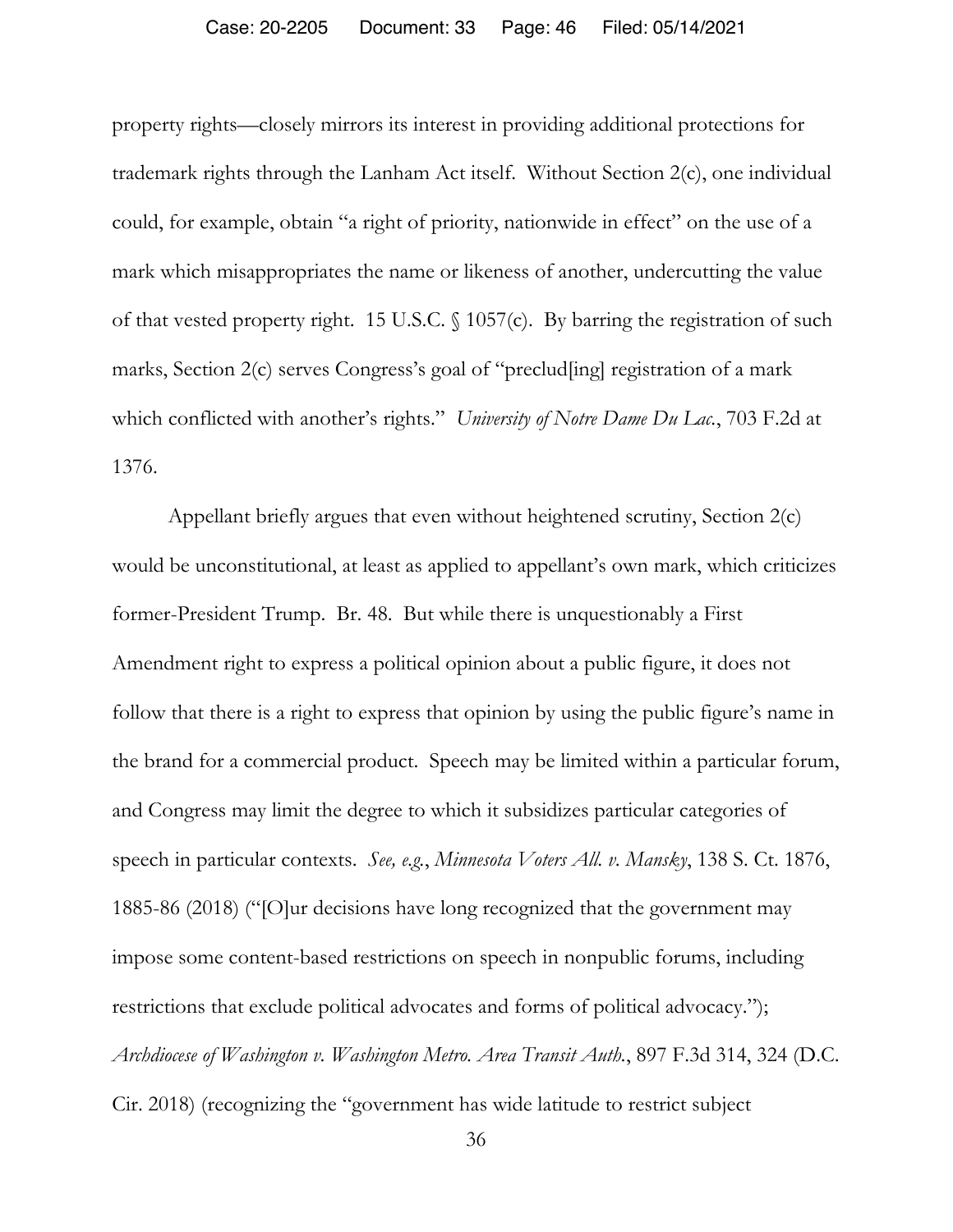matters—including those of great First Amendment salience" such as political speech and religious speech "in a nonpublic forum as long as it maintains viewpoint neutrality and acts reasonably"); *Regan*, 461 U.S. at 550 (recognizing that there is no First Amendment right to governmental support in engaging even in constitutionally protected speech).

Appellant argues that Section 2(c) is unreasonable because it is not sufficiently related to what appellant portrays as the Lanham Act's sole purpose of avoiding consumer confusion. As an initial matter, appellant is wrong to argue that Section 2(c) has no connection to avoiding consumer confusion or deception. While that is not the primary purpose of the provision, the Board has recognized that Section 2(c) operates in tandem with other provisions, such as Section 2(a), in order to ensure that consumers will not be misled into believing that there is a connection between an identified individual and a product where no connection exists. *See In re ADCO Indus. Techs., L.P.*, 2020 U.S.P.Q.2d 53786, at \*29 (recognizing that Section 2(c) operates in tandem with other provisions of the Lanham Act to help "protect[] consumers against source deception").

But in any case, appellant's argument proceeds from a flawed premise. While avoiding confusion about the source of goods is certainly a primary purpose of the trademark statute, it hardly means that Congress did not wish to promote other values as well. For example, the Lanham Act provides a remedy for dilution of famous marks "regardless of the presence or absence of actual or likely confusion." 15 U.S.C.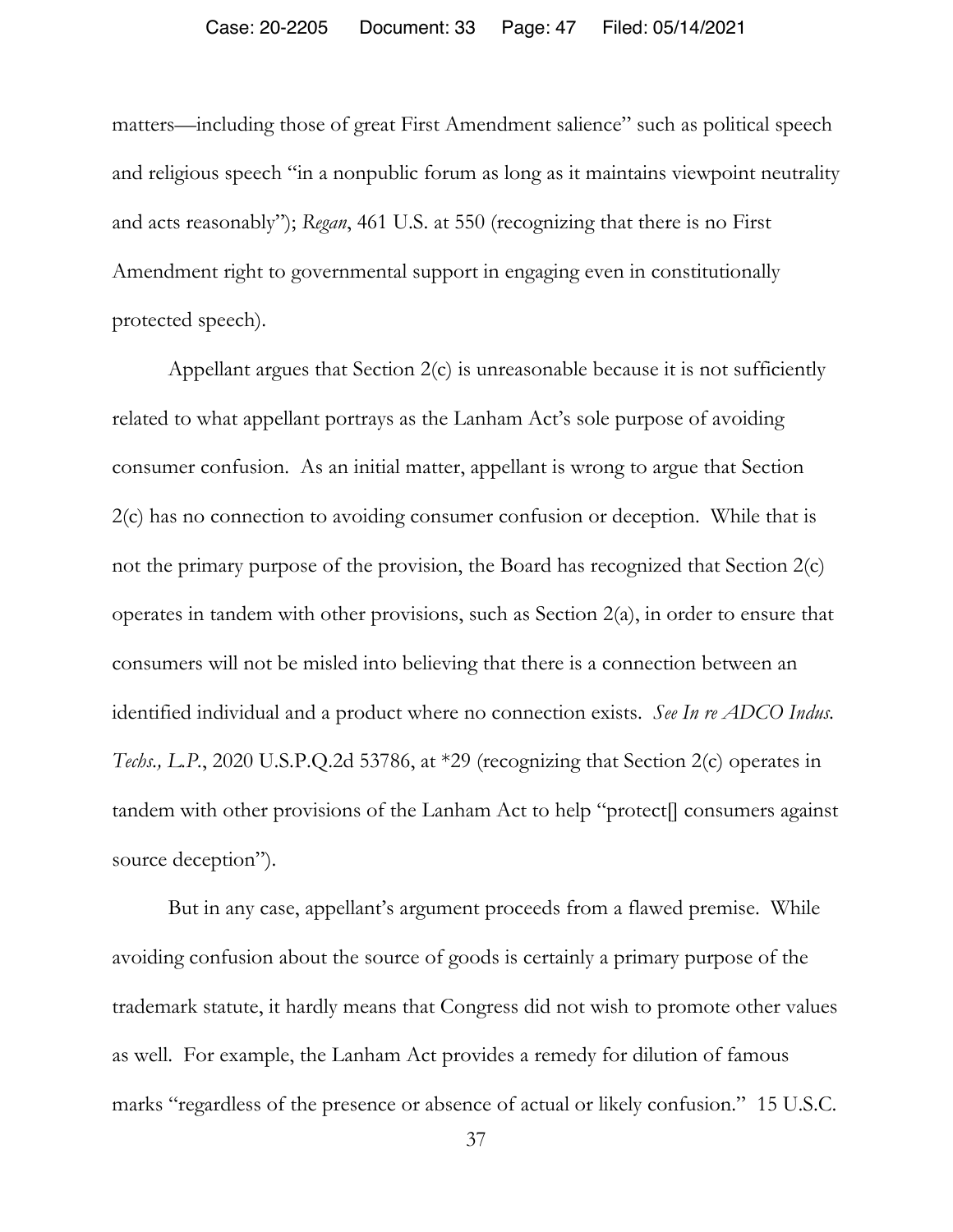§ 1125(c). The Supreme Court has also noted that the Lanham Act's goal of avoiding consumer confusion is tempered by other considerations, such as preventing commercial monopolization of language. *See KP Permanent Make-Up, Inc. v. Lasting Impression I, Inc.*, 543 U.S. 111, 122 (2004). Congress could likewise reasonably take account of other intellectual-property interests in crafting the scope of the supplemental trademark protections that would be available under the Lanham Act. It should hardly be surprising that Congress chose to limit the scope of the program so as to respect competing rights widely recognized under state laws.

# **D. Even if the Court applies the Central Hudson test applicable to direct restrictions on commercial speech, appellant's challenge still lacks merit**

Even if the Court concludes that Section 2(c) should be analyzed under the standards applicable to a direct restriction on speech, it should nonetheless reject appellant's claim. If Section 2(c) is to be treated as a restriction on speech at all, it can only fairly be viewed as a restriction on commercial speech. As we have explained, Section 2(c) does not target expression, but rather is focused on preventing the unauthorized (and potentially deceptive) commercial use of someone's identity in violation of the recognized rights of privacy and publicity. *See supra* pp. 16-18. Accordingly, even appellant largely confines his argument to the commercial speech framework. *See* Br. 23-24 (suggesting in passing that strict scrutiny might apply, but concluding "the Court need not go so far here" and can apply the intermediate scrutiny applicable to restrictions on commercial speech).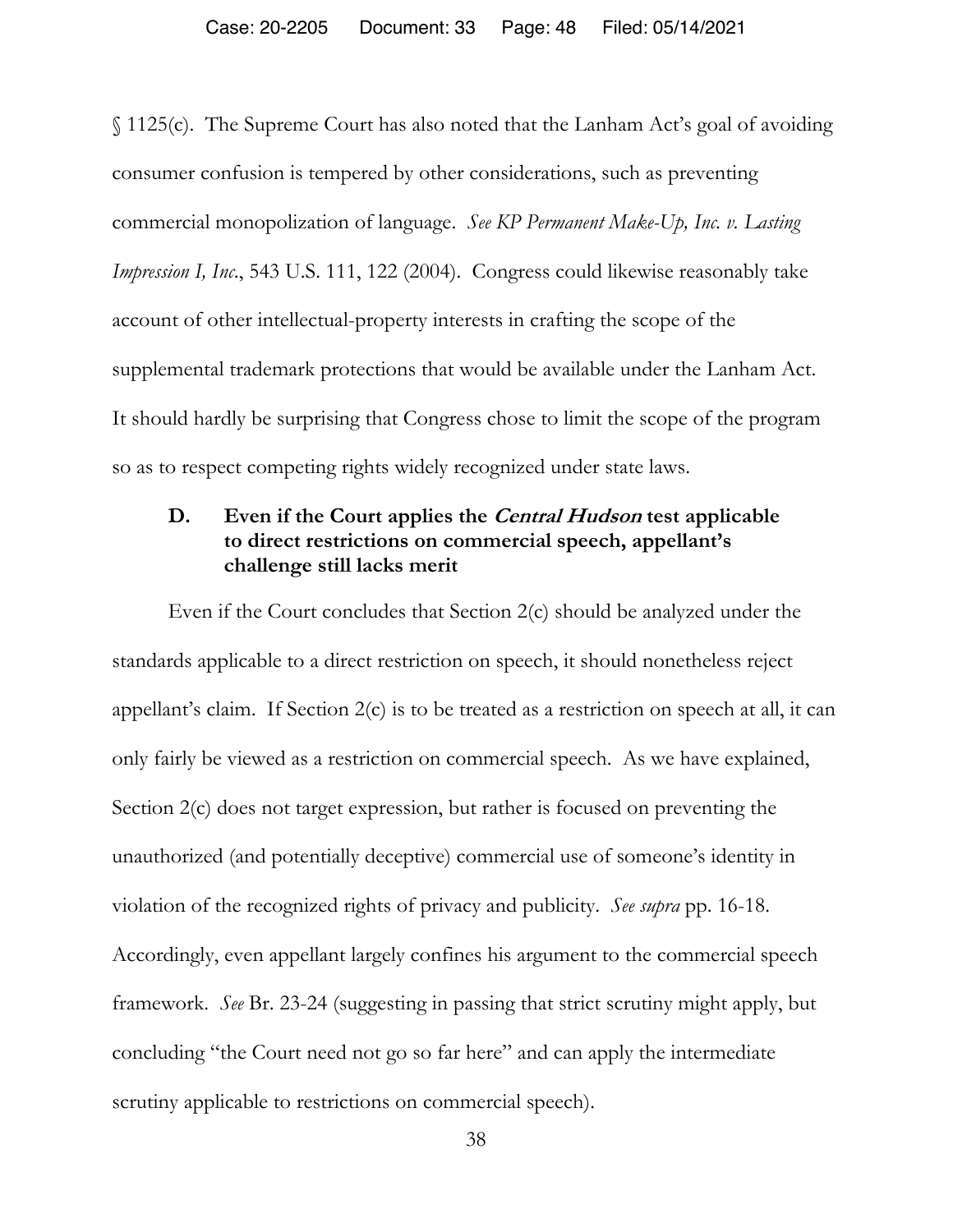In analyzing restrictions on commercial speech, the Court first considers whether the speech being regulated concerns lawful activity and is not misleading. If it answers that question in the affirmative, it then considers whether (1) the asserted government interest is substantial; (2) the regulation directly advances that government interest; and (3) the regulation is more extensive than is necessary to serve that interest. *See Central Hudson Gas & Elec. Corp.*, 447 U.S. at 566. Under that test, Section 2(c) should be upheld.

## **1. Section 2(c) targets speech that is unlawful and misleading**

Appellant proceeds from the premise that marks using an identifiable individual's name without his consent will be lawful and not misleading so long as (1) the underlying product or service associated with the trademark is lawful, and (2) the mark does not falsely suggest a connection between the product and the referenced individual As an initial matter, marks that reference an individual without that person's consent will often confuse consumers as to whether the referenced individual is associated with the goods in question. Appx10 (recognizing certain types of source-identifiers as being particularly susceptible to deceptive use); *cf. Friedman v. Rogers*, 440 U.S. 1, 13 (1979) (discussing how commercial use of names can be used to mislead the public). But even setting to the side that Section 2(c) captures a significant quantity of material that could be misleading, appellant's argument overlooks that, as discussed above, marks that misappropriate the commercial identity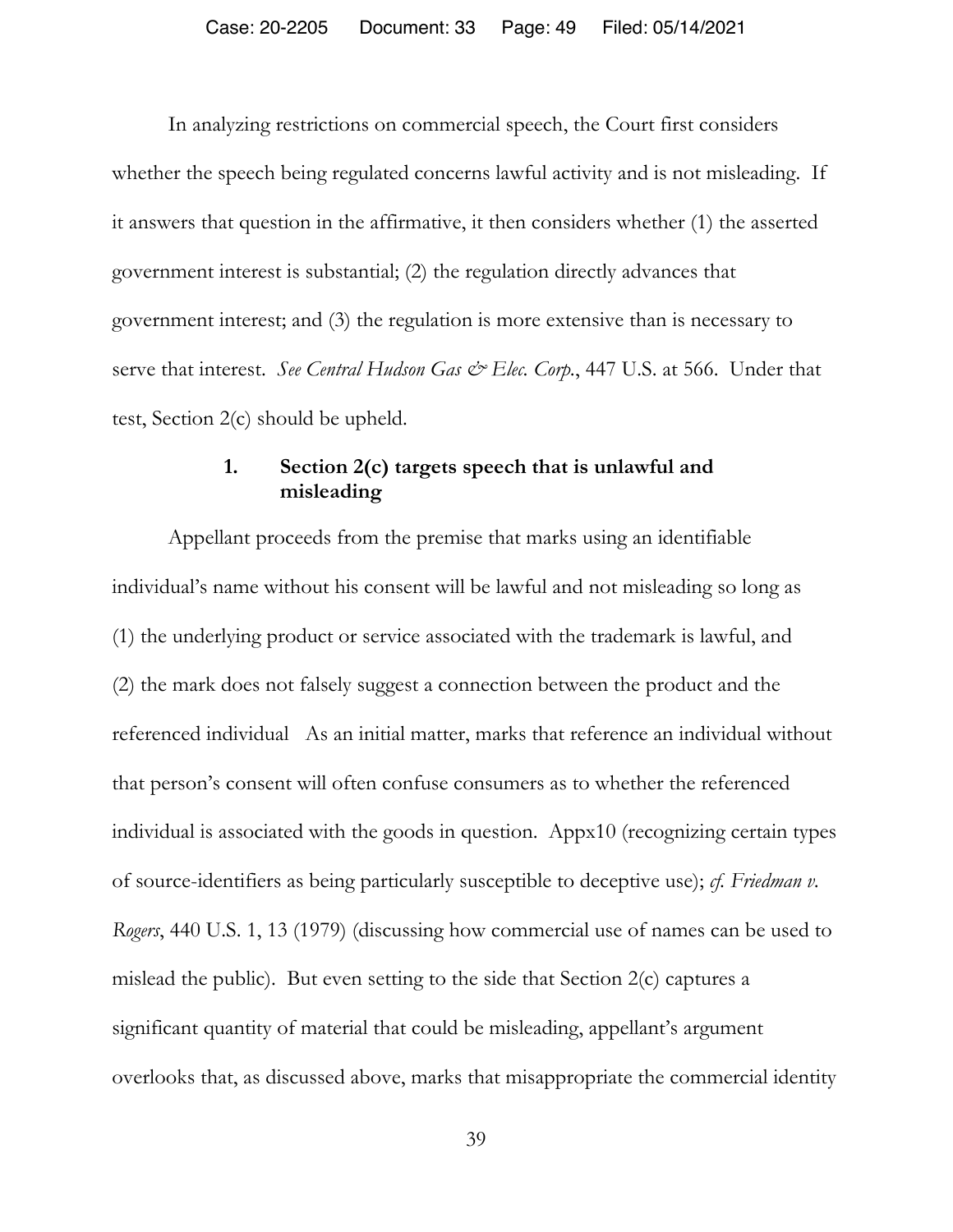#### Case: 20-2205 Document: 33 Page: 50 Filed: 05/14/2021

of identified individuals will not be lawful in the many states that recognize the rights of publicity and privacy. *See supra* p. 18. Thus, notwithstanding appellant's assertion to the contrary, Section 2(c) is directed to "illegal advertising." Br. 26.

Appellant emphasizes that Section 2(c) is often applied to marks that reference celebrities and argues that the material affected by Section 2(c) must be lawful because the First Amendment is particularly protective of discussion of public figures. Br. 26. But appellant is wrong to conflate the discussion of public figures, which receives heightened First Amendment protection, *New York Times Co. v. Sullivan*, 376 U.S. 254 (1964), with the commercial exploitation and misappropriation of the identity of public figures, which does not. Section 2(c) focuses narrowly on the latter, leaving appellant free to criticize any public figure he wishes. While appellant has an unquestionable right to criticize former-President Trump, he fails to identify any authority that suggests that there is any constitutional entitlement to include Mr. Trump's name in a trademark. Accordingly, appellant fails to show that Section 2(c) is directed to speech that is lawful and not misleading.

Appellant is likewise wrong to suggest that Section 2(c) is somehow suspect because it is often applied in cases involving celebrities. The statute sensibly applies only when the use of a name in a mark would be understood to actually "identify[]" a "particular" individual, 15 U.S.C. § 1052(c), which will only be true when a person is so generally well known that the public would reasonably assume the connection or when the individual is publicly connected with the field in which the mark is used. *See*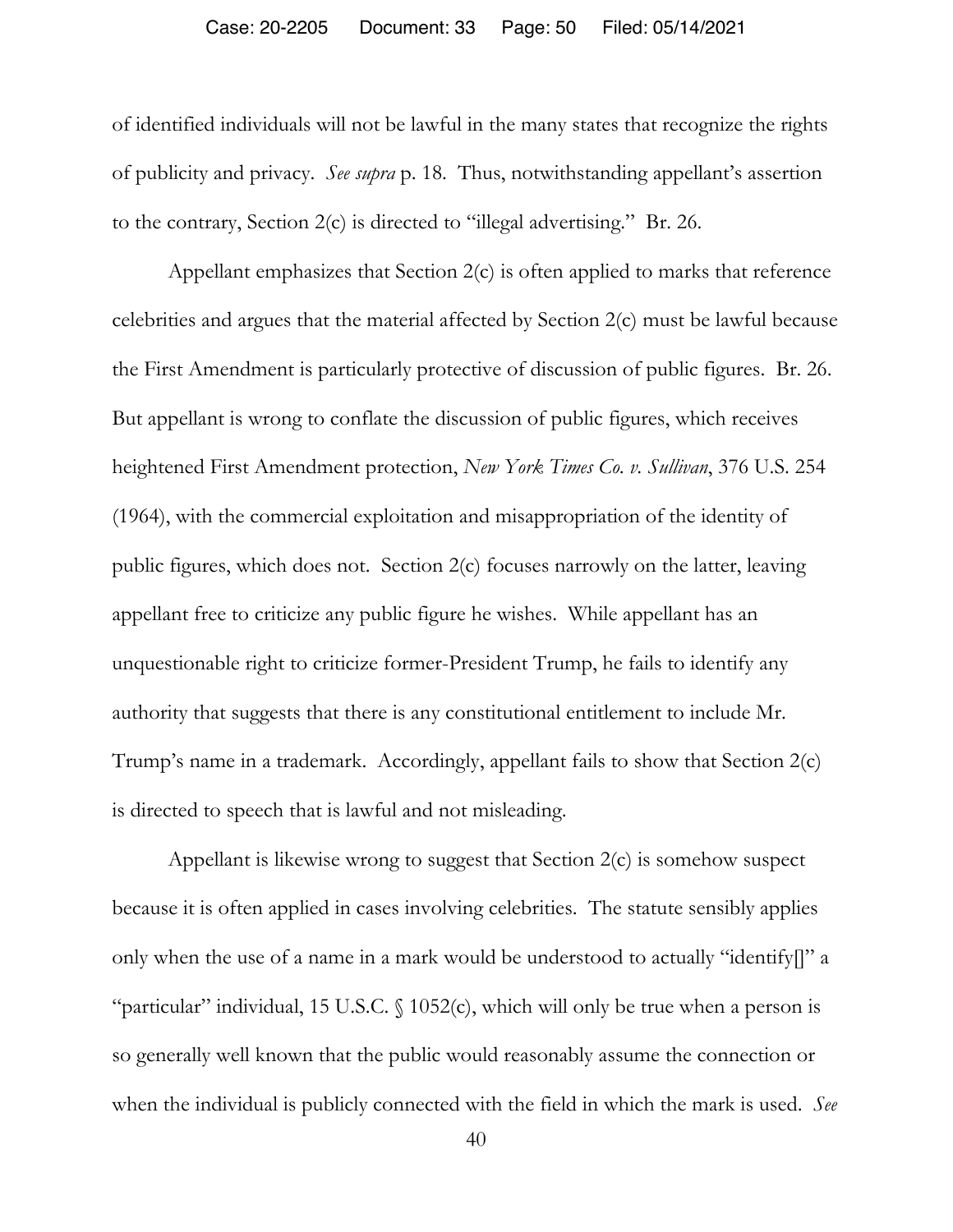*Krause v. Krause Publ'ns, Inc*., 76 U.S.P.Q.2d 1904, 1909-11 (TTAB 2005). Under a contrary rule, the happenstance that a tax attorney has the last name "Fanta" could enable him to bar the registration of a trademark for a well-known soft drink (or to extort a licensing fee from the company). *See Martin*, 206 U.S.P.Q. at 933 (discussing this and other real-world examples).

## **2. Section 2(c) furthers substantial governmental interests**

Section 2(c) furthers the substantial governmental interest in ensuring that the federal government does not facilitate the infringement of the rights of publicity and privacy recognized under state law, while also buttressing provisions designed to prevent consumers from mistakenly believing an identified individual is associated with a product.

Appellant does not and cannot deny that there is a widely recognized "right to control the use of one's identity" for purposes of commerce. *University of Notre Dame Du Lac*, 703 F.2d at 1376; *see also supra* Part II.A. Appellant apparently disagrees with the right to publicity and believes that it does not rest on an adequate theoretical foundation. Br. 36-37. But the overwhelming majority of states disagree, and the federal government surely has a legitimate interest in respecting that choice.

Appellant also notes that the right to publicity has occasionally been asserted under circumstances that pose difficult First Amendment questions. Br. 37-38. But whatever hard questions of First Amendment law may be posed when the right of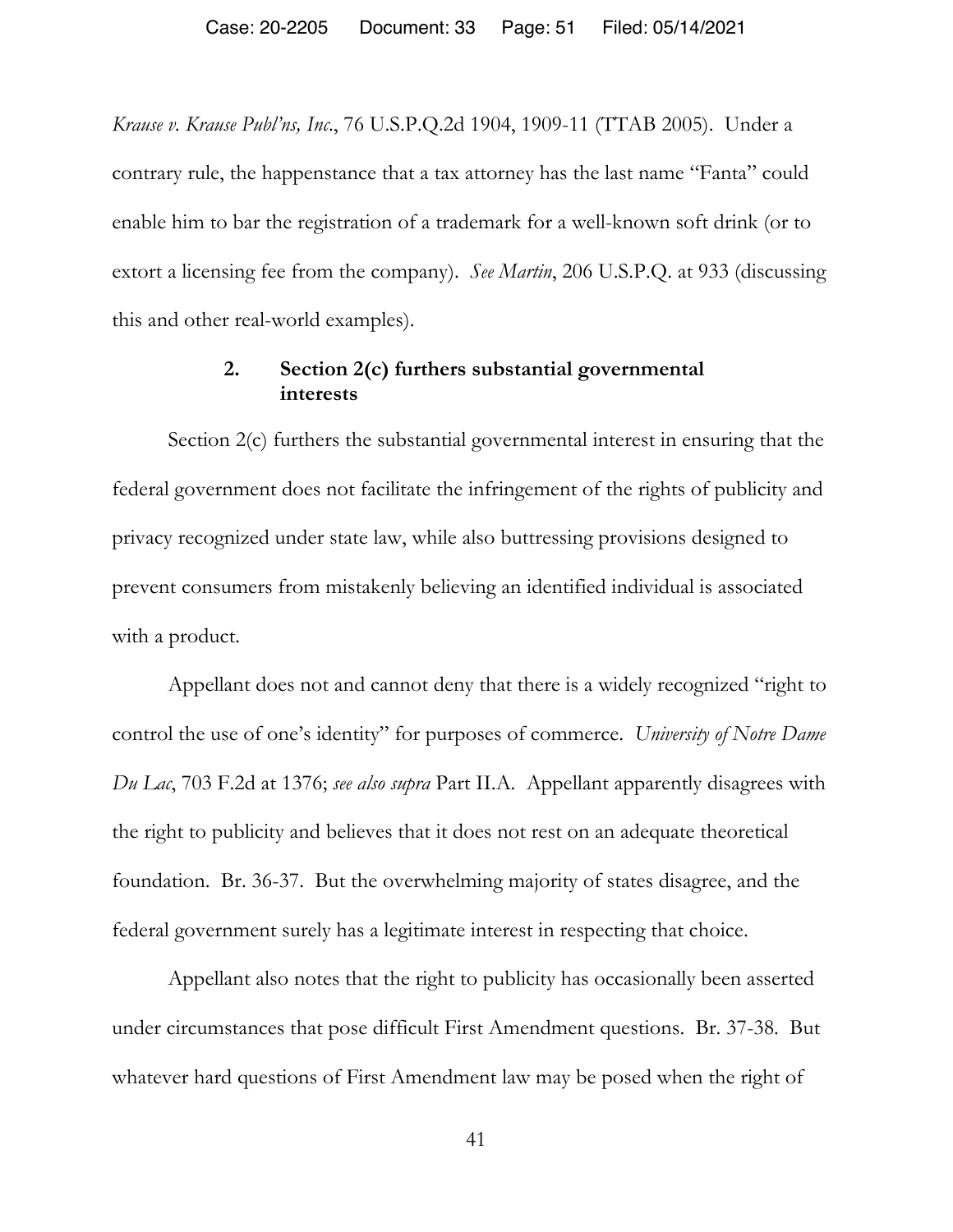#### Case: 20-2205 Document: 33 Page: 52 Filed: 05/14/2021

publicity is used to try to control novel creative works such as parody baseball cards, *see Cardtoons,* 95 F.3d at 968, no such edge cases are presented under Section 2(c), which applies only to the misappropriation of someone's identity in the limited context of commercial source identifiers. Appellant's own authorities recognize this distinction. *See, e.g.*, Eugene Volokh, *Freedom of Speech and the Right of Publicity*, 40 Hous. L. Rev. 903, 905, 930 (2003) (recognizing that First Amendment critiques of the right to publicity have less force in the "core commercial advertising zone," which is analytically distinct from attempts to apply the right to publicity to "biography, news reporting, fiction, and the like").

Appellant also argues (Br. 33-35) that there can be no substantial governmental interest in shielding an identifiable public figure, like the President, from criticism. But, again, the question is not whether the President (or anyone) is entitled to be shielded from criticism, but rather, whether all people have a right not to have their personas misappropriated for commercial uses without their consent. And notwithstanding appellant's suggestion to the contrary, "[i]n most jurisdictions both 'celebrities' and 'noncelebrities' may allege dignity-injuring claims from such an invasion of appropriation privacy." *Rights of Publicity and Privacy* § 5:62. Indeed, the *Restatement of Torts* uses the misappropriation of the President's name as a paradigmatic illustration of a prohibited invasion of privacy. *See Restatement (Second) of Torts* § 652C cmt. b ("A is the President of the United States. B forms and operates a corporation,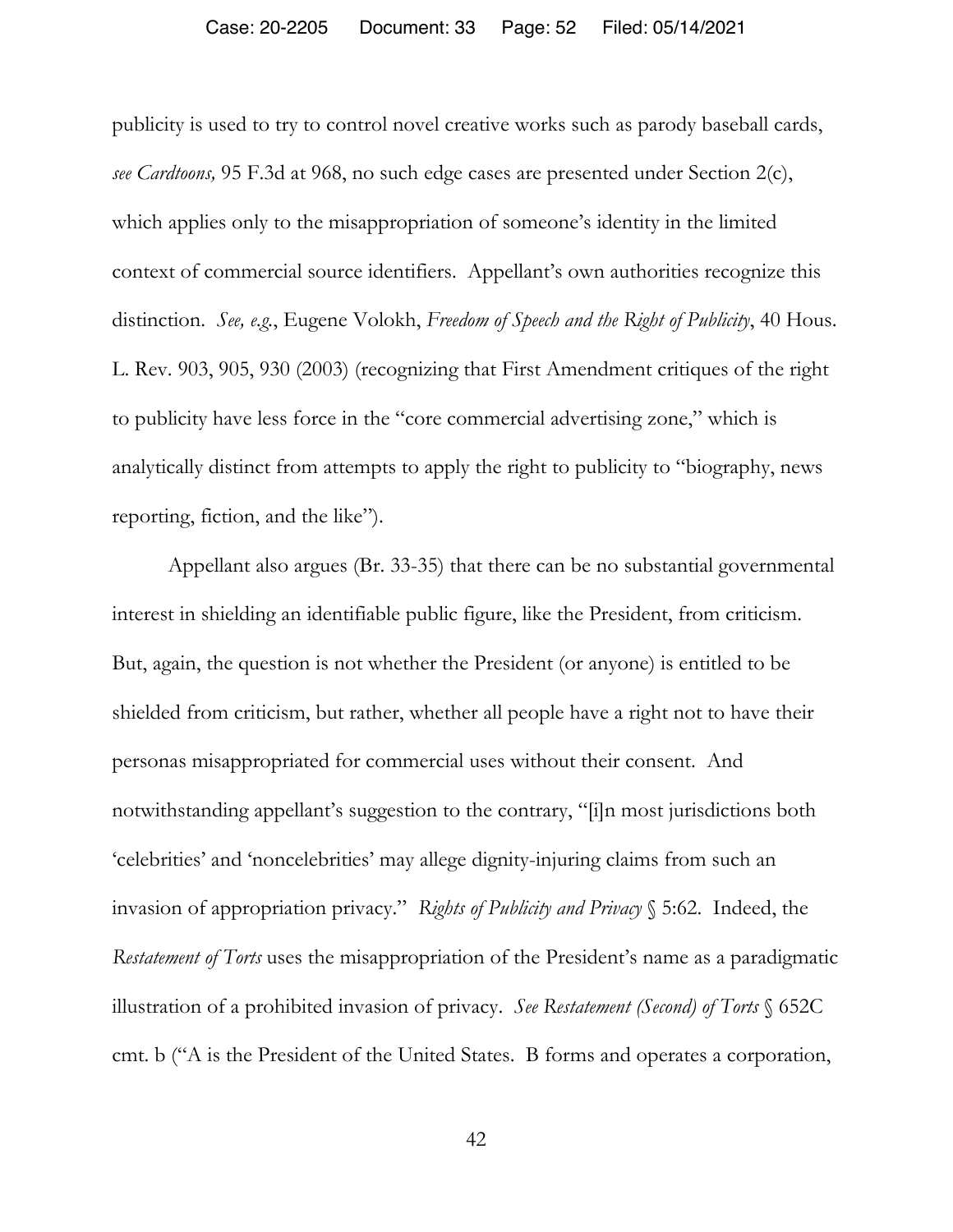engaged in the business of insurance, under the name of A Insurance Company. This is an invasion of A's privacy.").

Appellant cites two cases in support of the proposition that celebrities do not enjoy a right to privacy (Br. 40), but both undercut appellant's position. While *Haelan Laboratories, Inc. v. Topps Chewing Gum, Inc.*, 202 F.2d 866 (2d Cir. 1953), recognized that the interest celebrities have in their personas is often not best described as a right of "privacy," it was for that very reason that *Haelan* was the first decision to coin the term "right of publicity" and to recognize the validity of that right. *See Rights of Publicity and Privacy* § 1:26 (describing this history). Likewise, though *O'Brien v. Pabst Sales Co.*, 124 F.2d 167 (5th Cir. 1941), concluded that under Texas law, the right to "privacy" did not protect a college athlete from having his image used in an advertisement without his consent, Texas courts later recognized a separate "cause of action for the unauthorized appropriation or exploitation of [a college football player's] name and likeness." *Kimbrough v. Coca-Cola/USA*, 521 S.W.2d 719, 722 (Tex. Civ. App. 1975).

Thus, appellant fails to show that Section 2(c) is not supported by a substantial government interest.

## **3. Section 2(c) is adequately tailored**

Section 2(c) is also sufficiently tailored to the governmental interests at stake. By conditioning registration of marks containing an identified individual's name or persona on the written consent of the person identified, the provision materially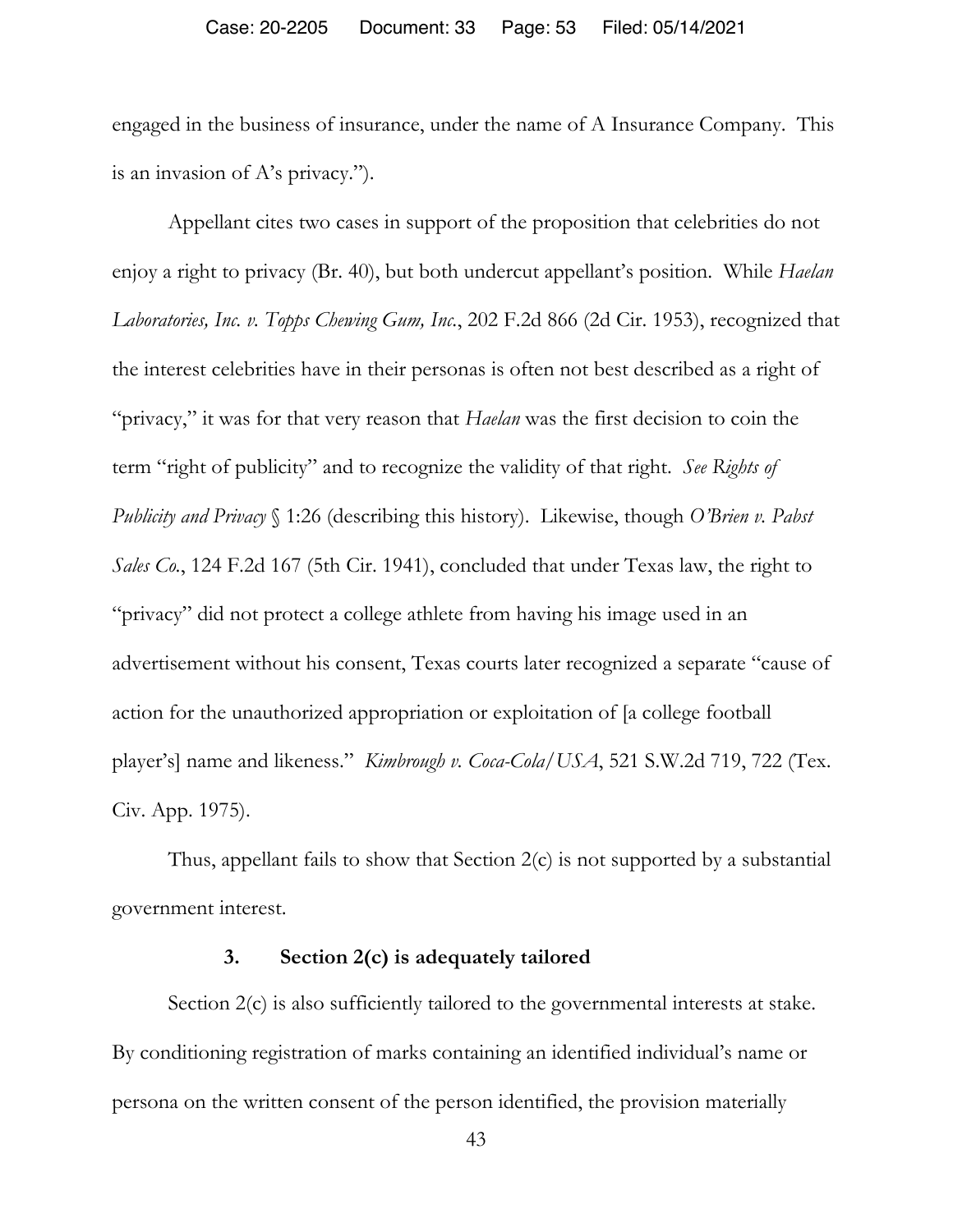#### Case: 20-2205 Document: 33 Page: 54 Filed: 05/14/2021

advances the government's interest in respecting the rights to privacy and publicity. Likewise, because the provision only denies the benefits of registration to marks that are reasonably likely to infringe those rights and carries no other collateral consequences, the provision is not broader than necessary to achieve the government's interest. *See United States v. Edge Broad. Co.*, 509 U.S. 418, 429 (1993) (recognizing "commercial speech cases require a fit between the restriction and the government interest that is not necessarily perfect, but reasonable").

Appellant's contrary argument (Br. 41) is not so much an attack on the tailoring of Section 2(c), but rather, a call on the Court to reject the legitimacy of the right to publicity itself, which appellant claims is merely a tool to suppress criticism. The Court should reject the proposition that the government has no legitimate interest in respecting a widely recognized form of intellectual-property right. And appellant's criticisms of the right to publicity are particularly ill-founded in a context where the right to publicity is not being used as a basis for imposing tort liability, but only to limit the universe of marks eligible for the benefits of federal registration.

Nor does appellant show that Section 2(c) is broader than necessary to achieve its purposes. Appellant does not argue that Section 2(c) sweeps beyond the scope of the right to publicity as it has been widely recognized in the states. To the contrary, Section 2(c) tracks the contours of the right to publicity as it has been generally recognized.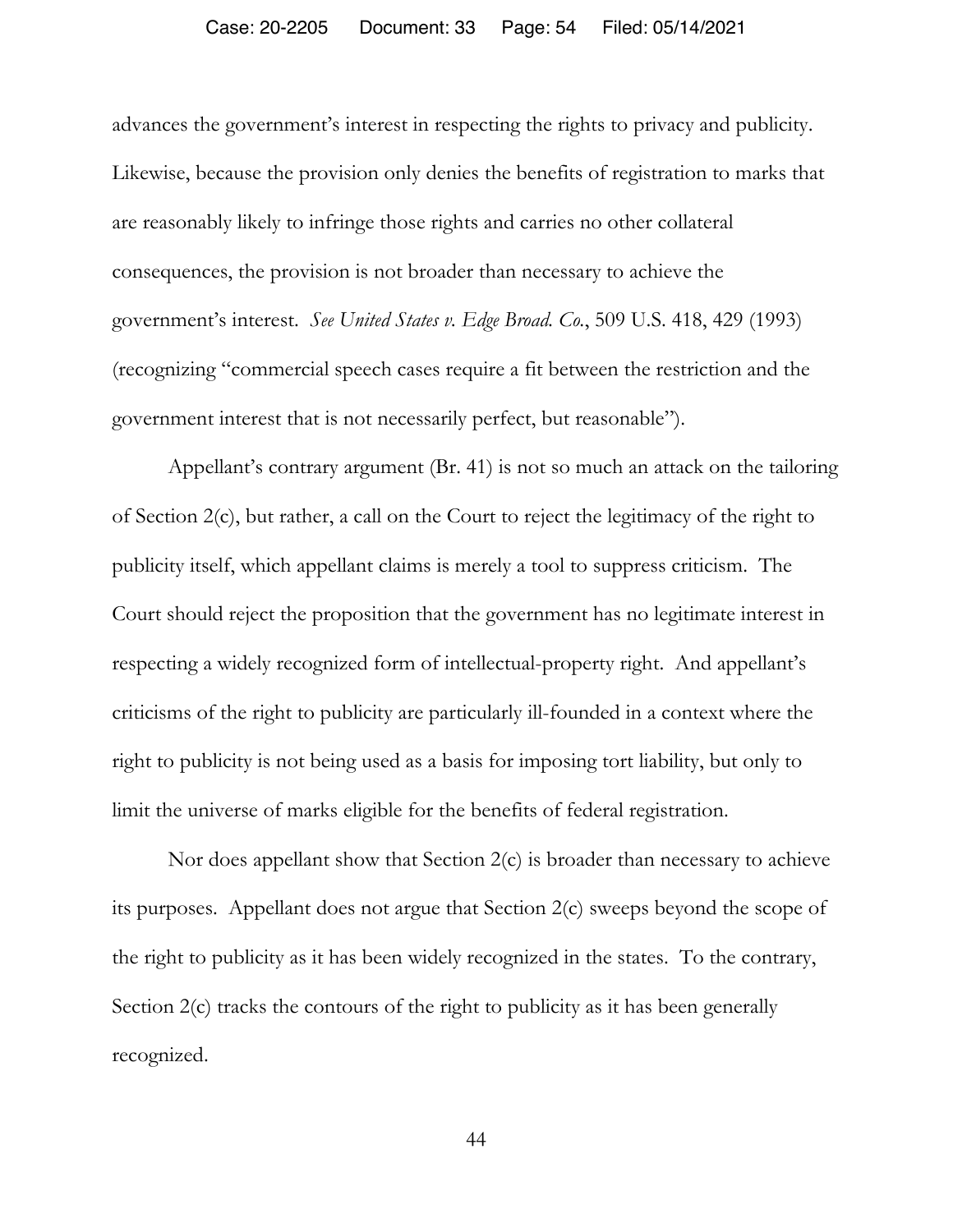Appellant baldly asserts that public officials lack "any legitimate economic interest" in their personas. Br. 43. But this assertion misstates the law. *See Restatement (Second) of Torts* § 652C (recognizing the President can state a claim). The only support appellant offers for his position is a citation to an observation in the plurality opinion in *Tam* that a restriction on the hypothetical mark "Buchanan was a disastrous president" would not further a governmental interest in avoiding the disruption of commerce (which was one of the interests asserted by the government in defense of the disparagement provision at issue there). 137 S. Ct. at 1765. But *Tam* says nothing at all about the right to publicity and in no way suggests that Section 2(c) is inadequately tailored to the governmental interest at issue *here*. Accordingly, Section 2(c)—unlike the disparagement provision—satisfies the *Central Hudson* criteria.

### **CONCLUSION**

The judgment of the Trademark Trial and Appeal Board should be affirmed.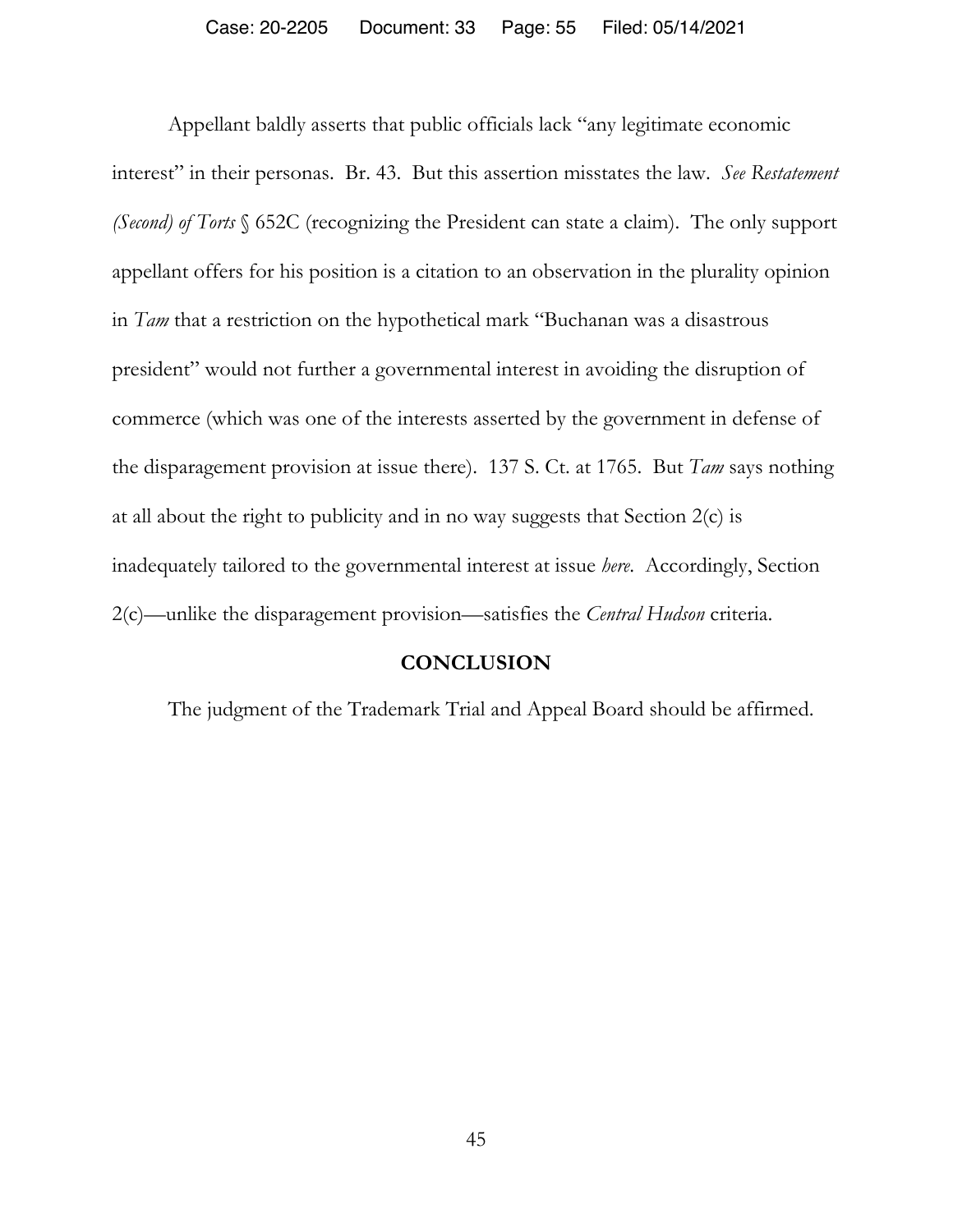Case: 20-2205 Document: 33 Page: 56 Filed: 05/14/2021

Respectfully submitted,

*Of Counsel:* 

THOMAS W. KRAUSE *Solicitor* 

CHRISTINA J. HIEBER THOMAS C. CASAGRANDE *U.S. Patent and Trademark Office*  BRIAN M. BOYNTON *Acting Assistant Attorney General* 

DANIEL TENNY */s/ Joshua M. Salzman*  JOSHUA M. SALZMAN *Attorneys, Appellate Staff Civil Division, Room 7258 U.S. Department of Justice 950 Pennsylvania Avenue NW Washington, DC 20530 (202) 532-4747 joshua.m.salzman@usdoj.gov* 

May 2021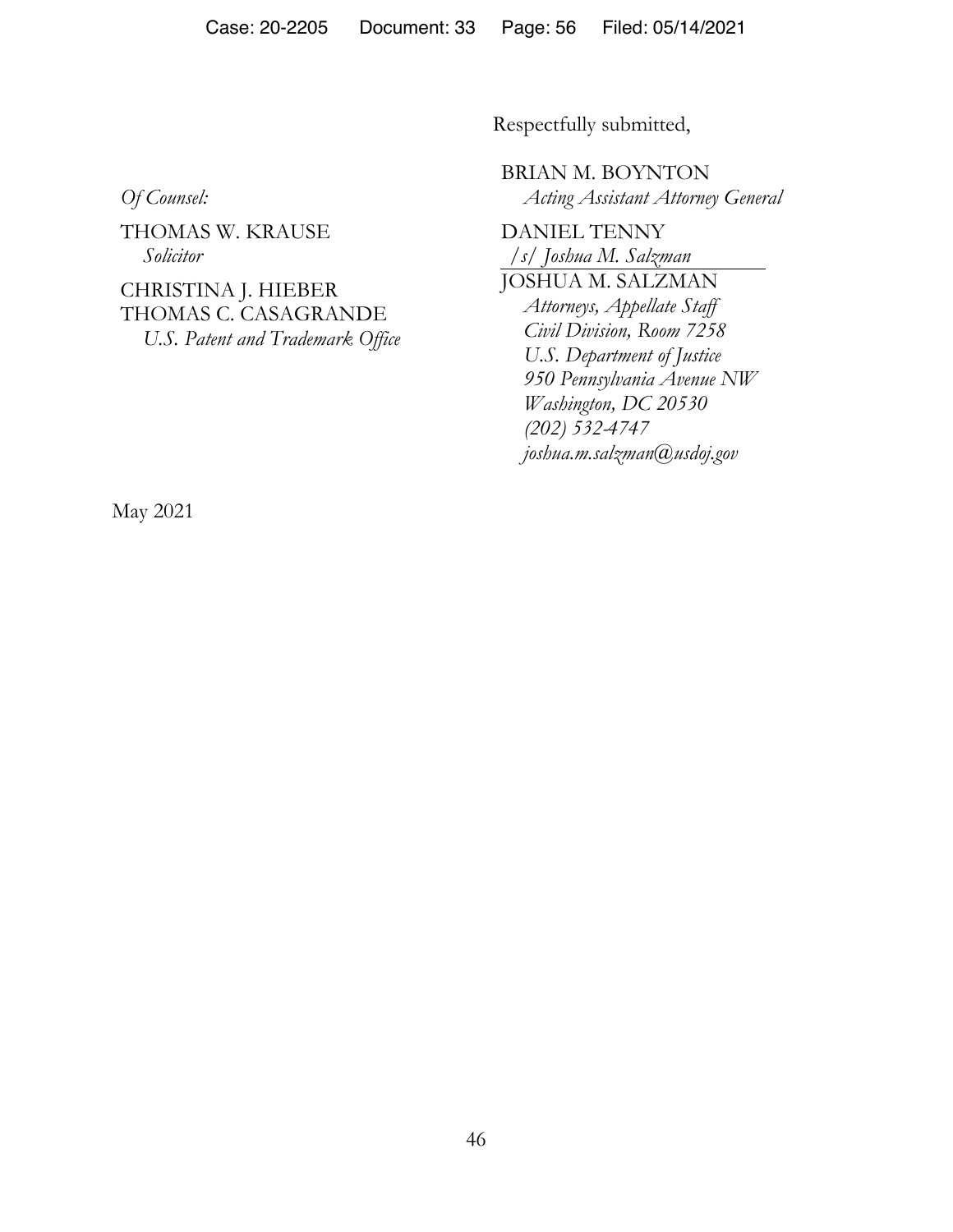# **CERTIFICATE OF SERVICE**

I hereby certify that on May 14, 2021, I electronically filed the foregoing brief with the Clerk of the Court for the United States Court of Appeals for the Federal Circuit by using the appellate CM/ECF system. Service will be accomplished by the appellate CM/ECF system.

*/s/ Joshua M. Salzman* 

Joshua M. Salzman